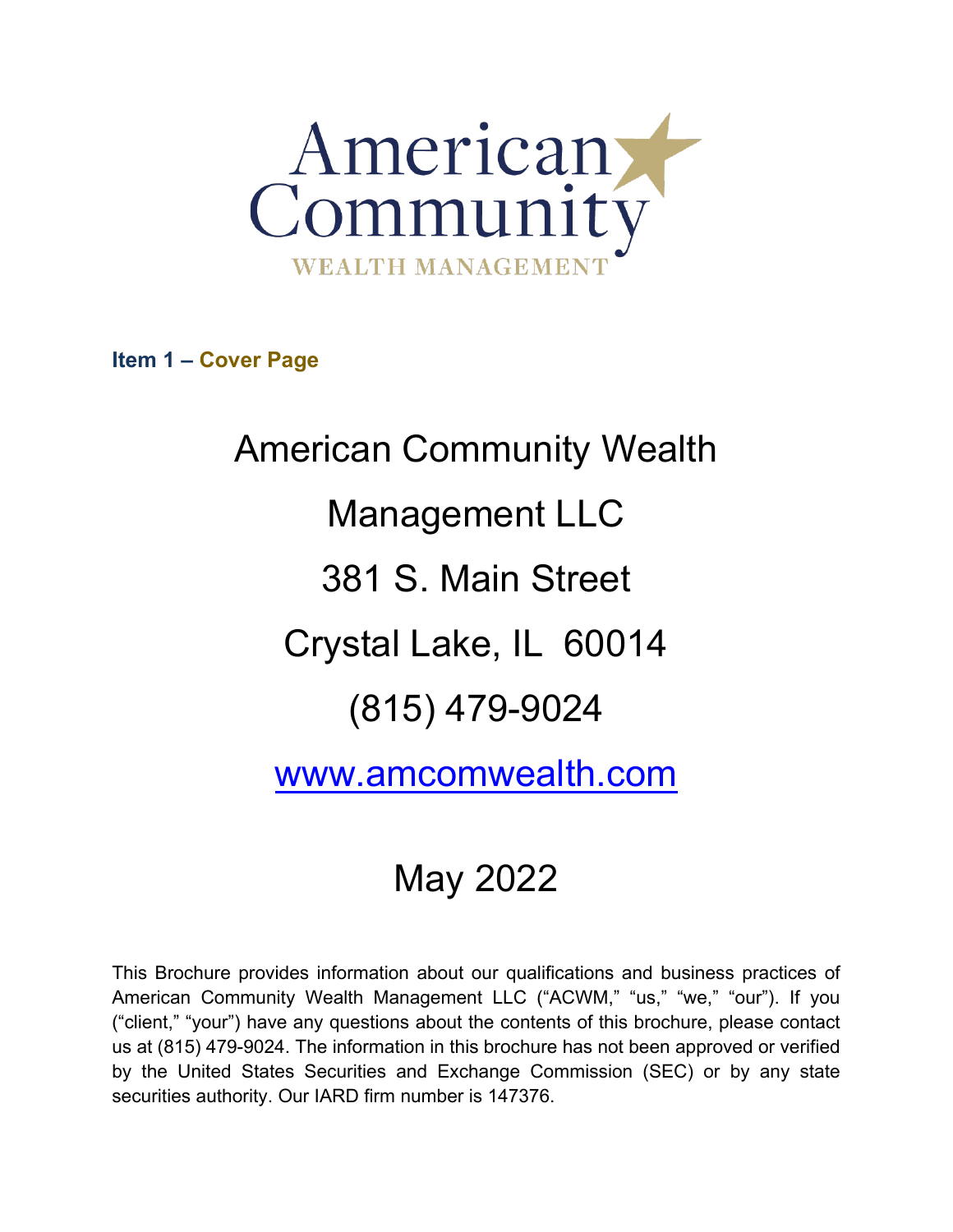We are a registered investment adviser with the State of Illinois under the Secretary of State. Our registration as an Investment Adviser does not imply any level of skill or training. Additional information about American Community Wealth Management LLC is also available on the SEC's website at [www.adviserinfo.sec.gov](http://www.adviserinfo.sec.gov/) (click on the link, select "investment adviser firm" and type in our firm name). The results will provide you with both Parts 1 and 2 of our Form ADV.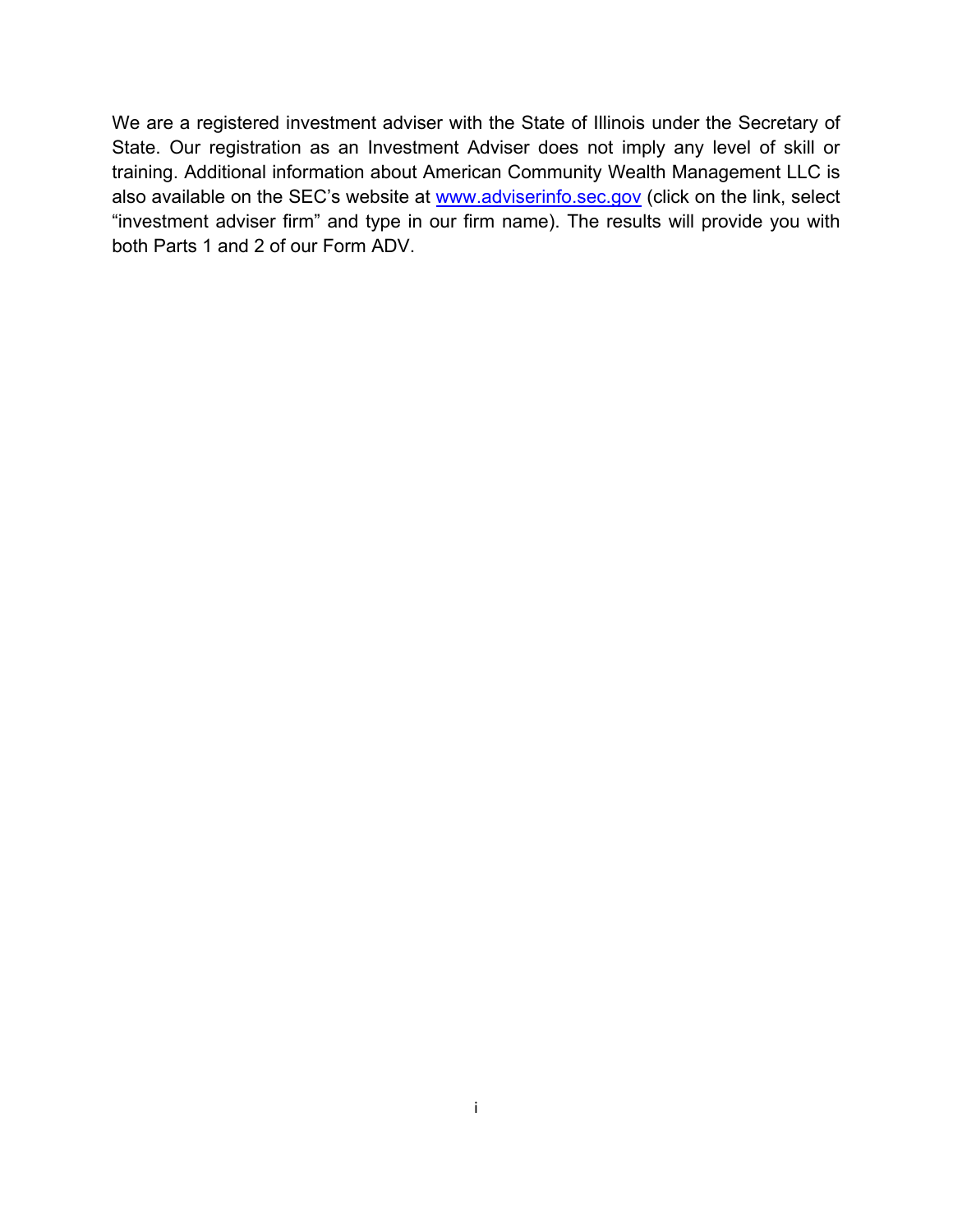## <span id="page-2-0"></span>**Item 2 – Material Changes**

There are no material changes since the last annual filing of ACWM's Form ADV Part 2 ("Disclosure Brochure") dated March 2022. However, we have made clarifications to Items 5 and 8.

This Disclosure Brochure was developed in response to new requirements adopted and imposed by the State of Illinois under the Secretary of State.

The revised Disclosure Brochure will be available, since our last delivery or posting of this document on the SEC's public disclosure website ("IAPD") at [www.adviserinfo.sec.gov](http://www.adviserinfo.sec.gov/) or you may contact our Chief Compliance Officer, Thomas F. Quinn at listed on the cover page of this Disclosure Brochure or via email at [TQuinn@amcomwealth.com.](mailto:tferguson@jtstratford.com)

When an update is made to this Disclosure Brochure, we will send you a copy including a summary of material changes, or a summary of material changes that includes an offer to send you a copy [either by electronic means (email) or in hard copy form].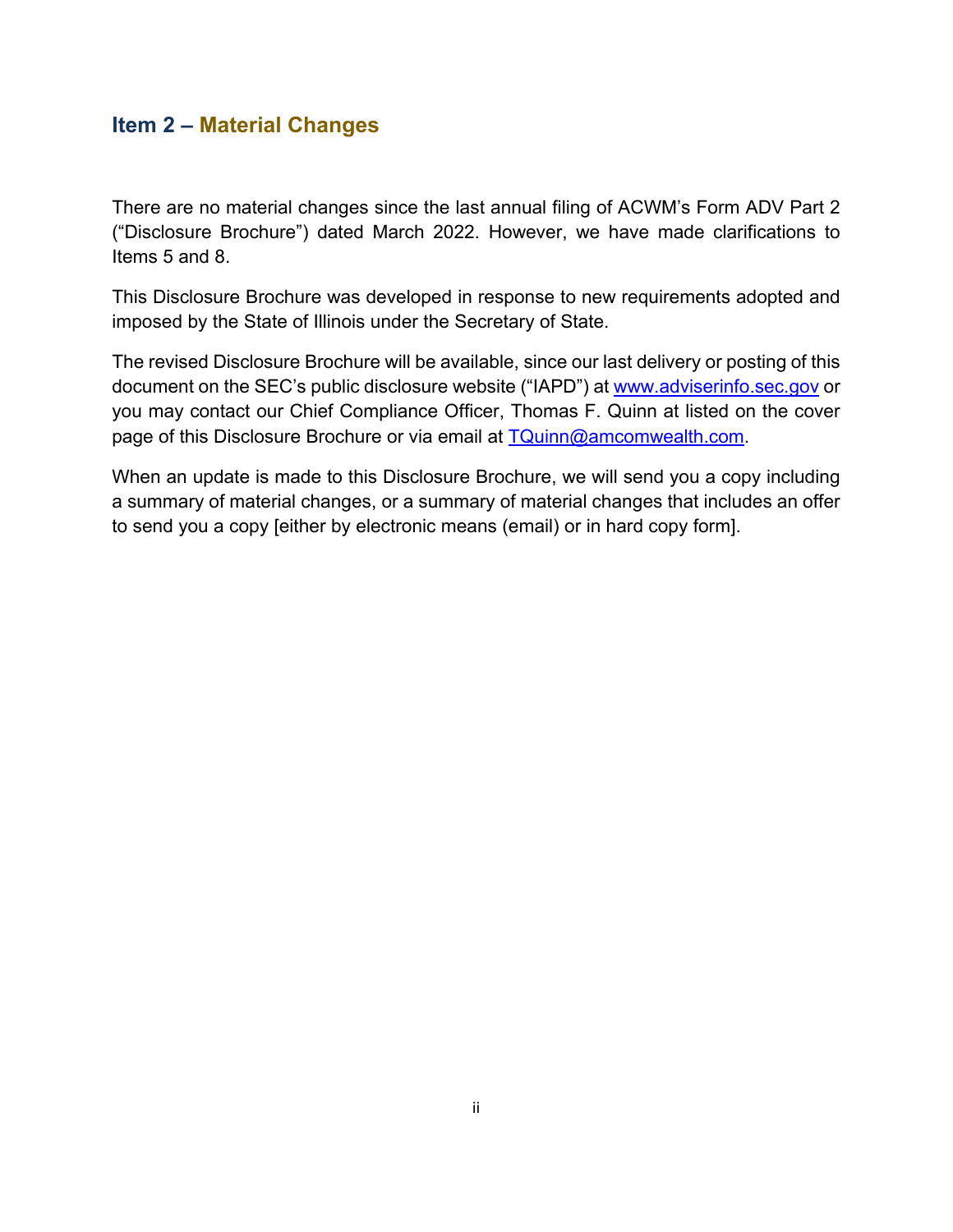# <span id="page-3-0"></span>**Item 3 – Table of Contents**

| Item 6 - Performance-Based Fees and Side-By-Side Management 16                          |  |
|-----------------------------------------------------------------------------------------|--|
|                                                                                         |  |
| Item 8 - Methods of Analysis, Investment Strategies and Risk of Loss  18                |  |
|                                                                                         |  |
|                                                                                         |  |
| Item 11 - Code of Ethics, Participation or Interest in Client Transactions and Personal |  |
|                                                                                         |  |
|                                                                                         |  |
|                                                                                         |  |
|                                                                                         |  |
|                                                                                         |  |
|                                                                                         |  |
|                                                                                         |  |
|                                                                                         |  |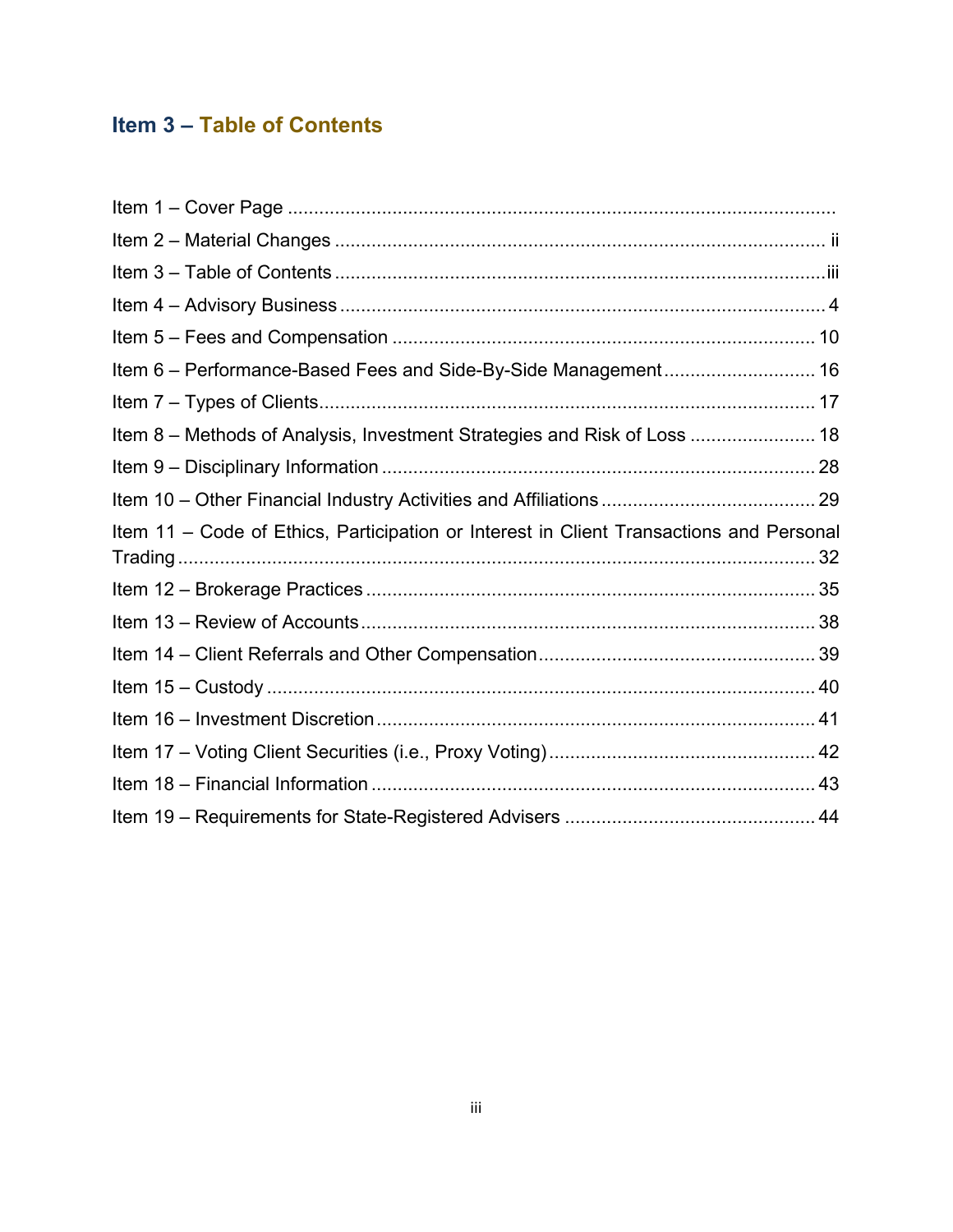## <span id="page-4-0"></span>**Item 4 – Advisory Business**

American Community Wealth Management LLC is a limited liability company organized under the laws of the State of Illinois on April 17, 2008, and wholly owned by American Community Bank & Trust, which is wholly owned by American Community Financial, Inc. We have been registered as an investment adviser at both the federal and state level since June 19, 2008. Currently, we are registered with the State of Illinois and with the appropriate states in which registrations are required, in order to provide the investment advisory products and services described within this document. As of December 31, 2020, our assets managed totaled:

Total Assets Managed (AUA) is \$274,907,665.

We offer investment advisory services to individuals including high net worth individuals, business owners, corporations, charitable organizations, pension and profit-sharing plans, and state or municipal government entities. This Disclosure Brochure provides you with information regarding our qualifications, business practices, and the nature of advisory services that should be considered before becoming our advisory client.

Please contact Thomas F. Quinn, Chief Compliance Officer, if you have any questions about this Brochure.

Individuals associated with us will provide our investment advisory services. These individuals are appropriately licensed and qualified to provide advisory services on our behalf. Such individuals are known as Investment Advisor Representatives ("IARs"). We require IARs engaged in determining or offering investment advice to clients to have a college education and/or adequate experience and knowledge in related fields, such as business, finance, insurance, employee benefits, securities, and financial and tax planning.

<span id="page-4-1"></span><sup>1</sup> The assets under advisement listed represent assets in which we have neither discretionary authority nor the responsibility for arranging or effecting the purchase or sale of recommendations provided to and accepted by the ultimate client. Inclusion of these assets will make our total assets number different from assets under management disclosed in Item 5.F of our Form ADV Part 1A due to specific calculation instructions for Regulatory Assets Under Management.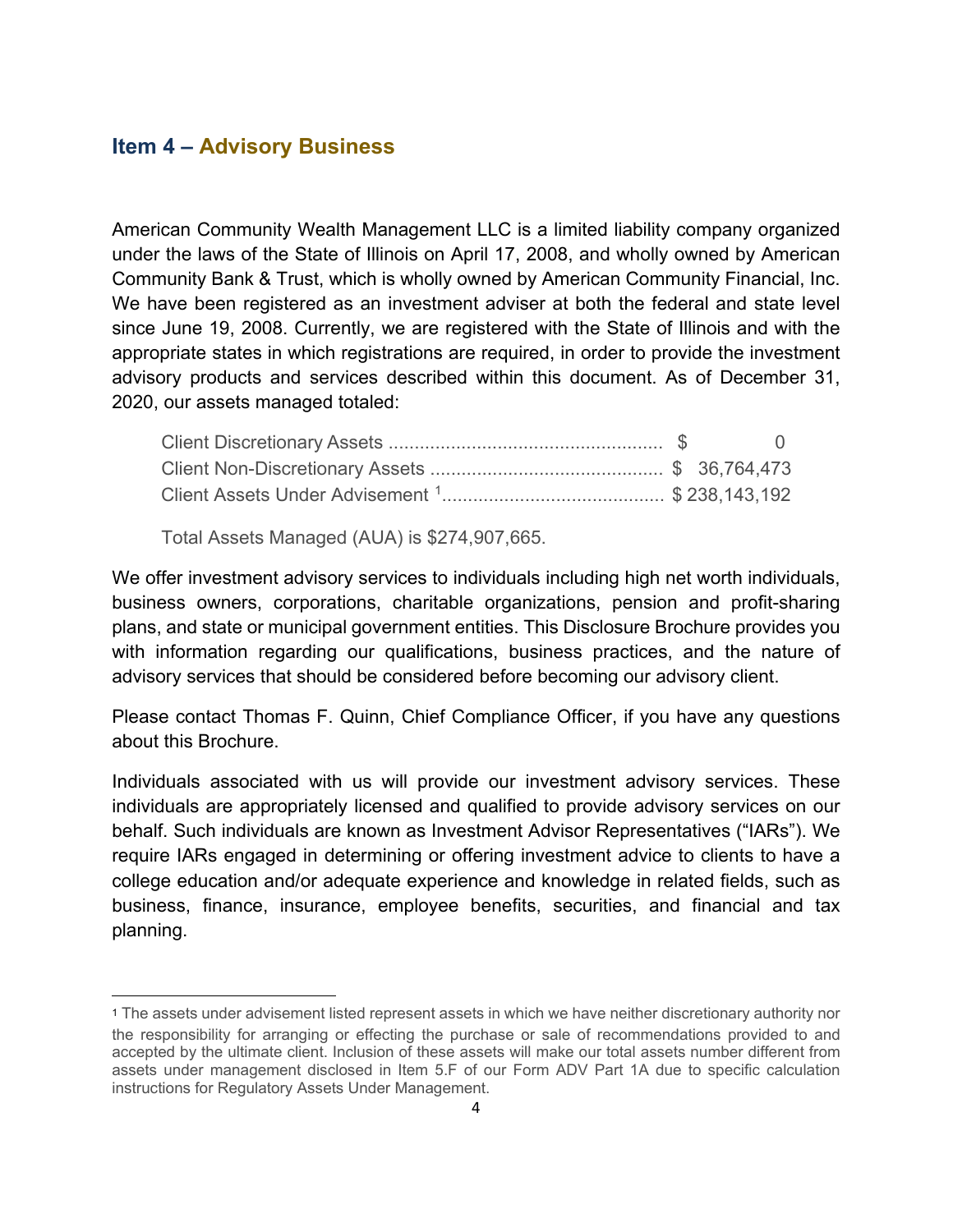Below is a description of the investment advisory and financial planning services we offer. For more detail on any product or service please reference the advisory agreement, wrap brochure (if applicable), or speak with your ACWM IAR.

#### **Investment Advisory Services**

Our IARs provide continuous and regular investment advisory services on a nondiscretionary basis to you in connection with establishing and monitoring of your investment objectives, risk tolerance, asset allocation goals and time horizon. In addition, our IARs may provide information and research about investment products and strategies, and review portfolio performance reports. You can place reasonable restrictions or constraints on the way your account is managed; however, such restrictions can impact the composition and performance of your portfolio. For these reasons, performance of the portfolio may not be identical with our average client.

We offer investment advisory services primarily through "Advisor Managed Fee Based Accounts" and "Third-Party Managed Accounts," which include private managed accounts and turnkey asset management programs, affected through Triad Advisors, LLC ("Triad"), a registered broker-dealer. For these programs, trades are cleared through National Financial Services, LLC ("NFS"), pursuant to Triad's clearing agreement with NFS. Custody of funds and securities are maintained by NFS, not by us. However, certain third-party money managers maintain their funds and securities at other custodians. Our policy is not to maintain custody of client funds or securities.

Services provided under some, or all these options are typically available from other providers for lesser fees. In addition, you can buy securities (e.g., mutual funds, exchange-traded funds, etc.) outside of certain programs without incurring the program fees.

#### **Fee-Based Advisor Managed Accounts**

We could offer certain investment advisory services through various accounts established by Triad through the Wealth Management Program. The Triad Wealth Management Program offers various account structures that allow IARs to effectively meet your investment needs and preferences. Based on consultations with you, the IAR determines your investment goals and risk tolerance. The Advisor-Managed accounts give IARs the ability to customize asset allocation, investment selection, and investment strategies to meet your individual financial situation and investment objectives. Several factors influence the IARs' selection of your account structure including, but not limited to 1) your preference for a "wrap" vs. transaction charges per trade on certain or all securities, 2) account size, 3) anticipated trading frequency, 4) anticipated securities to be traded, and/or 5) management style. In each account structure, the IAR can manage and provide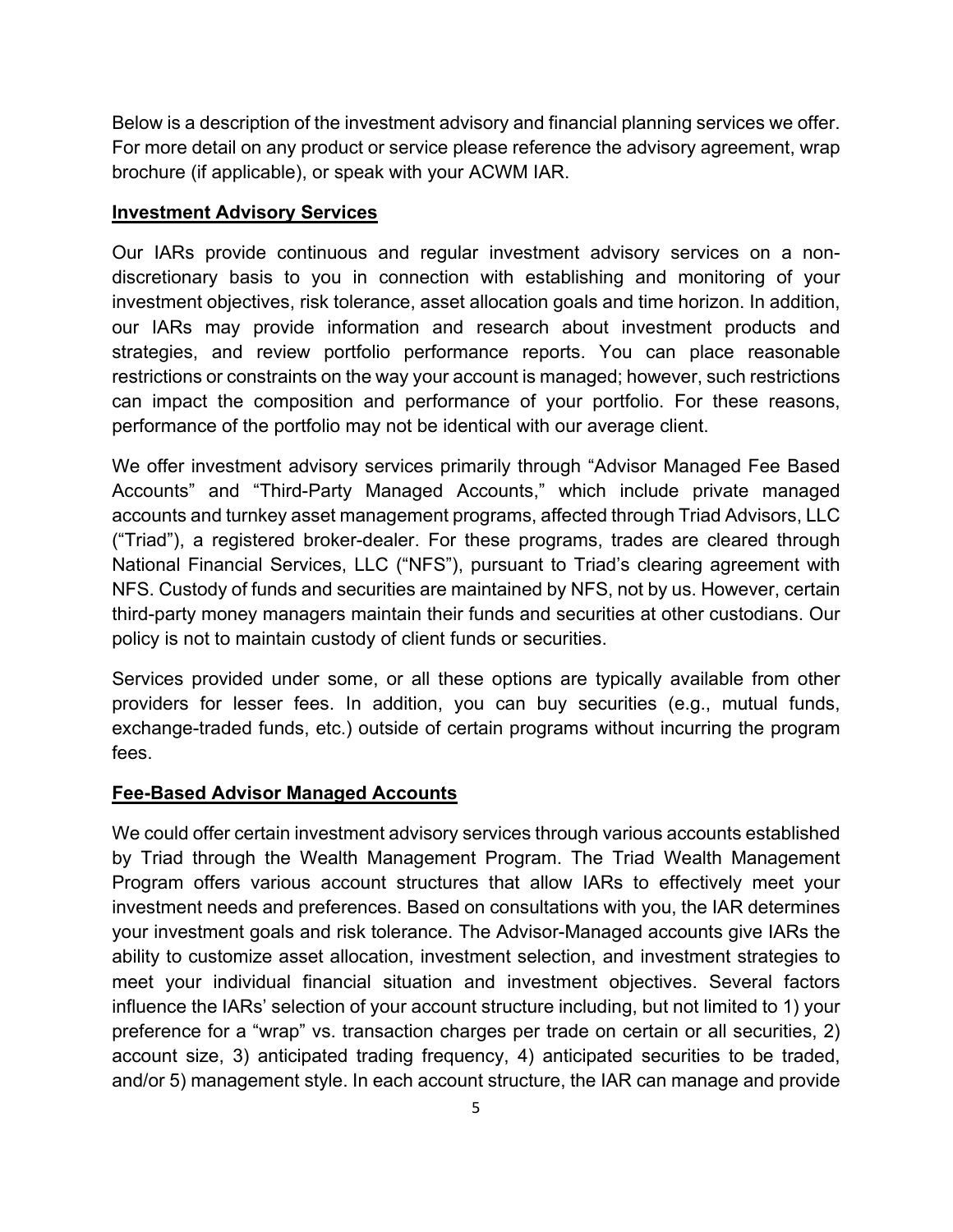advice on mutual funds, stocks, bonds, exchange-traded funds (ETFs), Limited Partnerships (LPs), and options.

- 1. TRIAD WEALTH MANAGEMENT PLATFORM ADVISOR MANAGED PORTFOLIOS The Triad Wealth Management Platform – Advisor Managed Portfolios Program ("Advisor Managed Portfolios") provides comprehensive investment management of your assets through the application of asset allocation planning software as well as the provision of execution, clearing and custodial services through NFS. Advisor Managed Portfolios provides risk tolerance assessment, efficient frontier plotting, fund profiling and performance data, and portfolio optimization and rebalancing tools. Utilizing these tools and based on your responses to a risk tolerance questionnaire ("Questionnaire") and discussions that you and your IAR have together regarding, among other things, your personal investment objectives and goals, time horizon, risk tolerance, account restrictions, needs, personal circumstances and overall financial situation, we construct a portfolio of investments for you. Your IAR has the option to allocate your portfolio amongst a mix of stocks, bonds, options, ETFs, mutual funds, and other securities ("Program Investments") which are based on your investment goals, objectives, and risk tolerance. Each portfolio is designed to meet your individual needs, stated goals and objectives. Additionally, you can place reasonable restrictions on the types of investments to be held in the portfolio. For further Advisor Managed Portfolios details, please see the Triad Advisor Managed Portfolios Wrap Fee Program Brochure. We provide this brochure to you prior to or concurrent with your enrollment in Advisor Managed Portfolios. Please read it thoroughly before investing.
- 2. TRIAD WEALTH MANAGEMENT PLATFORM UNIFIED MANAGED ACCOUNT PROGRAM The Triad Wealth Management Platform – Unified Managed Account Program ("UMA") provides you with the opportunity to invest your assets across multiple investment strategies and asset classes by implementing an asset allocation strategy. UMA is a Wrap Account program that offers these advisory services along with brokerage and custodial services for a single, annual, asset-based advisory fee. After you discuss your financial goals and objectives with your IAR, we will recommend an asset allocation model ("UMA Model") to you which will consist of a) Investment Strategies serviced and created by investment managers or your IAR that generally consist of a selection of mutual funds, exchange traded products, equities, and or bonds; b) Mutual funds and ETFs ("Funds"); c) or a combination of the preceding bundled together in an investment asset allocation model. We will recommend a UMA Model to you based on your responses to a Questionnaire and discussion that we have together regarding among other things, your personal investment objectives and goals, time horizon, risk tolerance, account restrictions,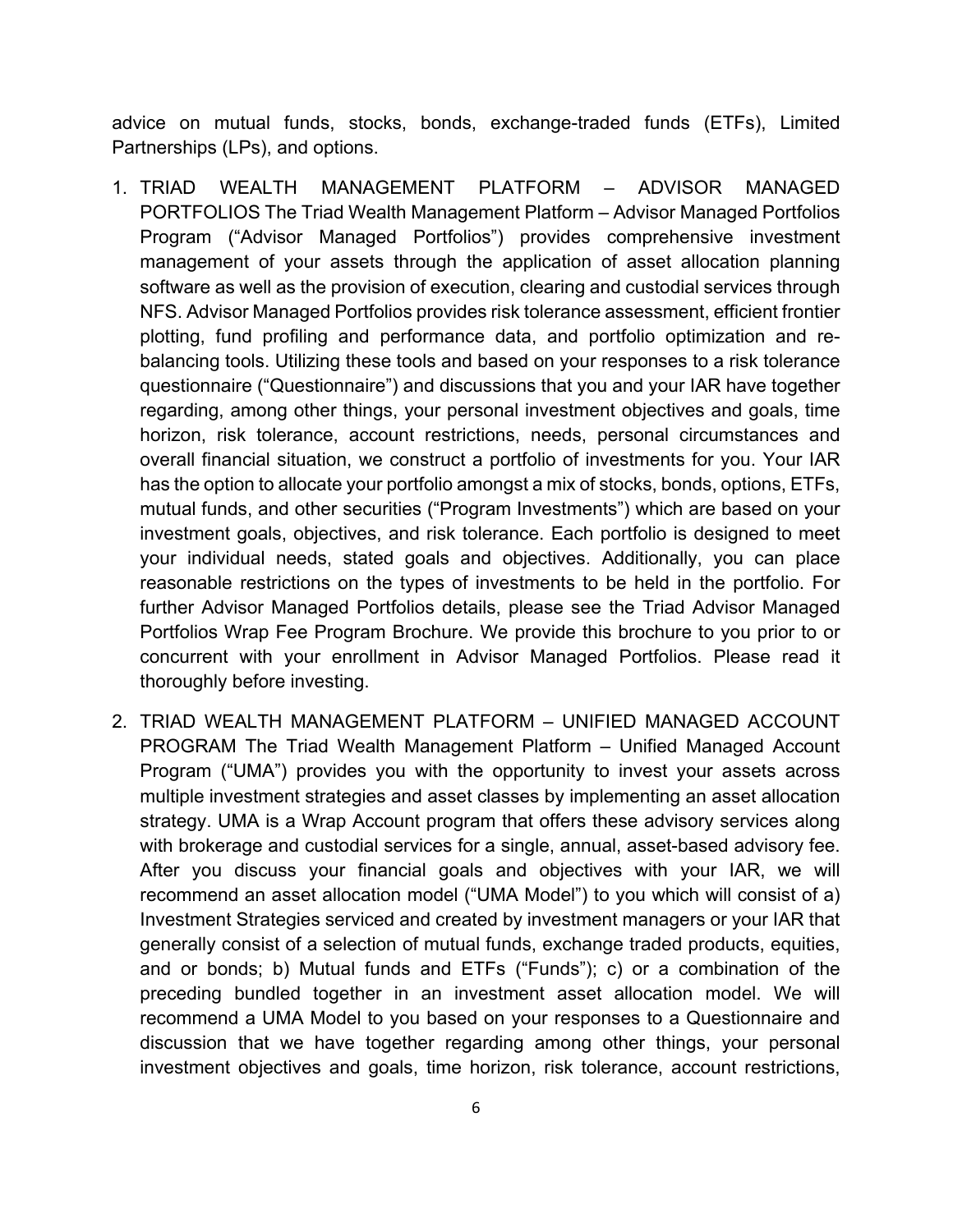needs, personal circumstances and overall financial situation. In addition, you can place reasonable restrictions on investments held within your UMA account. All recommendations in the UMA are made on a discretionary basis, which means your IAR can act without your prior approval. For further UMA details, please refer to The Triad Wealth Management Platform – Unified Managed Account Wrap Fee Program Brochure. We provide this brochure to you prior to or concurrent with your enrollment in UMA. Please read it thoroughly before investing.

#### **Envestnet Managed Account Solutions (MAS)**

This Turnkey Platform account is offered through National Financial and Envestnet and offers two Programs:

- I. **Fund Strategist Model Portfolios (Genesis Model Portfolios)** which is a wrap program. The program invests client's assets in tailored mutual fund and ETFs portfolios that include investor profiling, account monitoring, portfolio rebalancing, and performance reporting.
- II. **Separately Managed Accounts (SMAs)**, which offers access one of over 1000 separate account managers. With a separately managed account the client directly owns the securities in the portfolio and can restrict the purchase of certain securities and harvest capital gains or losses.

#### **Financial Planning and Consulting Services**

We offer financial plans encompassing, but not limited to, the following:

- Personal Financial Planning;
- Insurance and Estate Planning;
- Capital Need Analysis;
- Tax & Cash Flow;
- Retirement Planning;
- Investment Analysis and Planning;
- Education Planning;
- Business Planning; and
- Performance Reports

Clients who desire financial planning services will enter into a Financial Planning and Consulting Agreement ("Planning Agreement") that describes the services to be provided and the fees for those services. Clients will receive a written financial plan consistent with the type of planning service requested. Clients are under no obligation to act on our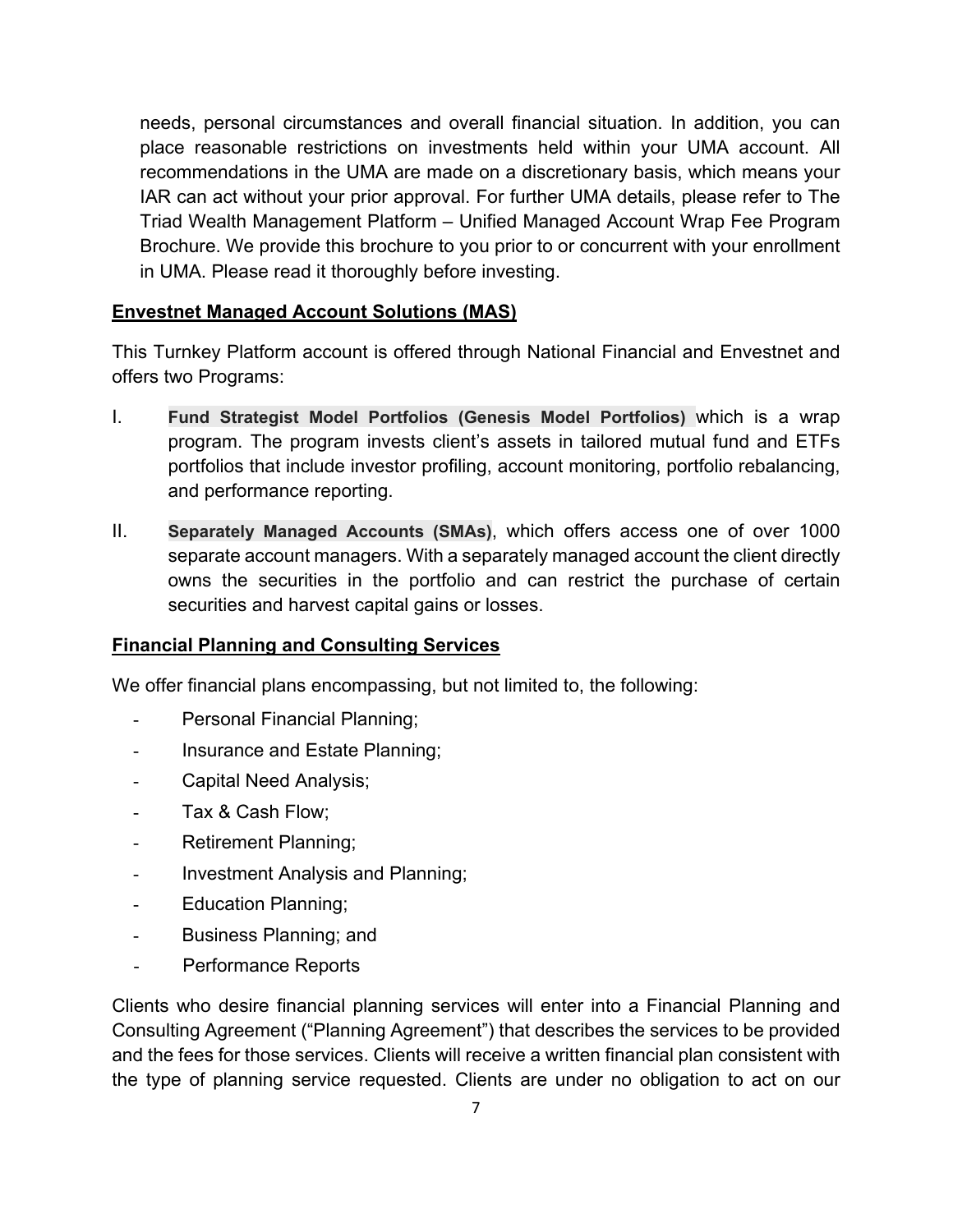recommendations. If a client does elect to act on any or all of the recommendations, the client is under no obligation to affect any transactions through us, the IAR, or any other of our associated persons, or any of our affiliate. Except for securities for which our affiliate serves as the exclusive underwriter, clients have the option to purchase investment products that we recommend through other investment advisers, brokers or agents that are not affiliated with us. If a client chooses to use us or our affiliate to implement any recommendations made in the financial plan, the client will usually incur additional fees or costs in connection with the implementation of the plan, as those activities are separate and distinct from the financial planning services.

#### **Seminars and Educational Services**

We present financial and investment-related seminars or events to help educate the public and our clients. The seminar materials provide investment-related information that is intended to be educational in nature and to provide seminar participants with information regarding certain investment-related or economic topics. The information contained in the seminar materials is not intended as specific investment advice and does not purport to meet the investment objectives or needs of specific individuals or accounts. All our seminars or events are presented free of charge.

An individual who attends a seminar is our client for purposes of the seminar only and does not continue to be our client following completion of the seminar unless we subsequently provide additional investment advisory services to the same individual.

We also provide various services to employers or other organizations designed to help educate such organizations, or their employees or members, on general investment or financial issues. These services are educational in nature and are not intended as specific investment advice, nor do such services purport to meet the investment objectives or needs of specific individuals or accounts. The recipient of such services are our clients for purposes of the services only, and do not continue to be our client following completion of the services unless we subsequently provide additional investment advisory services to the same recipient.

#### **Retirement Plan Consulting Services**

We offer advisory services for employer-sponsored retirement plans that are designed to assist plan sponsors to meet the needs of their employees and other beneficiaries of the plans. ACWM also assists plan sponsors with enrollment and/or investment education to plan participants and beneficiaries. Retirement Plan Services are either "fiduciary services," or "non-fiduciary services" as defined under the Employee Retirement Income Security Act of 1974, as amended ("ERISA"). When providing fiduciary services, we will provide those services to the plan as a fiduciary under ERISA Section 3(21)(A)(ii) and will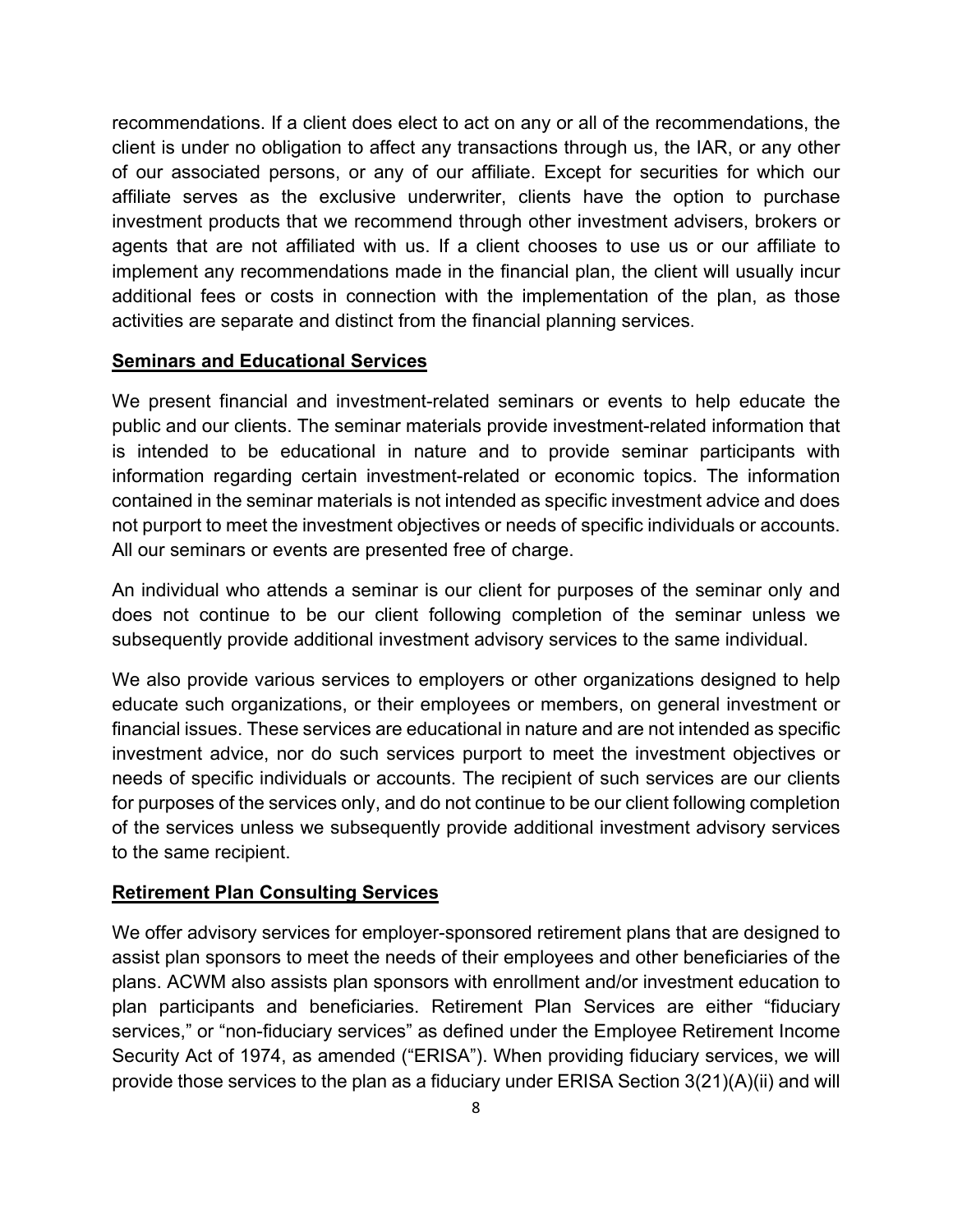act in good faith and with the degree of diligence, care, and skill that a prudent person rendering similar services would exercise under similar circumstances. We will make recommendations to the sponsor, who retains full discretionary authority and control over assets of the plan. If the plan wishes to engage us to provide services, the plan sponsor or other person authorized by the plan will enter into a Retirement Plan Consulting Agreement ("Retirement Plan Agreement") that describes the services to be provided and the fees to be charged by us. Descriptions of the retirement plan services offered by us are available from us upon request. In providing retirement plan services, we and its IARs establish client relationships with one or more plan participants or beneficiaries. Our IARs will not, however, solicit services from plan participants or beneficiaries when providing retirement plan services. IARs may, when requested by a plan participant or beneficiary, arrange to provide services to that participant or beneficiary through a separate agreement that excludes any investment advice on plan assets. The IAR may consider the participant's or beneficiary's interests in the plan in providing that service.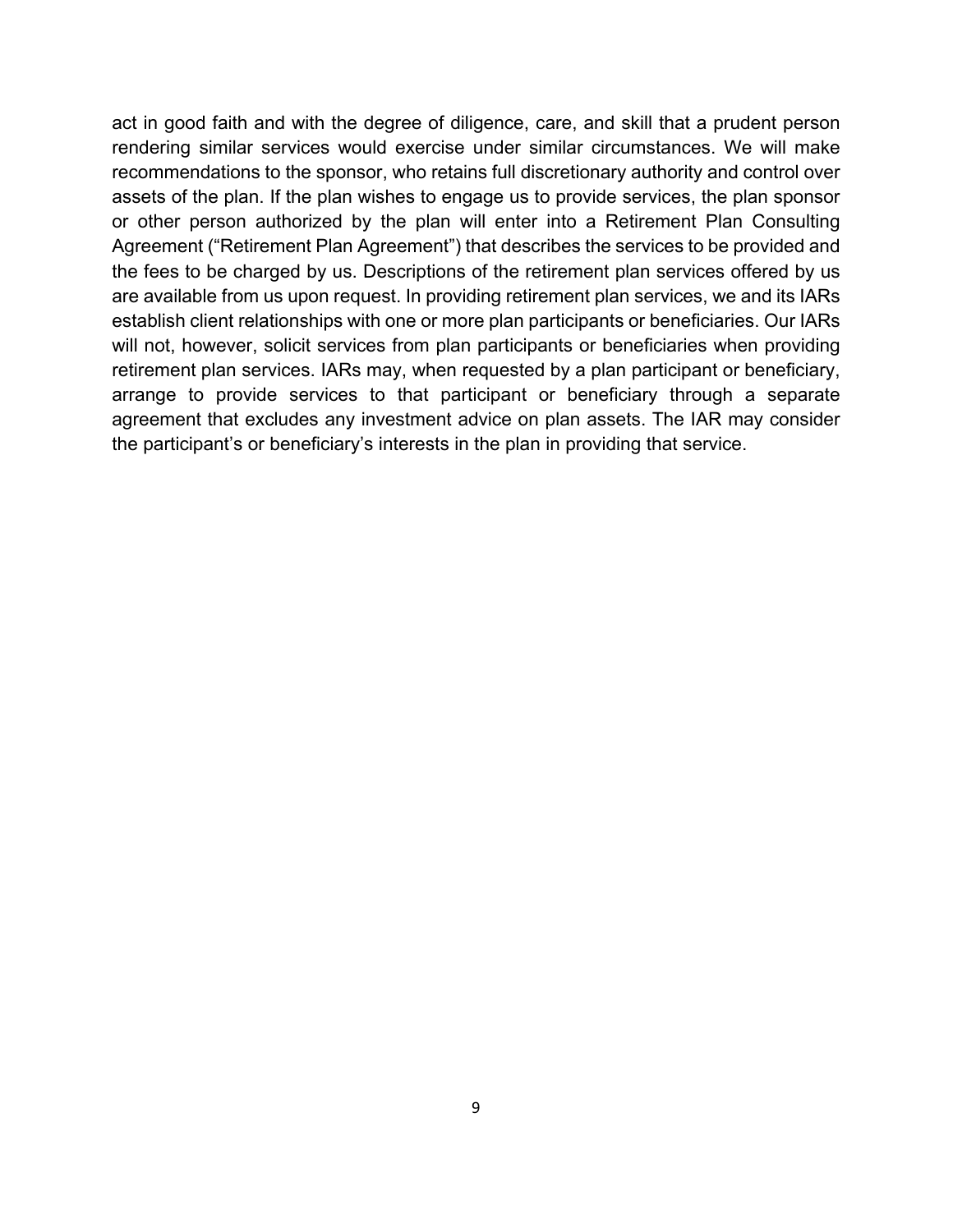## <span id="page-10-0"></span>**Item 5 – Fees and Compensation**

#### **General Account Characteristics**

Described below are general characteristics regarding "other" fees incurred, discretionary authority, payment of fees, and termination of contracts that will affect your account(s). Following these disclosures are descriptions of the accounts or services that we offer, the basic management fee structures and any unique characteristics. For a complete discussion and disclosure regarding any Account's services or fee structure, we will provide a detailed advisory agreement and/or the third-party investment manager's Disclosure Brochure and the Form ADV Part 2A, Appendix 1 (wrap fee brochure), as applicable.

#### **Other Fees**

Generally, fees for investment advisory accounts are based on a percentage of the market value of assets under management including cash and are negotiable. Therefore, clients with similar assets under management and investment objectives can pay significantly higher or lower fees than other clients. However, the advisory fee does not cover charges imposed by third parties for investments held in the Account, such as contingent deferred sales charges or 12b-1 trails on mutual funds. In addition, each mutual fund or third-party money manager charges asset management fees, which are in addition to the advisory fees charged by us. The fees charged by such funds or managers are disclosed in each fund's prospectus or Manager's Disclosure Brochure. The advisory fee also does not cover debit balances or related margin interest or SEC fees or other fees or taxes required by law. In addition, certain Accounts require a minimum advisory fee or quarterly maintenance fee that will be detailed in the applicable advisory agreement.

#### **Payment of Fees**

For the majority of accounts, we will not charge an advisory fee over 2%, fees are payable quarterly in advance, and automatically deducted from the account pursuant to the advisory agreement. If an account is opened in the first or second month of a quarter, it will be charged one fee during its first billing cycle, which will occur during the first full month after the account is established. The fee is prorated for the number of days the account was open based on the start date through the end of the quarter. Our fee will be based on either the last day of the quarter or the average daily balance of the account during the billing cycle. The method of calculation is dependent on the specific manager or program the client is participating in. The specific fee calculation will be disclosed in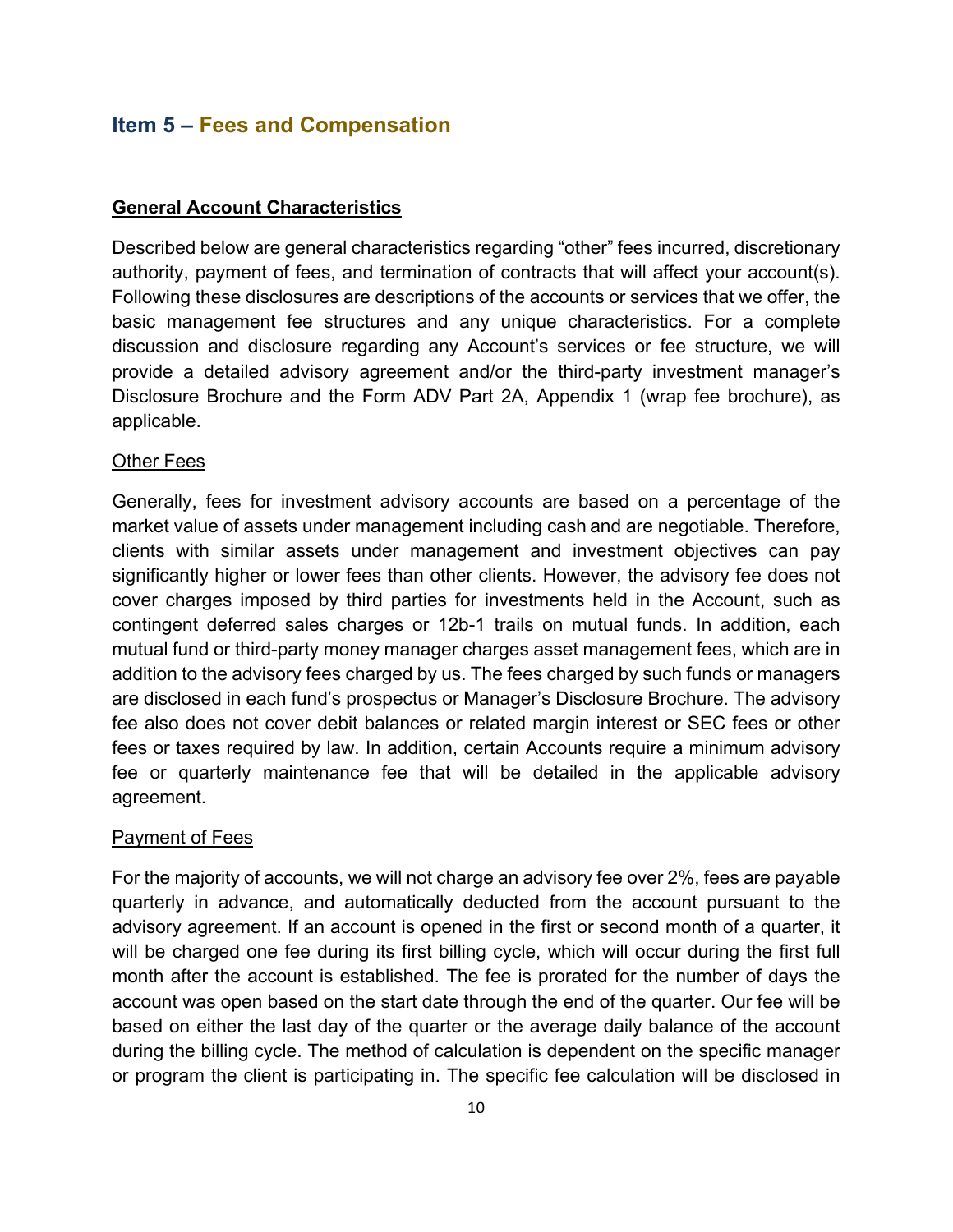the applicable Disclosure Brochure, Wrap Brochure, and advisory agreement provided to you. Additional deposits of funds and/or securities will be subjected to the same billing procedures.

## Termination of Contracts

The advisory agreement can be terminated by either party at any time by written notice. Fees paid in advance will be prorated to the date of termination and any unearned portion of the fee will be refunded to you.

We provide the Form ADV Part 2 to you and prospective clients more than 48 hours prior to entering into an advisory contract. In the event the disclosure brochure is not delivered until entry into the contract, you will have the right to terminate the contract without penalty within five (5) business days after entering into the contract.

Thereafter, certain accounts can impose an early termination fee, which will be identified in the applicable advisory agreement. If the account is closed after five business days, but within the first year, you can be charged an early termination fee to cover the administrative costs of establishing the account. The fee will be based on the number of trades placed on behalf of the account the quarter in which the account is closed. If the account is closed during the first quarter, the termination fee will be \$25 multiplied by the number of transactions in the account. If the account is closed during the second quarter, the termination fee will be \$20 multiplied by the number of transactions in the account. If the account is closed during the third quarter, the termination fee will be \$15 multiplied by the number of transactions in the account. If the account is closed in the fourth quarter, the termination fee will be \$10 multiplied by the number of transactions in the account. A termination fee will not be charged if no services were rendered, or no trades were placed.

Detailed information on the termination terms and fees can be found in the applicable advisory agreement.

## **Triad Wealth Management Platform – Advisor Managed Portfolios Program**

We offer Advisor Managed Portfolios as an account where no separate transactions charges apply, and a single fee is paid for all advisory services and transactions ("Wrap Account").

We also offer Advisor Managed Portfolios with separate advisory fees and transaction charges ("Non-Wrap Account"). As such, in addition to the quarterly account fee described below for advisory services, you will also pay separate per-trade transaction charges.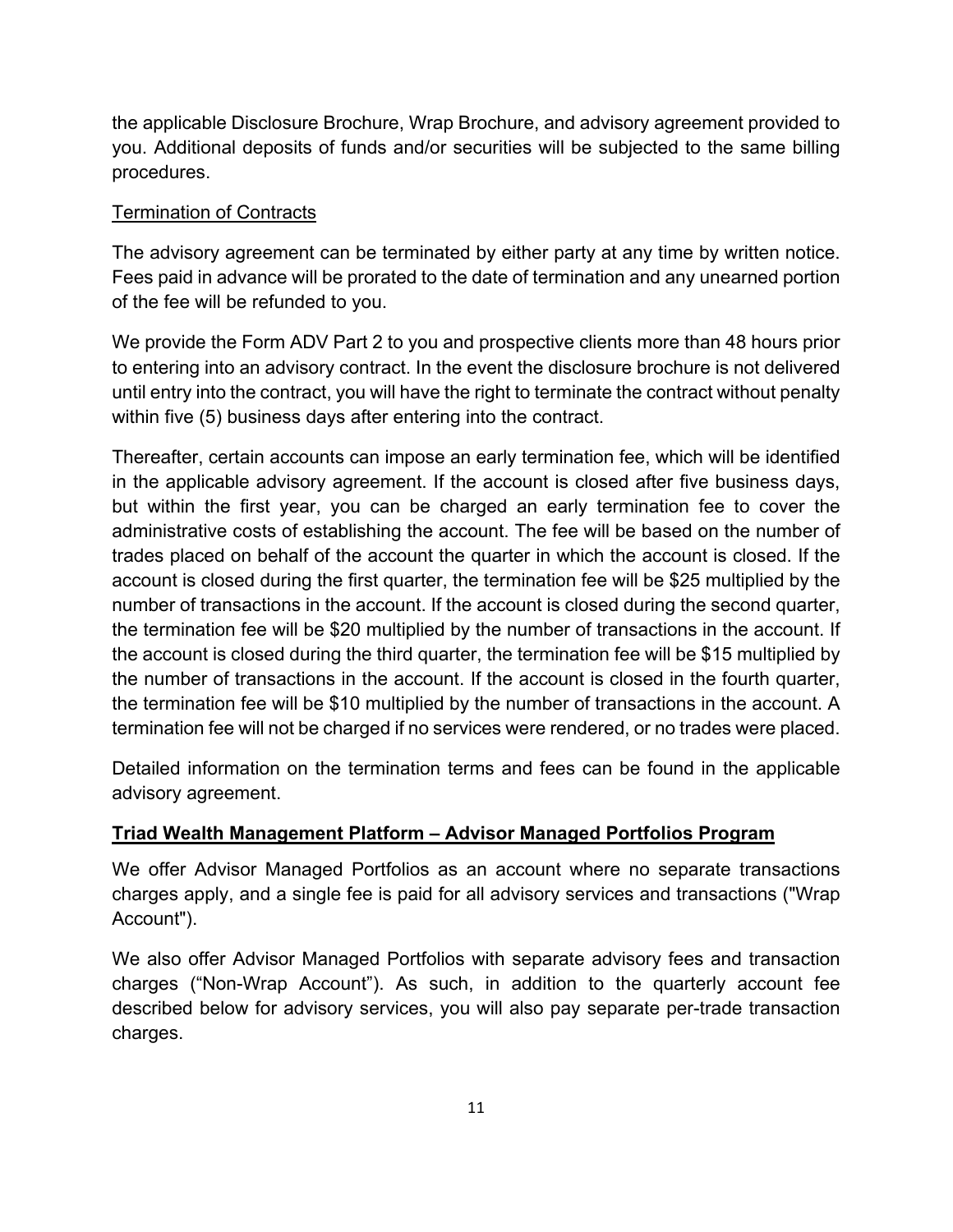You will pay a monthly or quarterly account fee, in advance, based upon the market value of the assets held in your account as of the last business day of the preceding calendar month or quarter. Your account fees are negotiable and will be debited from your account by the custodian. If you terminate your participation in this program, you will be entitled to a pro-rata refund of any prepaid monthly or quarterly fees based upon the number of days remaining in the month or quarter after the date upon which the notice of termination is received.

Each of our IARs negotiates his or her own account fee schedule.

Mutual funds and ETFs invested in the account have their own internal fees which are separate and distinct from the program account fees (for more information on these fees, see the applicable fund prospectus).

Some Fund fees include 12b-1 fees which are internal distribution fees assessed by the Fund, all, or a portion of which are paid to the distributor(s) of the Funds. ACWM and your IAR do not retain 12b-1 fees paid by the Funds.

In certain instances, there is opportunity to be eligible to purchase certain mutual funds and ETFs without incurring transaction charges subject to certain conditions. For details, please refer to Item 4 (No Transaction Fee Programs) of the Triad Wealth Management Platform – Advisor Managed Portfolios Program Wrap Fee Brochure.

For complete fee details, including account fee schedule guidelines and a list of transaction charges, please see the Triad Wealth Management Platform – Advisor Managed Portfolios Program Wrap Fee Brochure.

#### **Triad Wealth Management Platform – Unified Managed Account Program**

We offer UMA as an account where no separate transactions charges apply, and a single fee is paid for all advisory services and transactions ("Wrap Account").

You will pay a quarterly account fee, in advance, based upon the market value of the assets held in your account as of the last business day of the preceding calendar quarter. Your account fees are negotiable and will be debited from your account by the custodian. If you terminate your participation in this program, you will be entitled to a pro rata refund of any prepaid quarterly fees based upon the number of days remaining in the quarter after the date upon which the notice of termination is received.

Each of our IARs negotiates his or her own account fee schedule. The account fees paid by client include portions paid to your IAR ("Advisory Fees"), as well as to ACWM, the custodian, and the third-party money managers selected ("Program Fees"). Advisory Fees are set independently regardless of manager selected. Mutual funds and ETFs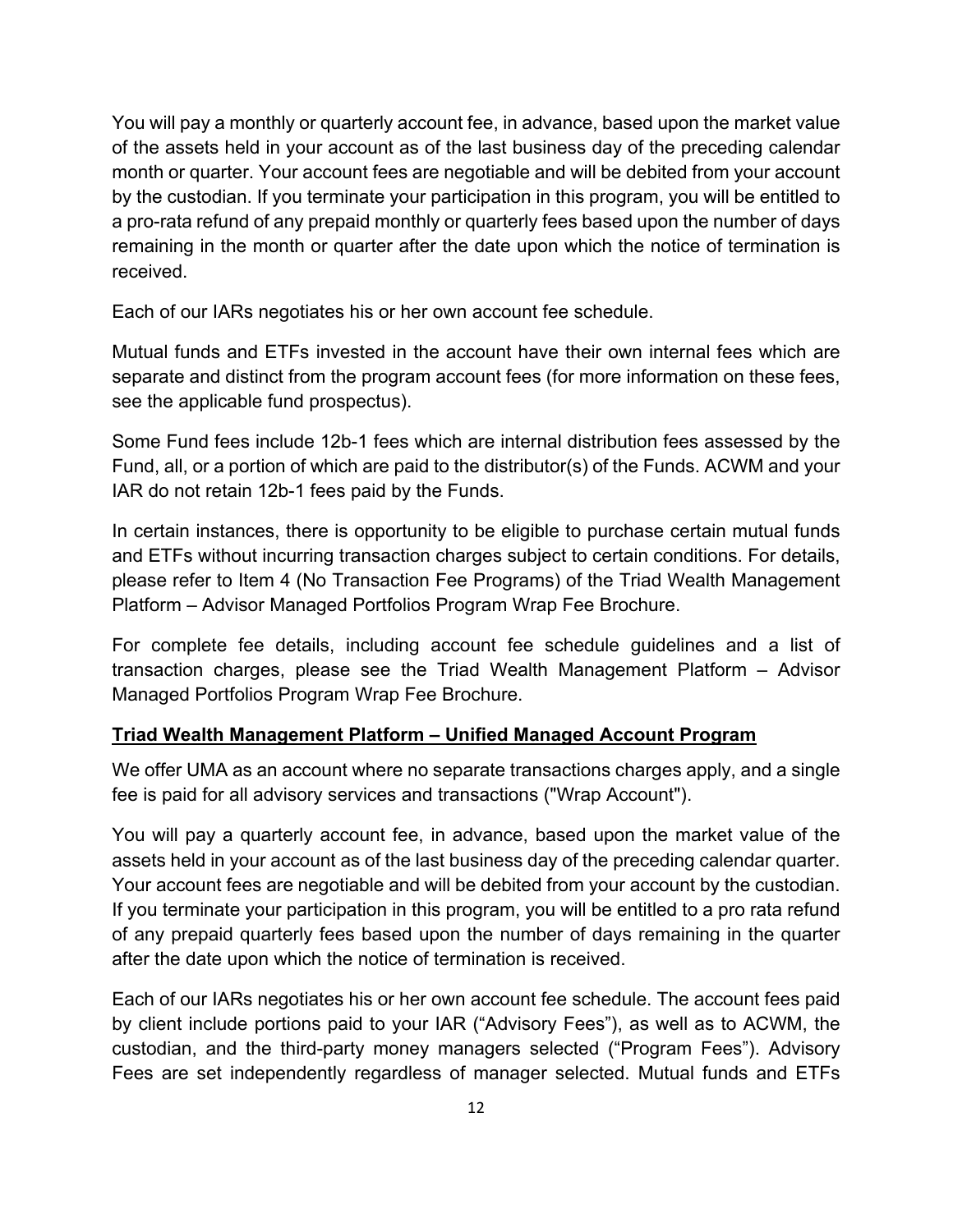invested in the account also have their own internal fees ("internal fund expenses") which are separate and distinct from the program account fees (for more information on these fees, see the applicable fund prospectus). Since fees billed to your UMA account are comprised of both Program Fees and Advisory Fees, IARs may have an incentive to select third-party money managers with lower Program Fees in order to manage the overall fee charged to you. You and your IAR should consider the overall fees and expenses, including internal fund expenses, when selecting managers and other portfolio investments.

For complete fee details, including account fee schedule guidelines, please refer to The Triad Wealth Management Platform – Unified Managed Account Program Wrap Fee Brochure.

#### **Envestnet Managed Account Solutions (MAS)**

The fees are based on a percentage of the account value, and we will not charge in excess of 2%. The fee is negotiable based on a variety of factors, such as size and type of account, complexity, range of services utilized, etc. The fee may be a fixed annual percentage or a percentage that varies based upon the account value. The schedule of fees will vary depending on the Manager. When a varying percentage fee is used, the fee is charged at the rate that corresponds to the asset value range in which billable asset values fall. Please review the applicable client agreement for the availability of each fee option. Accounts with margin balances are billed on the gross market value of all securities within the account. This results in a higher fee than would be paid under a non-MAS program managed account. The specific billing procedures will be disclosed per the terms of Envestnet's advisory agreement and disclosure brochure. The applicable agreement will describe a procedure for terminating the agreement. If fees are paid in advance and the agreement is terminated, the applicable agreement will also describe how unearned prepaid fees will be refunded. For further Third-Party Advisory Services details, please see the Third-Party Investment Management Consulting Services Program Brochure. Please read it thoroughly before investing.

#### **Financial Planning and Consulting Services**

For a full written financial plan, we charge a flat fee up to \$3,000 unless agreed upon between us, which will be quoted prior to the contract being executed. The fee for this service will be determined according to the complexity of the plan as well as the extent of service you desire. An estimated fee will be given upon contracting with you. Fees are negotiable. Fees can also be charged on an hourly rate up to \$250 per hour.

The Planning Agreement may be terminated by either party upon written notice to the other party. ACWM will refund any pre-paid fees that were not earned prior to termination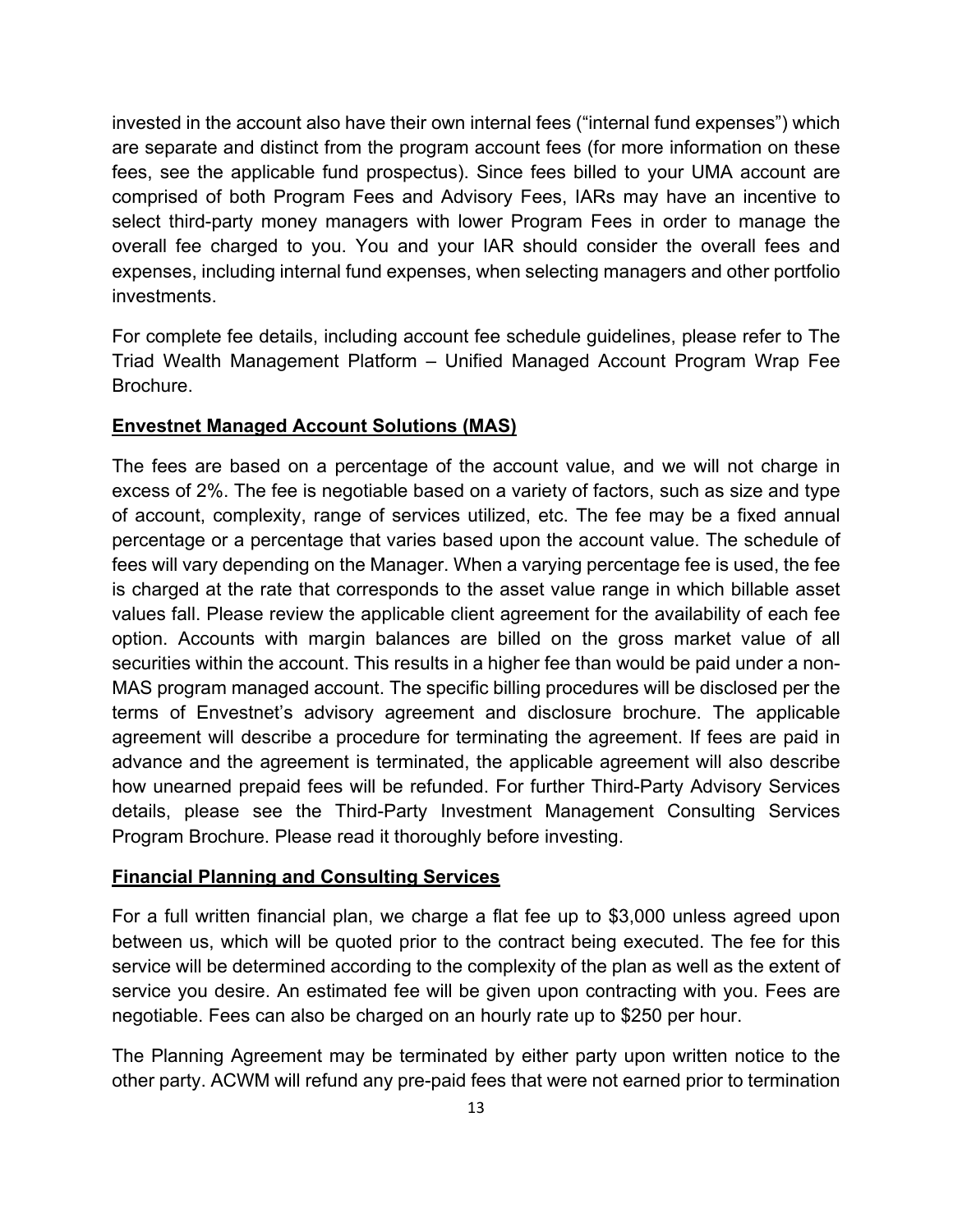of the agreement. Clients who terminate the agreement within five (5) business days of signing the Planning Agreement will be provided a full refund. The fee covers only the financial planning and consulting services provided by us under the Planning Agreement. Clients who choose to implement any recommendations contained in the financial plans through us, or any of its IARs, will incur additional advisory fees, costs and charges as further discussed below.

#### **Retirement Plan Consulting Services**

Fees charged by us for retirement plan services are flexible. All fees will be paid according to the Retirement Plan Agreement. The client may be charged a fee based on a percentage of plan assets. The sponsor may terminate the agreement within five (5) business days of executing the Retirement Plan Agreement without incurring a penalty or charge. If the agreement is terminated prior to the end of a full billing period, ACWM will be entitled to pro-rata compensation. To understand and evaluate the total fees being paid by the plan in connection with investment related services, the client should review both the fees charged by the mutual funds, ETFs, and other investments available within the plan, the costs of the plan's other service providers and the fees charged by ACWM. Clients that receive retirement plan services may also use other products or services available from or through us, which products or services cause additional compensation to be received by us. The availability of such services creates a conflict of interest that gives us and our IARs an incentive to recommend advisory services and programs based on the compensation received. We have policies and procedures in place to prevent conflicts of interest from influencing recommendations made by our IARs and to assure that recommendations are consistent with our duties to clients.

#### Negotiation of Fees

Fees are negotiated on a case-by-case basis, depending on a variety of factors, including the nature and complexity of the particular service, your relationship with us and our IAR, the size of the account, the potential for other business or clients, the amount of work anticipated, and the attention needed to manage your account. As a result of these and other factors, the sponsors of the advisory programs offered also set different limits on fees that are charged to you. Please note that the same or similar services to those described above may be available elsewhere to you at a lower cost.

#### **Wrap Accounts**

For Advisory Programs that we offer Wrap Account pricing, the fee for transactions executed in your account are included in your account fee. As a result, in some cases the quarterly fee charged in a Wrap Account will be higher than that of a Non-Wrap Account with separate advisory fees and transaction charges. Please consider that depending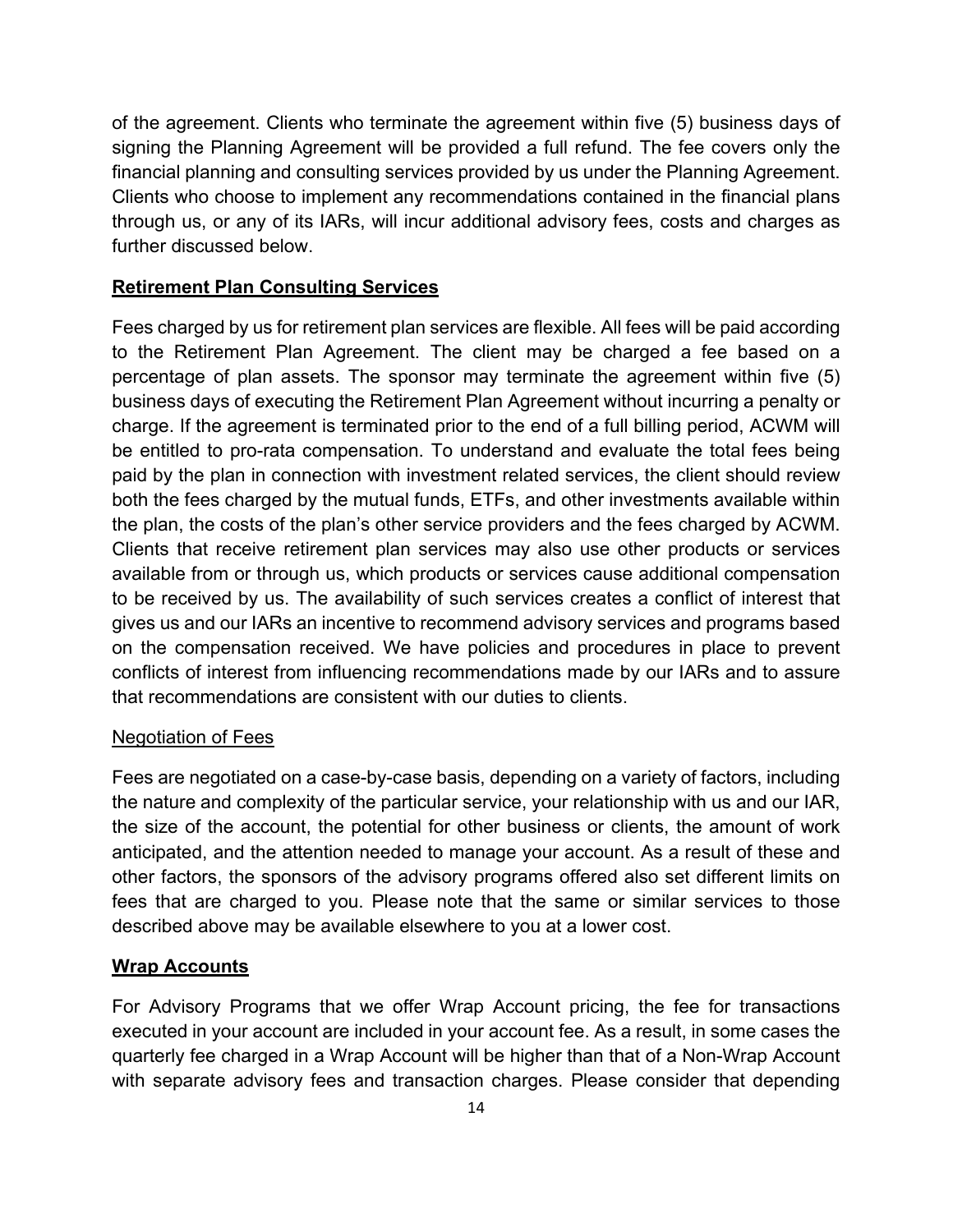upon the level of the wrap fee charges, the amount of portfolio activity in the account, the value of services that are provided under the investment program, and other factors, the wrap fee may or may not exceed the aggregate cost of services if they were to be provided separately. Generally, wrap programs are relatively less expensive for actively traded accounts. However, the fees in a Wrap Account will have higher overall cost to a client than in a non-Wrap if the Wrap Account has low trading activity.

#### Options for Assets Invested in Retirement Plan Account

If you have an employer-sponsored retirement plan, you may have several choices as to what to do with your assets when you retire or change jobs. Generally, you might choose one of the following options: 1. Keep your assets in the employer's plan (if allowed); 2. Rollover your assets into an individual retirement account, commonly referred to as an IRA; 3. Rollover your assets to another employer-sponsored plan; or 4. Take a distribution in cash from the plan. Your IAR has a financial incentive to recommend an IRA rollover because of the compensation he/she will receive when you transfer funds to an account on which the representative will receive a fee from an employer-sponsored retirement plan or from another IRA. This conflict also pertains to situations where you are a participant in a plan where your IAR is a fiduciary. You should carefully discuss and weigh the advantages and disadvantages of each option with your IAR before making your decision.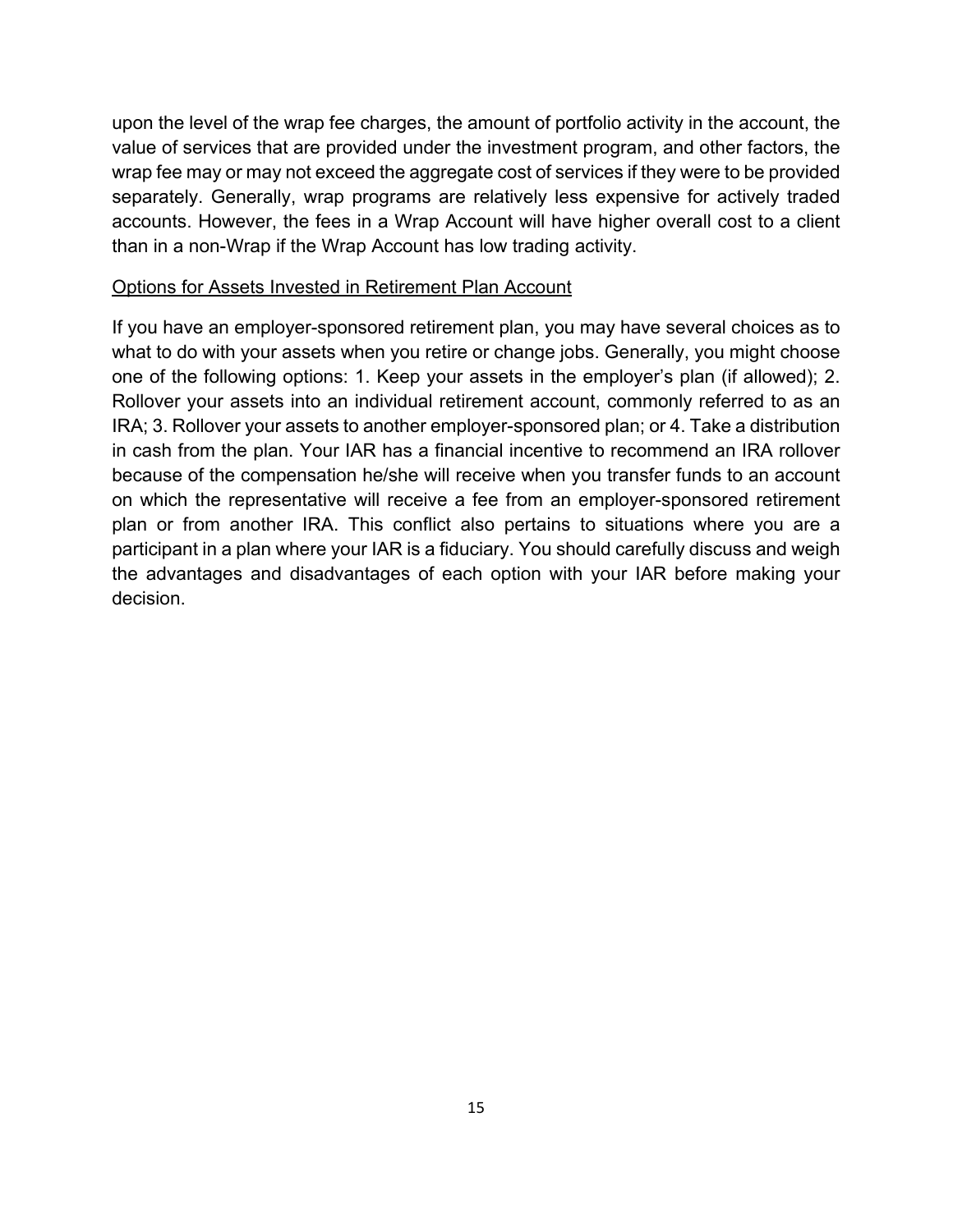## <span id="page-16-0"></span>**Item 6 – Performance-Based Fees and Side-By-Side Management**

We do not charge advisory fees on a share of the capital gains or capital appreciation of the funds or securities in a client account (so-called performance-based fees). Our compensation structure is disclosed in detail in Item 5 above.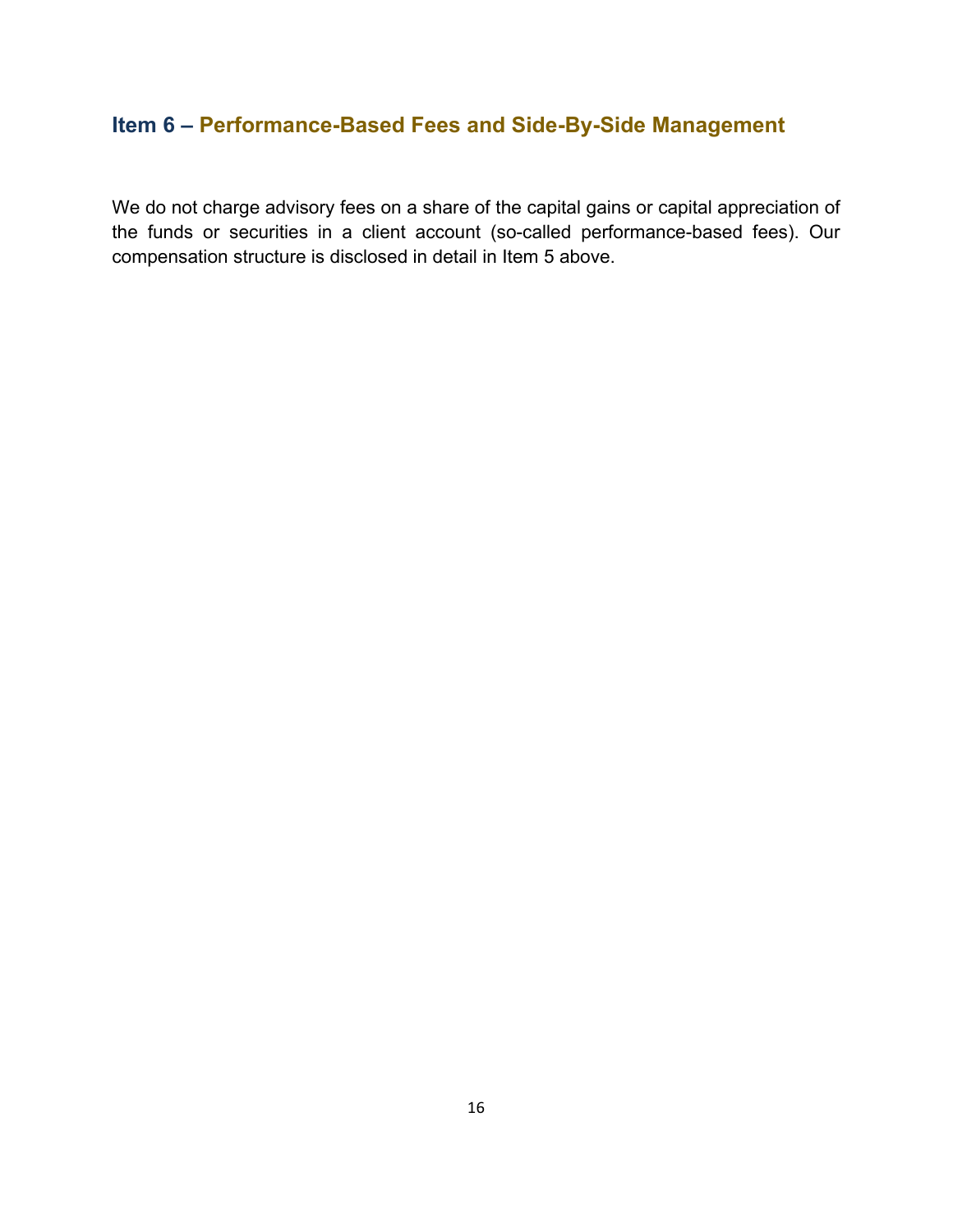# <span id="page-17-0"></span>**Item 7 – Types of Clients**

Our IARs provide investment advisory services to:

- Individuals (including high net worth individuals)
- Banking or thrift institutions
- Pension and profit-sharing plans
- Trusts
- Estates or charitable organizations
- Corporations
- State and municipal governmental entities
- Other business entities

Our minimum account size requirements for opening an account with us are as follows:

| Program                                                                               | Requirements                                                                                                   |
|---------------------------------------------------------------------------------------|----------------------------------------------------------------------------------------------------------------|
| <b>Triad Wealth Management Platform-</b><br><b>Advisor Managed Portfolios Program</b> | \$50,000                                                                                                       |
| <b>Triad Wealth Management Platform-</b><br>Unified Managed Account Program           | The program minimum is \$5,500.                                                                                |
|                                                                                       | The specific minimum varies according to<br>the investment manager and the asset<br>allocation model selected. |
| <b>Envestnet Managed Account Solutions</b><br>(MAS)                                   | Under the Wealth Strategist/Genesis<br>Model Portfolios-\$5,500                                                |
|                                                                                       | Under the Separately Managed Account<br>(SMA) program-\$100,000                                                |
| <b>Financial Planning &amp; Consulting Services</b>                                   | \$250 minimum                                                                                                  |
| <b>Retirement Plan Consulting Services</b>                                            | No minimum                                                                                                     |

All account minimums may be waived at the sole discretion of the Program Sponsor.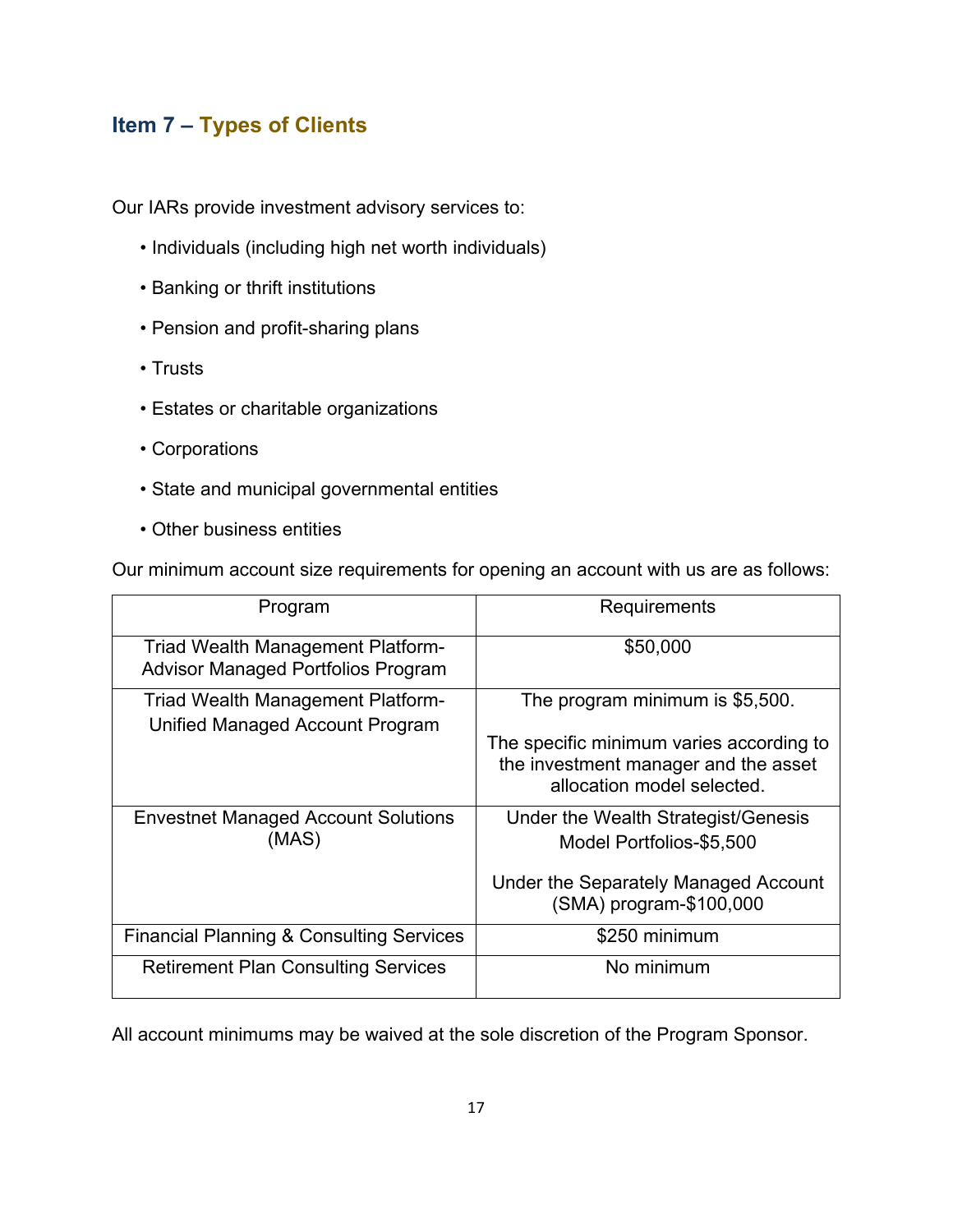## <span id="page-18-0"></span>**Item 8 – Methods of Analysis, Investment Strategies and Risk of Loss**

IARs rely on various types of tools and methods to assist in recommending or selecting investment strategies to you. As noted in Item 4, your IAR formulates an investment strategy based on discussions with you regarding, among other things, your personal investment objectives and goals, time horizon, risk tolerance, account restrictions, needs, personal circumstances and overall financial situation. Based on those discussions, a portfolio of investments is constructed for you.

Investment returns are highly dependent on the value of underlying securities which are impacted by trends in the various investment markets. All investments carry a certain degree of risk and no one particular security, investment product, investment style or portfolio manager is suitable for all types of investors. Since we and our IARs recommend and offer a broad spectrum of investment products, programs and strategies, the methods of analysis and investment strategies recommended will vary based upon the IAR making the assessment and providing the advice. Under the Third-Party Advisory Services Program, each third-party asset manager has its own methods of analysis, investment strategies and unique investment risks that should also be reviewed and considered.

#### **METHODS OF ANALYSIS**

We do not require our IARs to implement a particular investment strategy or method of analysis which will vary based upon the individual IAR making the assessment and providing the advice. Some of the more common methods of analysis that are used are Fundamental and Technical analyses. Fundamental analysis is security analysis grounded in basic factors such as the financial condition and management of a company as well as overall economic and industry conditions which are used to predict the future value of an investment. The resulting data is used to measure the true value of the company's stock compared to the current market value. Technical analysis is the practice of using statistics to determine trends in security prices and make or recommend investment decisions based on those trends. Technical analysis involves using chart patterns, momentum, volume, recurring price patterns, trends based upon business cycles and relative strength to identify patterns that suggest future activity.

#### **ASSOCIATED RISKS**

When using Fundamental Analysis, we generally rely on, among other things, company earnings, balance sheet variables and management quality which are used to predict the future value of an investment. Data we review is generally considered reliable, but we cannot guarantee, nor have we verified its accuracy. In addition, the data that we review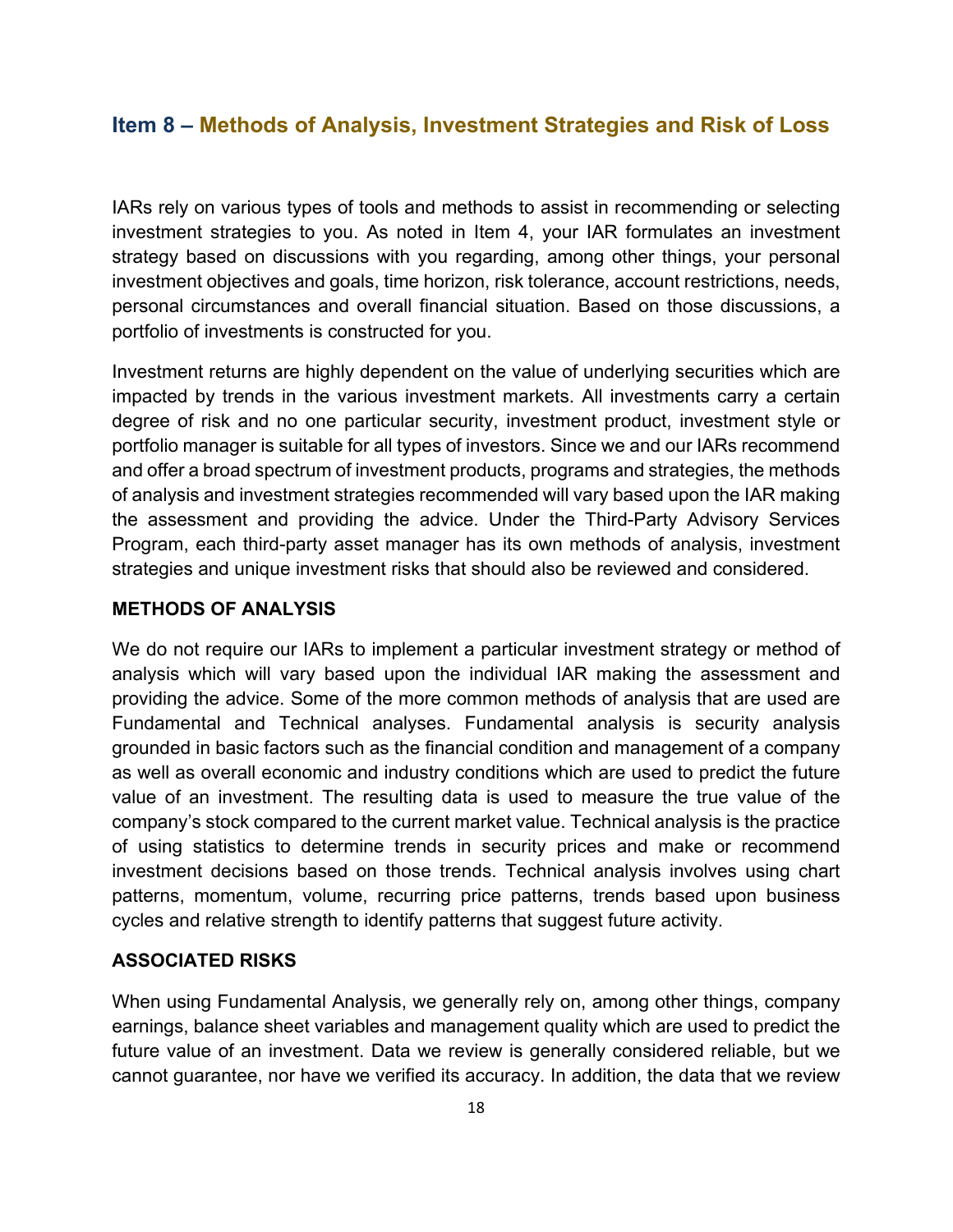is sometimes subjective in nature and open to interpretation. Even if our data and interpretation of the data is correct, there can be other factors that determine the value of securities other than those considered in Fundamental Analysis.

When using Technical Analysis, we review statistics to determine trends in security prices and make our investment decisions based on those trends. This analysis is used to predict how an investment will perform short-term. In addition, this analysis does not consider, the more fundamental properties of what an investment may be worth such as company performance and balance sheet variables which play a part in determining the value of an investment.

When pursuing our strategic long-term investing strategies, we are assuming the Financial Markets will go up in the long-term which cannot be assured. There is also the risk that the segment of the market that you are invested in or perhaps just your particular investment will go down over time even if the overall Financial Markets advance. In addition, purchasing investments long-term creates an opportunity cost, "locking-up" assets that may be better utilized in the short-term in other investments.

## *1. General Investment Risks*

In addition to the personal risk considerations discussed above, we believe it is important for you to understand the risks associated with each recommendation and investment type available. The following is a summary of some of the general risks associated with investing. Please note that this list is not exhaustive and is provided as an indication of some of the factors that can impact the value of your investments.

## **Business risk**

This is the risk that the strength of the company you are buying a piece of ownership in (stock for example) or are loaning money to (a bond, for example) affects your potential returns. Your returns from the stock purchase or bond purchase are influenced by factors like the company going out of business, or going into bankruptcy, or having a viable and strong revenue stream from the products or services it sells that is not over-shadowed by expenses. If a company goes bankrupt and its assets are liquidated, common stockholders are the last in line to share in the proceeds.

## **Call risk**

This is the risk that your bond or other fixed-income investment will be called or purchased back from you when conditions are favorable to the product issuer and unfavorable to you.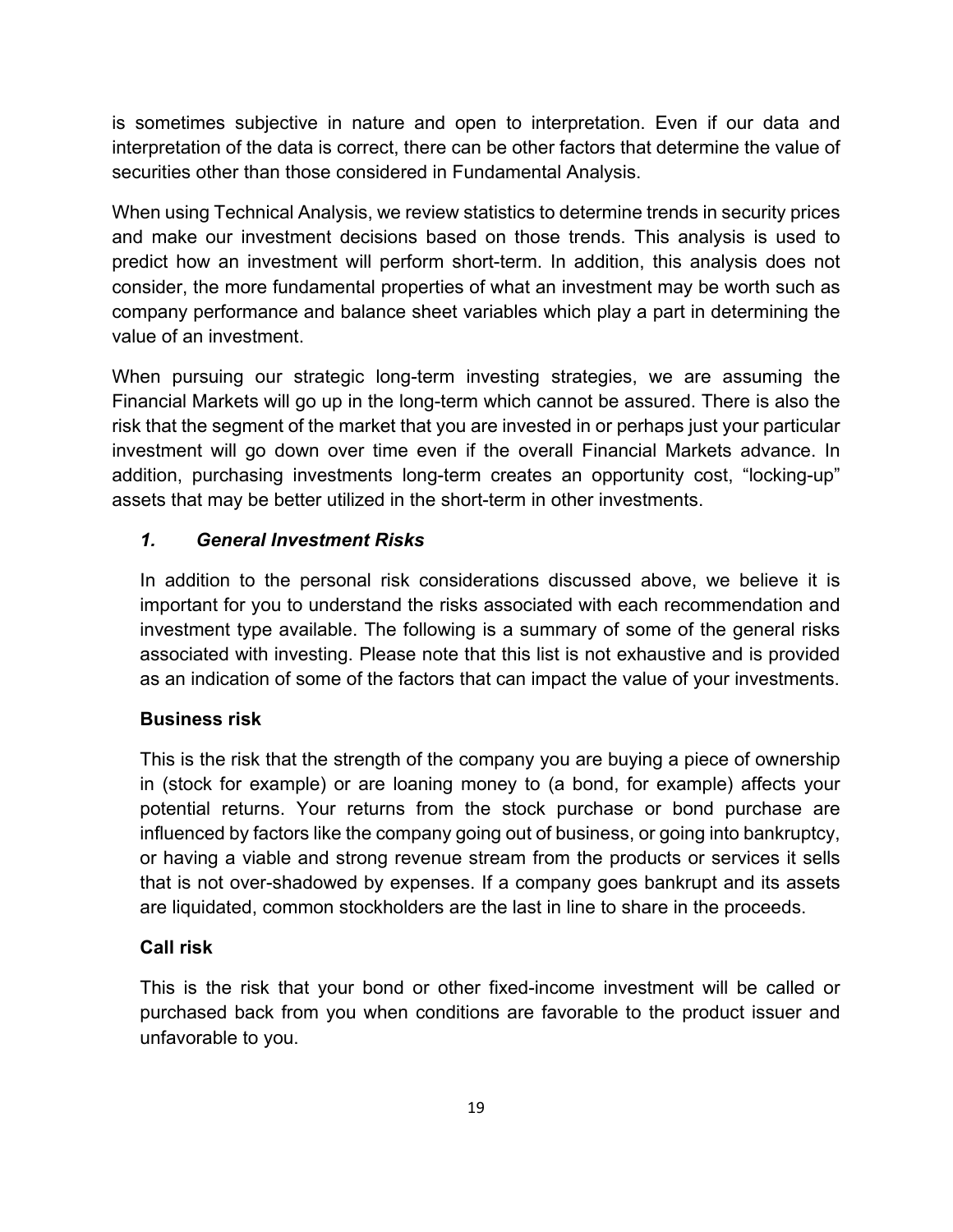#### **Concentration risk**

This is the risk of loss because your money is concentrated in one investment or type of investment. When you diversify your investments, you spread the risk over different types of investments, industries, and geographic locations.

## **Credit risk**

This is the risk that the government entity or company that issued the investment will run into financial difficulties and would not be able to pay the interest or repay the principal at maturity. Credit risk applies to debt investments such as bonds. You can evaluate credit risk by looking at the credit rating of the bond or the issuer. For example, long-term U.S. government bonds currently have a credit rating of AAA, which indicates the lowest possible credit risk.

#### **Currency risk**

This is the risk of losing money because of a movement in the exchange rate. For example, if the U.S. dollar becomes less valuable relative to the Canadian dollar, your U.S. stocks will be worth less in Canadian dollars. This applies when you own foreign investments.

#### **Default risk**

This is the risk that a bond or other fixed-income investment issuer is unable to pay the contractual interest or principal on the product in a timely manner or at all.

## **Financial risk**

This is the risk that the companies you invest in will perform poorly, which affect the price of your investment. You cannot eliminate financial risk; however, you may be able to minimize the impact through diversification.

#### **Foreign Investment risk**

This is the risk of loss when investing in foreign countries. When you buy foreign investments, such as shares of companies in emerging markets, you face risks that do not exist in the United States (for example, the risk of nationalization).

#### **Time Horizon risk**

This is the risk that your investment time horizon may be shortened due to a foreseen or unforeseen event, thus requiring you to sell the investment(s) that you were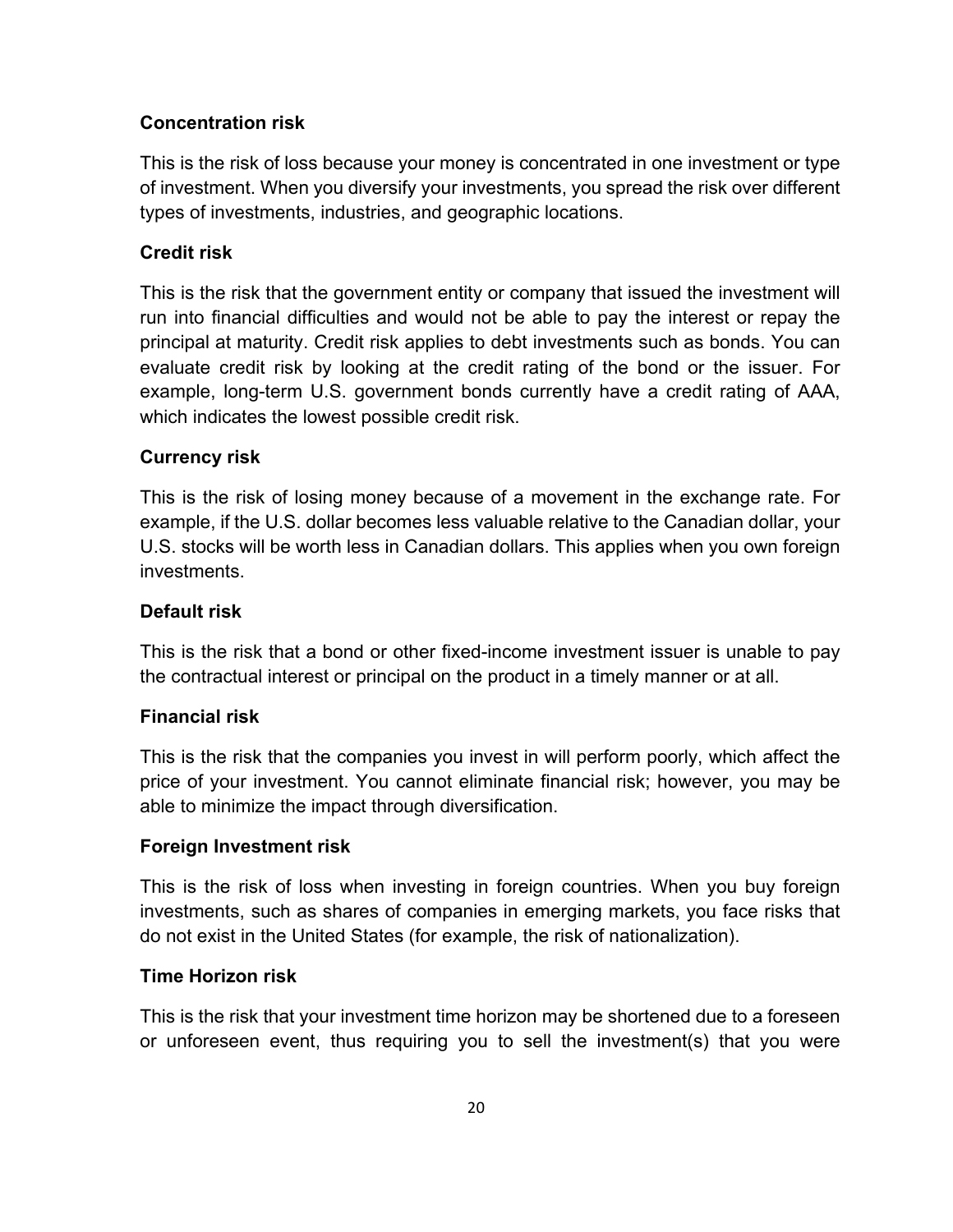expecting to hold for a longer term. If you must sell at a time when the markets are down, you may lose money.

## **Inflation risk**

Inflation risk, also called purchasing power risk, is the chance that the cash generated by an investment today would not be worth as much in the future. Changes in purchasing power due to inflation may cause inflation risk. There are investments that help minimize inflation risk.

## **Interest Rate risk**

This is a risk that can affect the value of bonds or other fixed-income investments you may purchase. When interest rates rise, the market value of bonds fall. When interest rates fall, the market value of bonds rise.

## **Liquidity risk**

Liquidity risk arises when an investment cannot be bought or sold quickly enough to prevent or minimize a loss. You may be able to minimize this risk by diversifying. A good option is index investing where risk is diversified over the various stocks held in a portfolio tracking a particular index. You cannot invest directly is an index.

## **Manager risk**

This is the risk that an actively managed mutual fund, exchange-traded fund, or closed-end fund's manager will fail to execute the fund's stated investment strategy.

## **Market risk**

This is the risk that the stock market will decline, decreasing the value of the securities owned. Stock market bubbles and crashes are good examples of heightened market risk. You cannot eliminate market risk; however, you may be able to minimize the impact through diversification.

## **Options risk**

This is the risk of the option holder losing the entire amount paid for the option in a relatively short period of time, reflecting the nature of the option as a wasting asset becoming worthless when it expires. If you do not sell an option in the secondary market or exercise it prior to expiration, you will lose your entire investment in the option.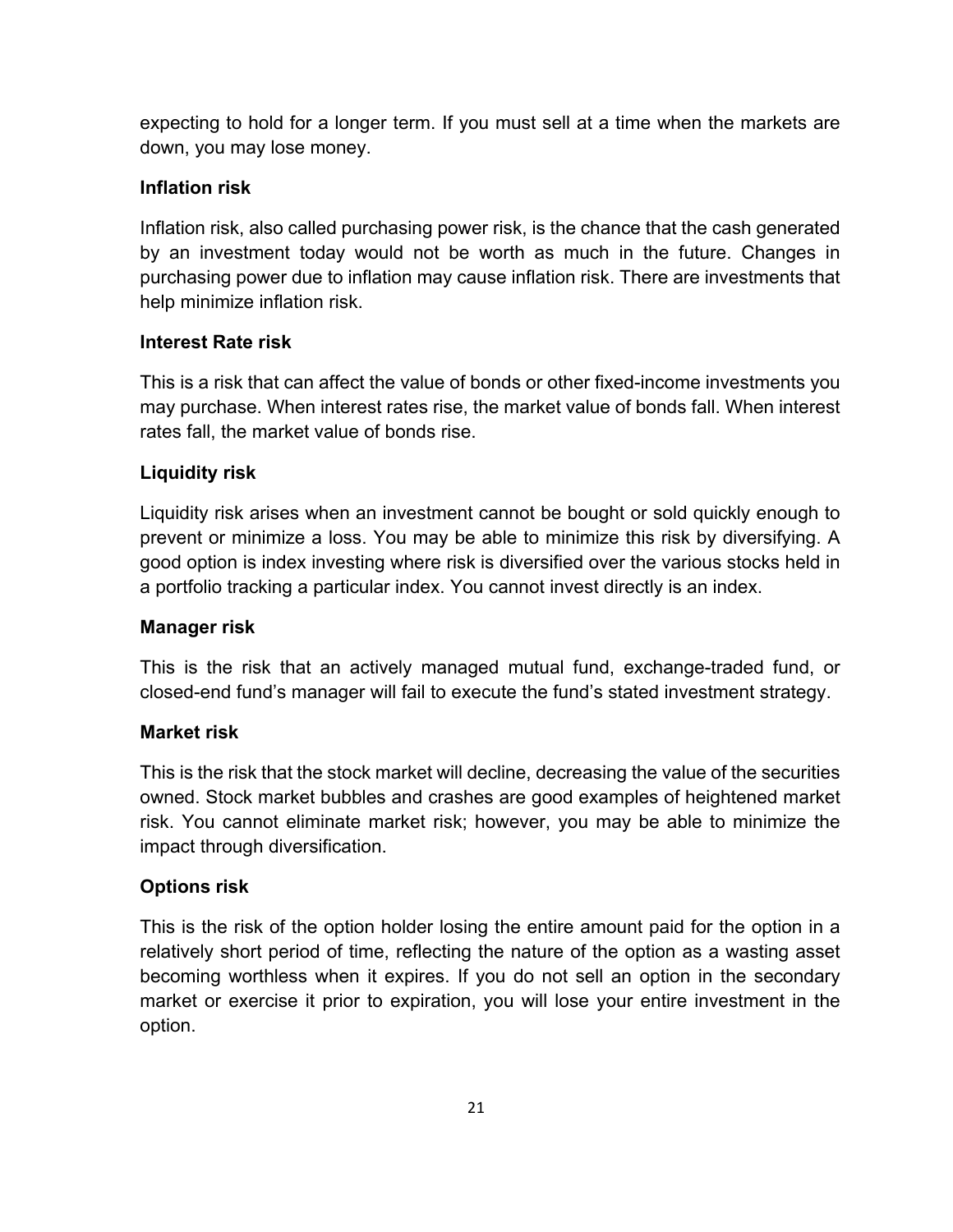#### **Political and Government risk**

This is the risk that the value of your investment will be affected by the introduction of new laws or regulations.

## **Regulatory risk**

This is the risk that changes in law and regulations from any government can change the value of a given company and its accompanying securities. Certain industries are susceptible to government regulation. Changes in zoning, tax structure or laws impact the return on these investments.

#### **Reinvestment risk**

This is the risk of loss from reinvesting principal or income at a lower interest rate.

#### *2. Specific Investment Risks*

ACWM and your IAR offer various types of investments. The different types of investments we offer, and their potential risks are described below.

**• Stock** – A stock, also known as "shares" or" equity," implies owning a proportionate amount of a company that issued the stock. It entitles the stockholder (you) to that proportion of the company's assets and earnings.

o Major risks: Business, Concentration, Currency, Financial, Foreign Investment, Inflation, Market, Political and Governmental

**• Bonds** – This is a fixed income investment that represents a loan by you (the investor) to a borrower (typically a company, government/municipality, or governmental agency).

o Major risks: Business, Call, Credit, Default, Financial, Inflation, Interest Rate, Liquidity, Reinvestment

**• Notes** (Including Structured Products) – This is a fixed-income investment where you (the investor) purchase a secured debt (or other assets) and become the lender, after which you receive payments (principal and interest) over a specific period (usually a shorter period than a bond) from the borrower.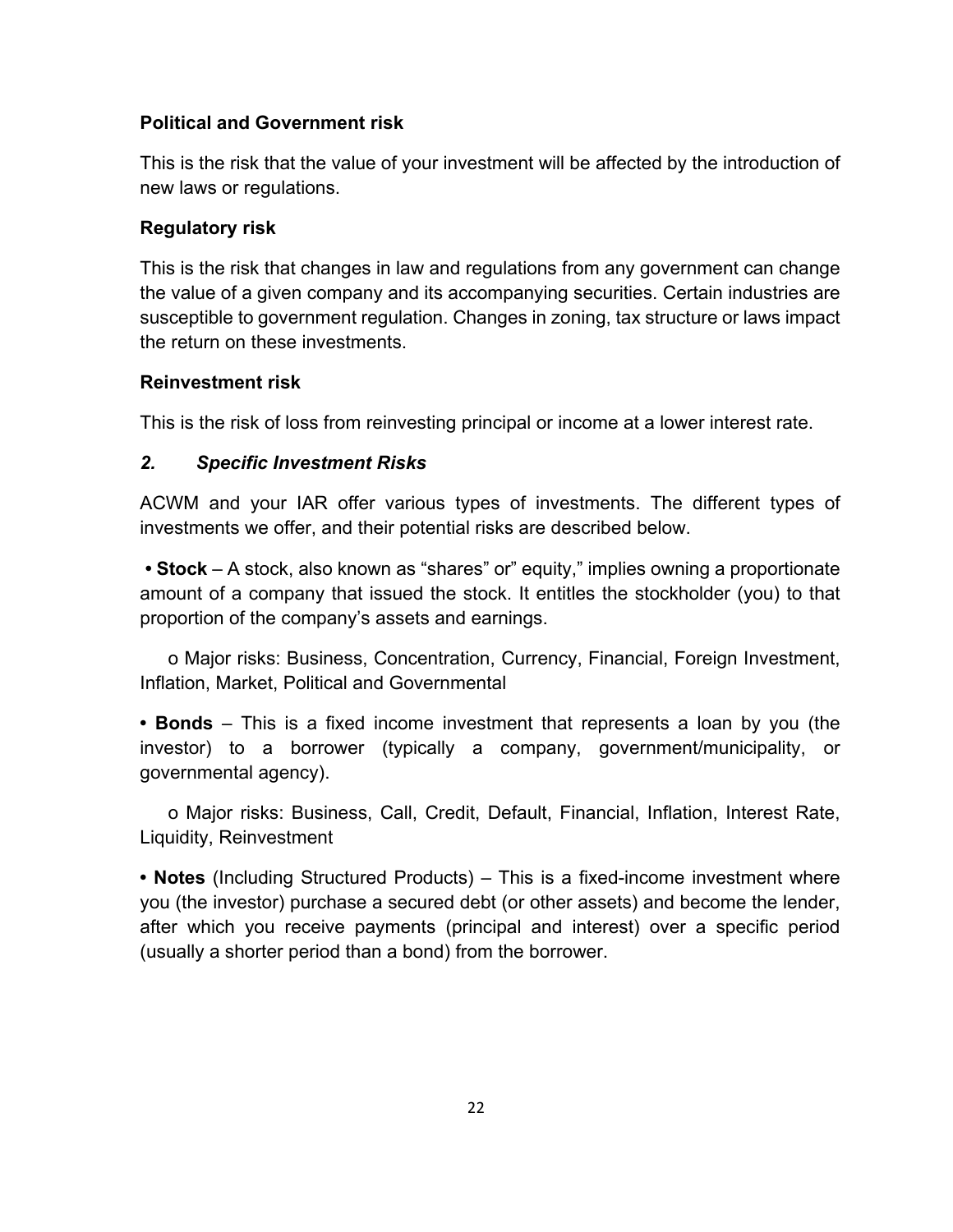o Types:

♣ Principal Protected Note (PPN) – This is a fixed-income security that guarantees a minimum return equal to the investor's initial investment (the principal amount), regardless of the performance of the underlying assets.

♣ Non-Principal Protected Note (NPPN) – This is a fixed-income security that does not guarantee a minimum return equal to the investor's initial investment (the principal amount), because it allows clients to customize the date of return to suit their investment needs. NPPNs can be linked to a variety of underlying investments including indices, single stocks, portfolios of shares, industry sectors, commodities, and currencies.

o Major risks: Call, Credit, Default, Inflation, Interest Rate, Liquidity, Reinvestment

**• Certificate of Deposit (CD)** – This is a fixed-income investment where you (the investor) deposit a sum of money for a specified period, and you will receive either a specific rate of interest or a rate of interest linked to an index with a capped gain. Certain CDs can be FDIC insured.

o Major risks: Call, Default, Inflation, Interest Rate, Reinvestment

**• Unit Investment Trust (UIT) –** This is where a U.S. financial company that buys or holds a group of securities, such as stocks or bonds, and makes them available to investors as redeemable units. UITs have a stated expiration date based on what investments are held in their portfolio; when the portfolio terminates, investors get their share of the UIT's net assets.

o Major risks: Business, Credit, Interest Rate, Liquidity, Market, Reinvestment

**• Exchange-Traded Fund (ETF) and Exchange-Traded Note (ETN)** – An ETF is a basket of securities that trades on an exchange (open stock market), just like a stock and it seeks to track an underlying index. ETF share prices fluctuate throughout the trading day as the ETF is bought and sold; this is different from mutual funds that only trade once a day after the market closes. An ETN is a debt instrument that mimics the performance of a basket of securities but does not actually hold them for the benefit of the client. An ETN is an obligation of the issuing company, often an investment bank.

o Major risks: Concentration, Currency, Foreign Investment, Inflation, Liquidity, Manager, Market, (for ETN: Credit risk)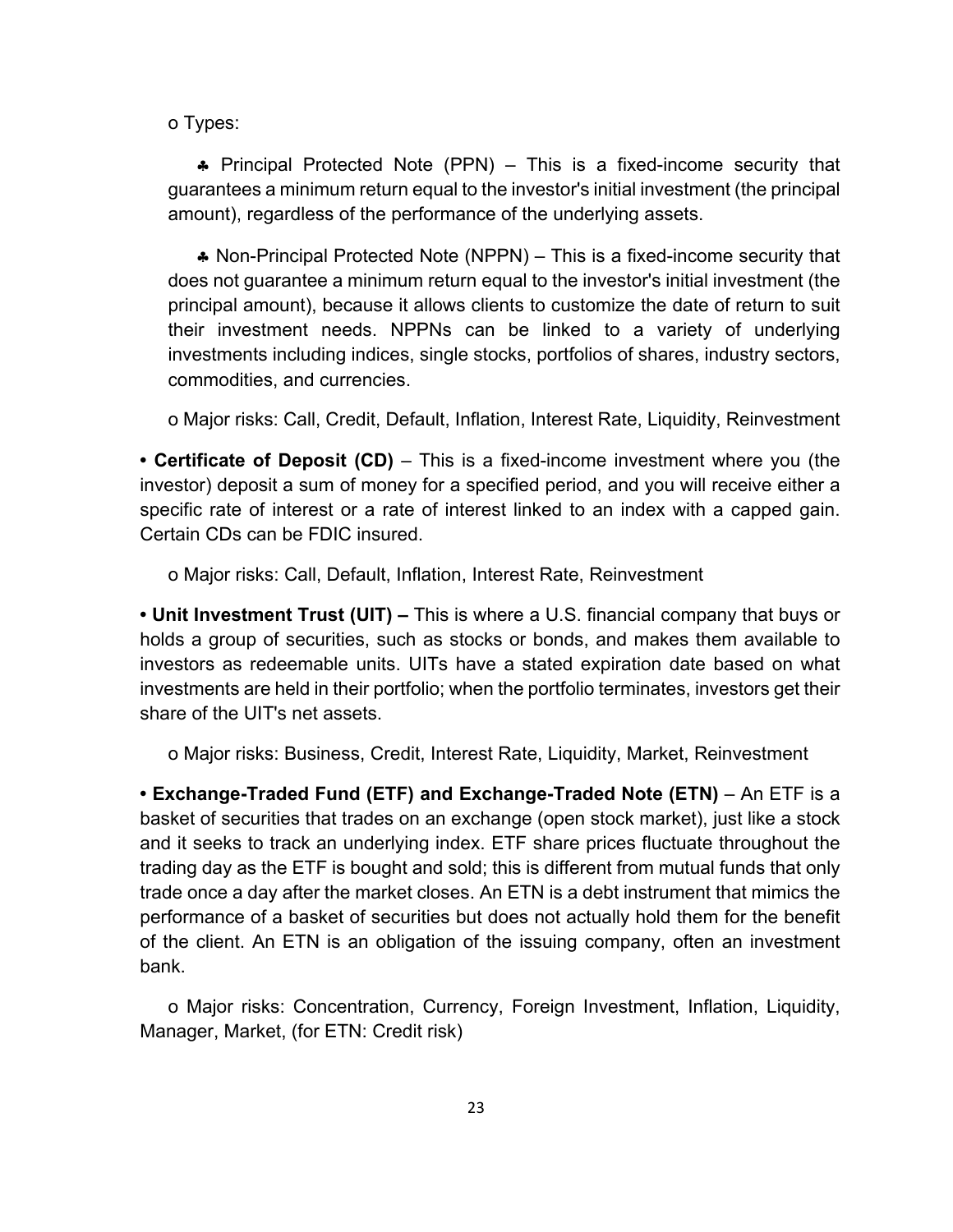**• Mutual Fund** – This is a type of investment vehicle consisting of a portfolio of stocks, bonds, or other securities. Mutual funds give small or individual investors easier access to diversified, professionally managed portfolios. Mutual funds are divided into several kinds of categories, representing the kinds of securities they invest in, their investment objectives, and the type of returns they seek. Mutual funds charge annual fees (called expense ratios) and, in many cases, commissions, which can affect their overall returns. Most mutual funds offer you different types of shares, known as "classes." Each class invests in the same portfolio of securities and has the same investment objectives and policies. But each class has different shareholder services and/or distribution arrangements with different fees and expenses.

o *Open-end* -- With an open-end fund, if you want to buy shares, the management company will sell them to you. They will take your money, add it to the portfolio, and create more shares. You always transact shares of an open-end fund with the issuing fund company, never on the secondary market.

♣ Major risks: Concentration, Currency, Foreign Investment, Inflation, Manager, Market

• **Closed-end Fund** – This is a type of investment vehicle where, at fund inception, the investment company raises a set amount of money and issues a specific number of shares. No new shares are created after that point. Investors can buy the fund shares only on the secondary market, from someone else who is selling shares. Like stocks, closed-end fund shares can be traded at any time of the day when the market is open. The shares reflect market values rather than the net asset value of the fund itself.

o Major risks: Concentration, Currency, Foreign Investment, Inflation, Manager, Market

**•Hedge Fund** – This is an alternative investment that is operated by a manager who invests the money into different assets to achieve the fund's goals. Hedge funds got their name from investors holding both long and short stocks in various funds, to make sure they generated a gain despite market fluctuations (called "hedging").

o Major risks: Business, Concentration, Currency, Interest Rates, Liquidity, Market

**• Interval Fund** – This is a type of investment company that periodically offers to repurchase its shares from shareholders. These shares typically do not trade on the secondary market. These shares are subject to periodic repurchase offers by the fund at a price based on net asset value.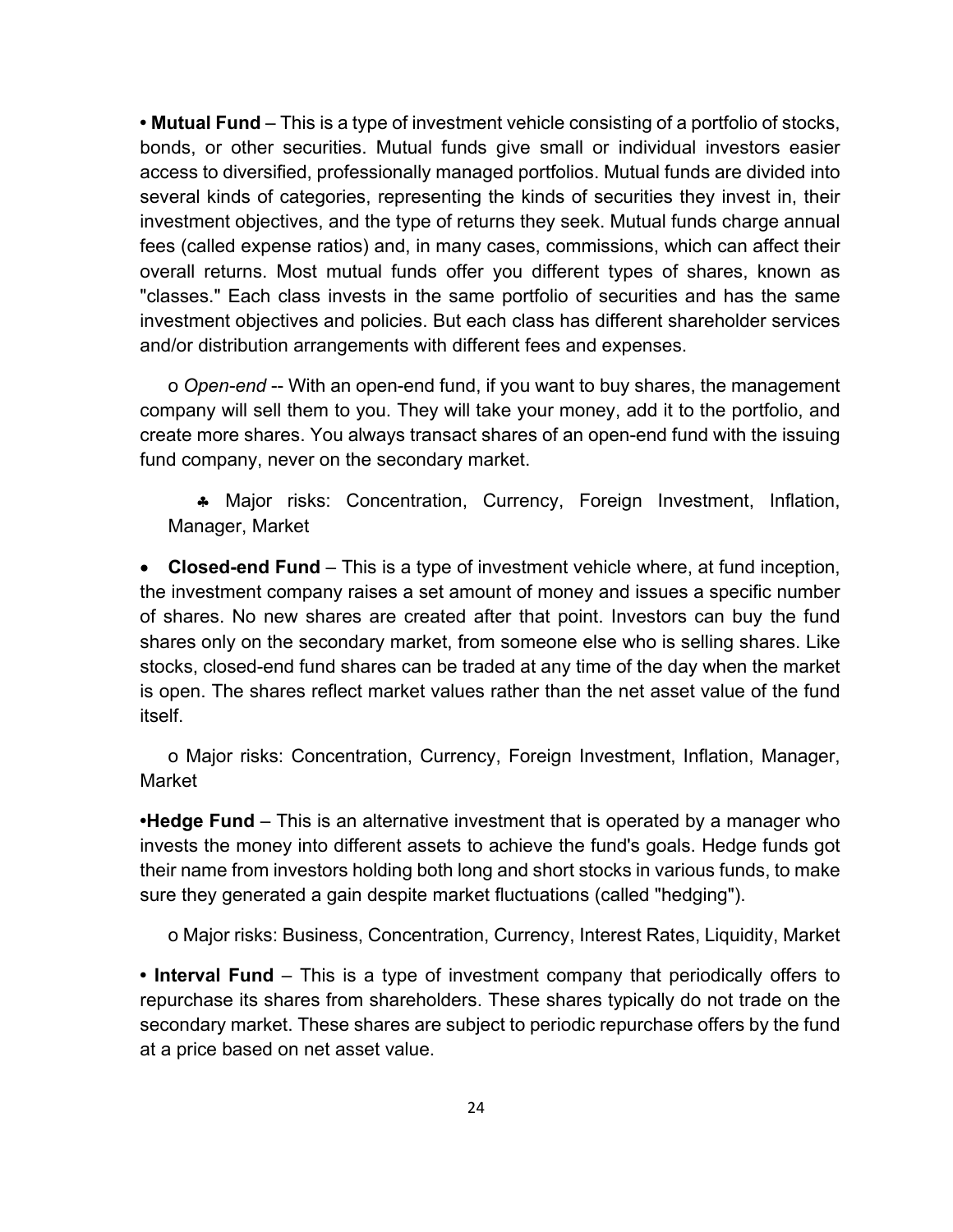o Major risks: Credit, Liquidity, Market

**• Managed Futures** – This is an alternative investment where a portfolio of futures contracts is actively managed by professionals. Managed futures are considered an alternative investment and are often used by funds and institutional investors to provide both portfolio & market diversification.

o Major risks: Foreign Investment, Horizon, Inflation, Interest Rate, Market

**• Non-Traded REIT** – This is an alternative real estate investment designed to reduce or eliminate tax while paying dividends and/or providing returns on real estate appreciation. A non-traded REIT does not trade on a securities exchange and is therefore quite illiquid for extended periods of time.

o Major risks: Business, Concentration, Credit, Financial, Inflation, Interest Rate, Liquidity, Political and Government

When you are deciding whether to invest in a specific investment, make sure you obtain, review, and discuss with your IAR the documentation related to the investment which outlines the details of the investment (i.e., prospectuses, annual reports and offering memorandums that discuss the structure of the investment, fees/costs, management, portfolio, restrictions, contributions, distributions, risks, etc.) The documentation should be provided by your IAR or can be obtained directly from the investment sponsor.

## **Pledging Assets**

Clients should be aware that pledging assets in an account to secure a loan or purchase securities on margin involves additional risks. The broker/dealer or bank holding the loan has the authority to liquidate all or part of the securities at any time without your prior notice to maintain required maintenance levels, or to call the loan at any time. As a practical matter, this may cause you to sell assets and realize losses in a declining market. These actions may interrupt your long-term investment goals and result in adverse tax consequences and additional fees to the bank. The returns on accounts or pledged assets may not cover the cost of loan interest and account fees and may dictate a more aggressive investment strategy to support the costs of borrowing. Before pledging assets in an account, clients should carefully review the loan agreement, loan application and any forms required by the bank and any other forms and disclosures provided by ACWM.

#### **System Failures and Reliance on Technology Risks**

Our investment strategies, operations, research, communications, risk management, and back-office systems rely on technology, including hardware, software, telecommunications, internet-based platforms, and other electronic systems. Additionally,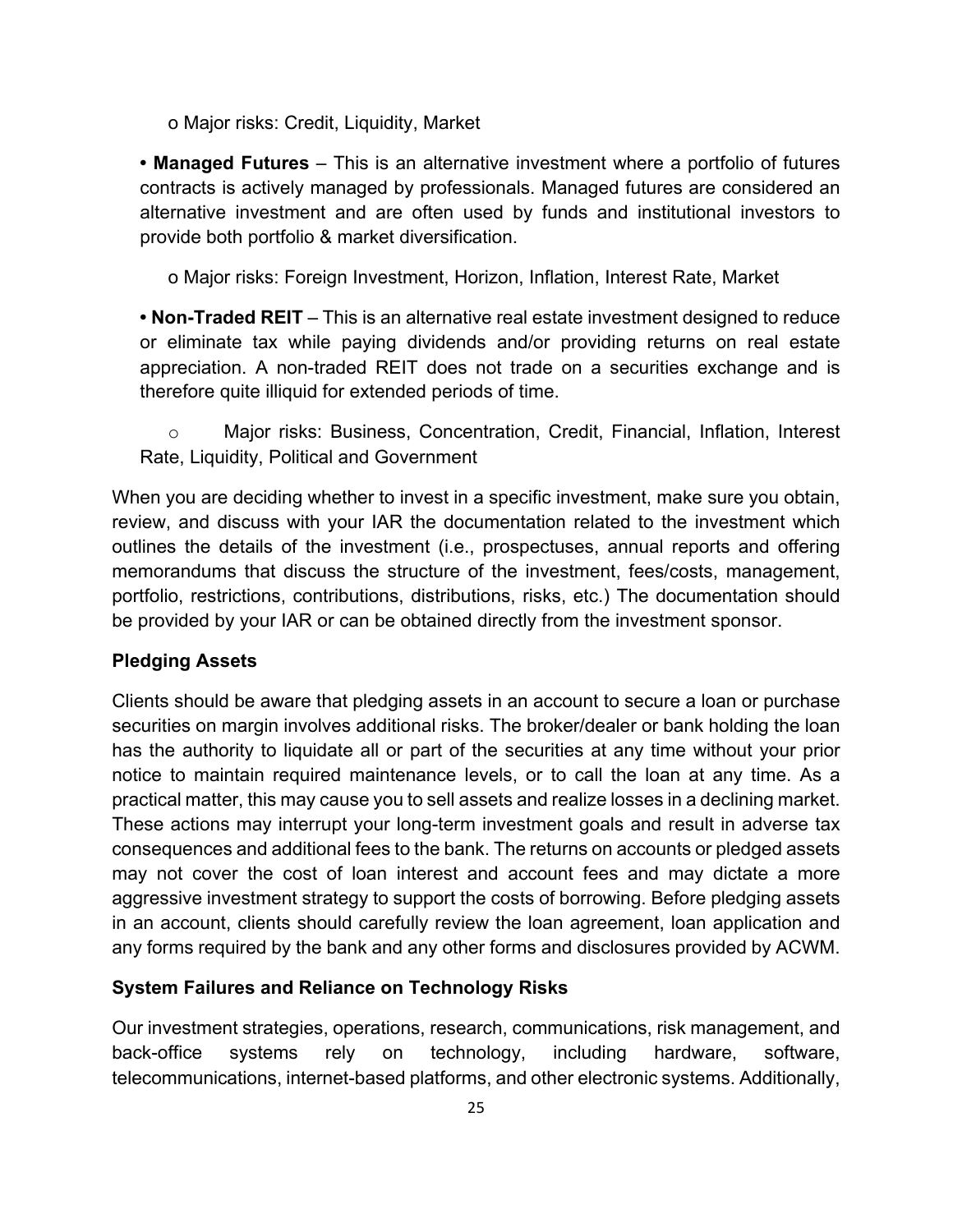parts of the technology used are provided by third parties and are, therefore, beyond our direct control. We seek to ensure adequate backups of hardware, software, telecommunications, internet-based platforms, and other electronic systems, when possible, but there is no guarantee that our efforts will be successful. In addition, natural disasters, power interruptions and other events may cause system failures, which will require the use of backup systems (both on- and off-site). Backup systems may not operate as well as the systems that they back-up and may fail to properly operate, especially when used for an extended period. To reduce the impact a system failure may have, we continually evaluate our backup and disaster recovery systems and perform periodic checks on the backup systems' conditions and operations. Despite our monitoring, hardware, telecommunications, or other electronic systems malfunctions may be unavoidable, and result in consequences such as the inability to trade for or monitor client accounts and portfolios. If such circumstances arise, the Investment Committee will consider appropriate measures for clients.

#### **Cybersecurity Risk**

A portfolio is susceptible to operational and information security risks due to the increased use of the internet. In general, cyber incidents can result from deliberate attacks or unintentional events. Cyberattacks include, but are not limited to, infection by computer viruses or other malicious software code, gaining unauthorized access to systems, networks, or devices through "hacking" or other means for the purpose of misappropriating assets or sensitive information, corrupting data, or causing operational disruption. Cybersecurity failures or breaches by third-party service providers may cause disruptions and impact the service providers' and our business operations, potentially resulting in financial losses, the inability to transact business, violations of applicable privacy and other laws, regulatory fines, penalties, reputational damage, reimbursement, or other compensation costs, and/or additional compliance costs. While we have established business continuity plans and risk management systems designed prevent or reduce the impact of such cyberattacks, there are inherent limitations in such plans and systems due in part to the everchanging nature of technology and cyberattack tactics.

#### **Pandemic Risks**

The recent outbreak of the novel coronavirus rapidly became a pandemic and resulted in disruptions to the economies of many nations, individual companies, and the markets in general, the impact of which cannot necessarily be foreseen at the time. This has created closed borders, quarantines, supply chain disruptions and general anxiety, negatively impacting global markets in an unforeseeable manner. The impact of the novel coronavirus and other such future infectious diseases in certain regions or countries may be greater or less due to the nature or level of their public health response or due to other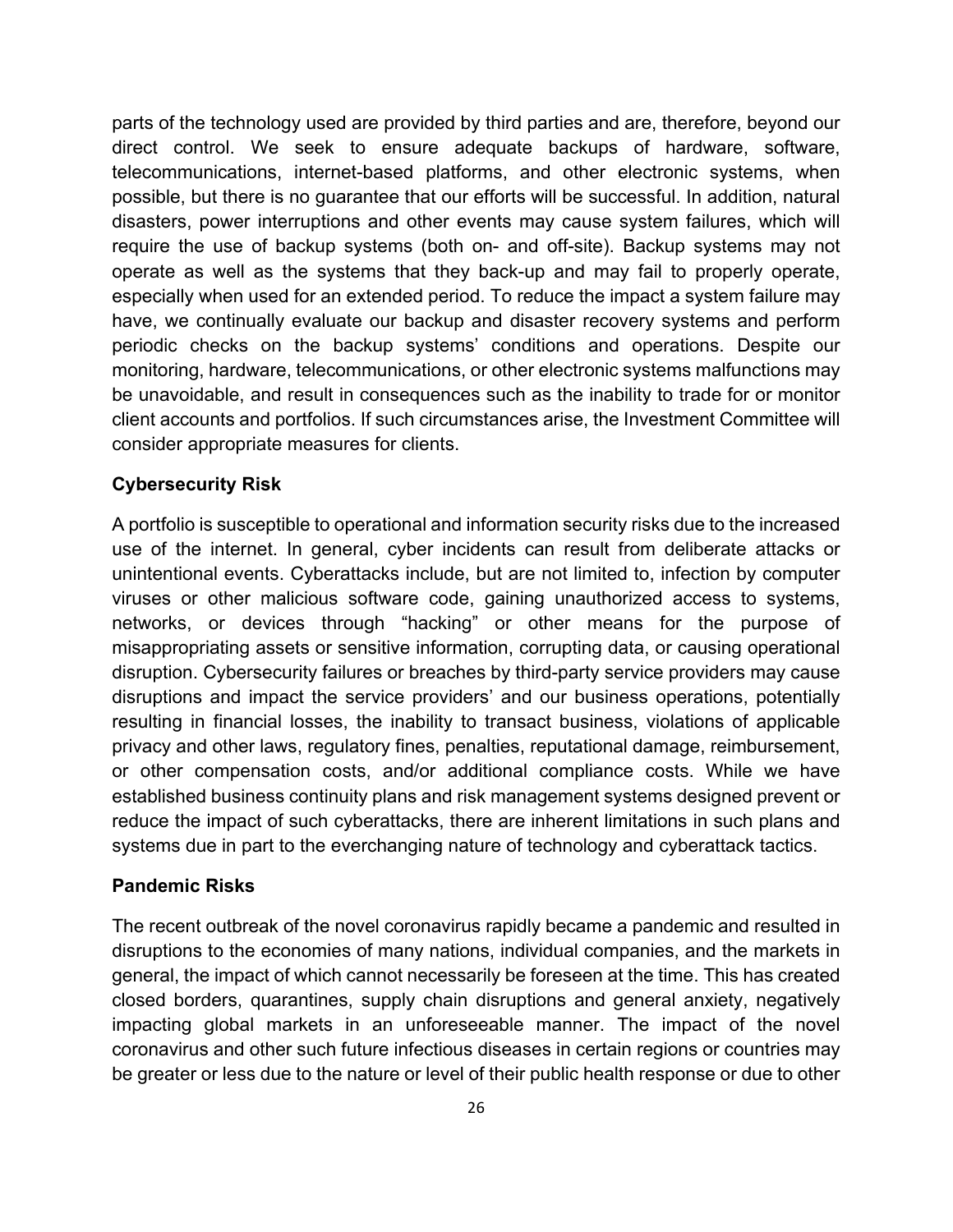factors. Health crises caused by the coronavirus outbreak and future infectious diseases may exacerbate other pre-existing political, social, and economic risks in certain countries. The impact of such health crises may be quick, severe and of unknowable duration. These pandemic and other epidemics and pandemics that may arise in the future, could result in continued volatility in the financial markets and could have a negative impact on investment performance.

Listed above are some of the primary risks associated with the way we recommend investments to you. The above list of risk factors does not purport to be a complete list or explanation of the risks involved in an investment strategy. Please do not hesitate to contact us to discuss these risks and others in more detail. In instances where we recommend that a third-party manage your assets, please refer to the third-party's ADV and associated disclosure documents for details on their investment strategies, methods of analysis and associated risks.

#### *Investing in securities involves risk of loss that you should be prepared to bear.*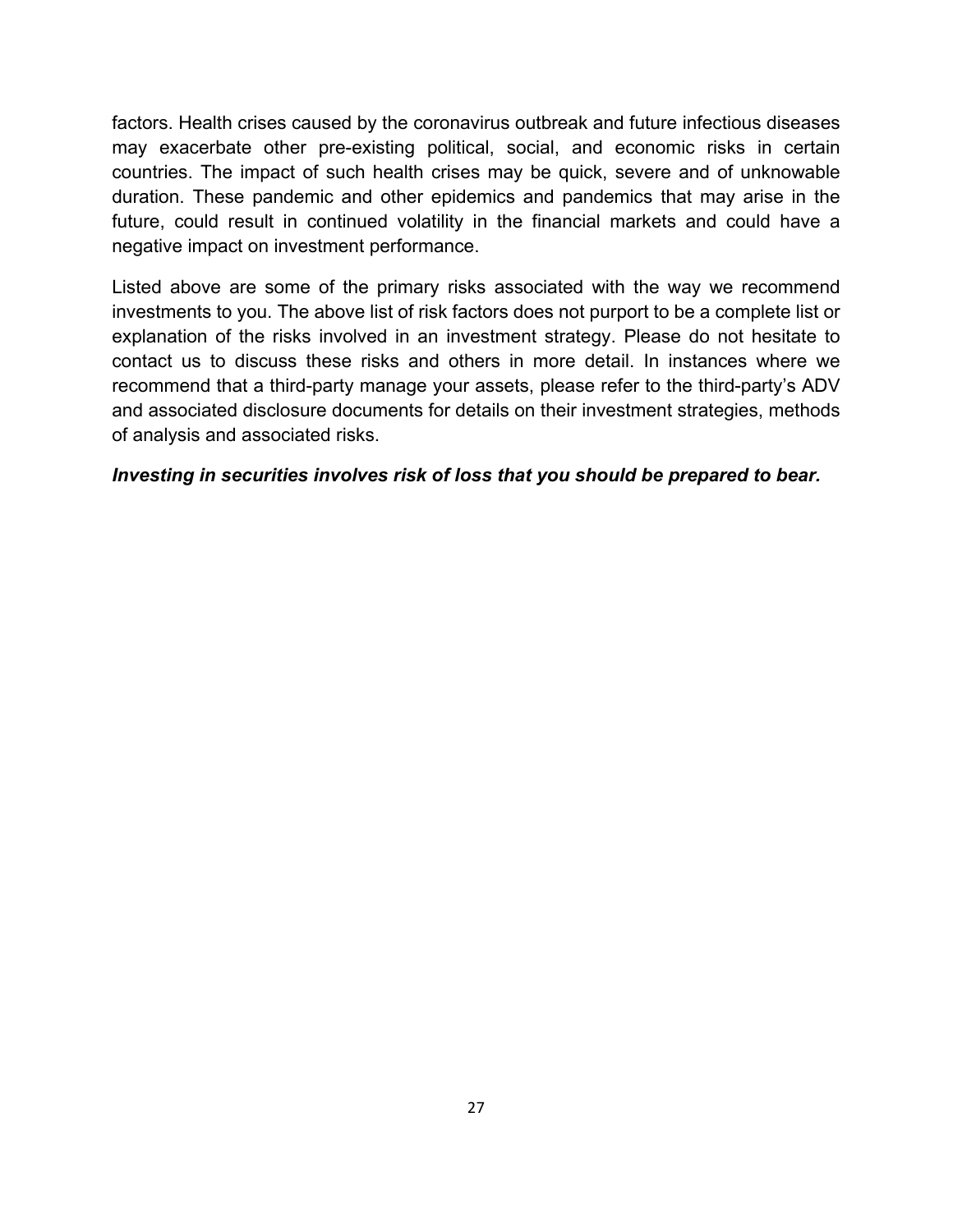# <span id="page-28-0"></span>**Item 9 – Disciplinary Information**

We do not have any legal, financial, or other "disciplinary" item to report. We are obligated to disclose any disciplinary event that would be material to you when evaluating us to initiate a Client / Adviser relationship, or to continue a Client /Adviser relationship with us.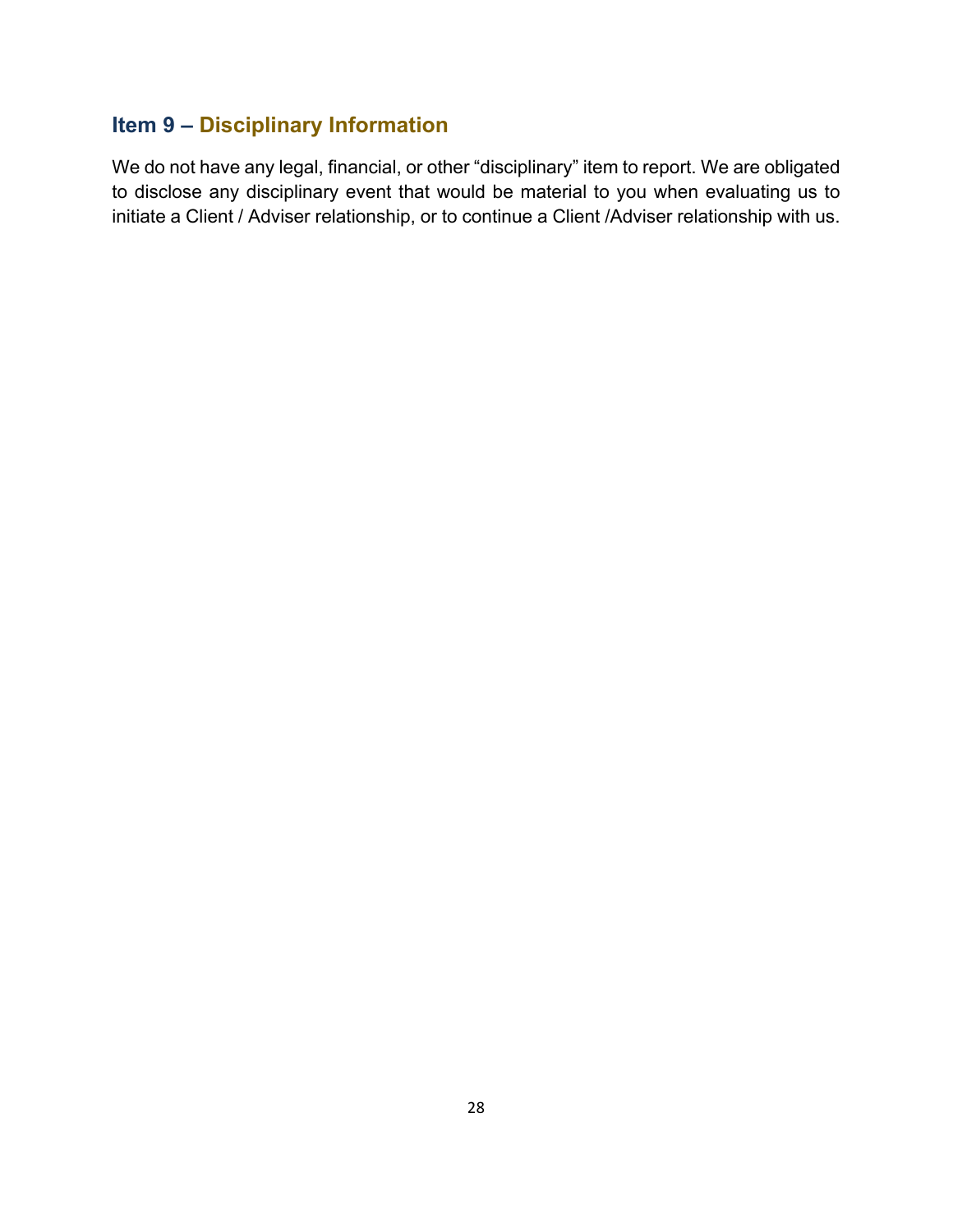## <span id="page-29-0"></span>**Item 10 – Other Financial Industry Activities and Affiliations**

Neither ACWM nor any of our management persons (except as disclosed below) are registered or have an application pending to register as a broker-dealer, futures commission merchant, commodity pool operator, commodity trading advisor or as an associated person of the foregoing entities.

In addition, neither ACWM nor any of our management persons have any relationship or arrangement that is material to our advisory business or to our clients that we or any of our management persons have with any related person that is, under common control and ownership, a:

- Broker-dealer, municipal securities dealer, or government securities dealer or broker,
- Investment company or other pooled investment vehicle,
- Other investment adviser or financial planner,
- Futures commission merchant (or commodity pool operator or commodity trading advisor),
- Accountant or accounting firm,
- Lawyer or law firm,
- Insurance company or agency,
- Pension consultant,
- Real estate broker or dealer or
- Sponsor or syndicator of limited partnerships.

However, Thomas F. Quinn and our IARs are registered representatives of Triad, a registered broker dealer with FINRA/SIPC and various regulatory agencies. We also recommend other advisers to manage your assets. Any compensation arrangements or other business relationships between the advisory firms are described in detail in items 4 and 5 above.

Triad is a registered investment adviser and broker-dealer. Activities listed and commissions earned are independent from and in addition to those of ACWM.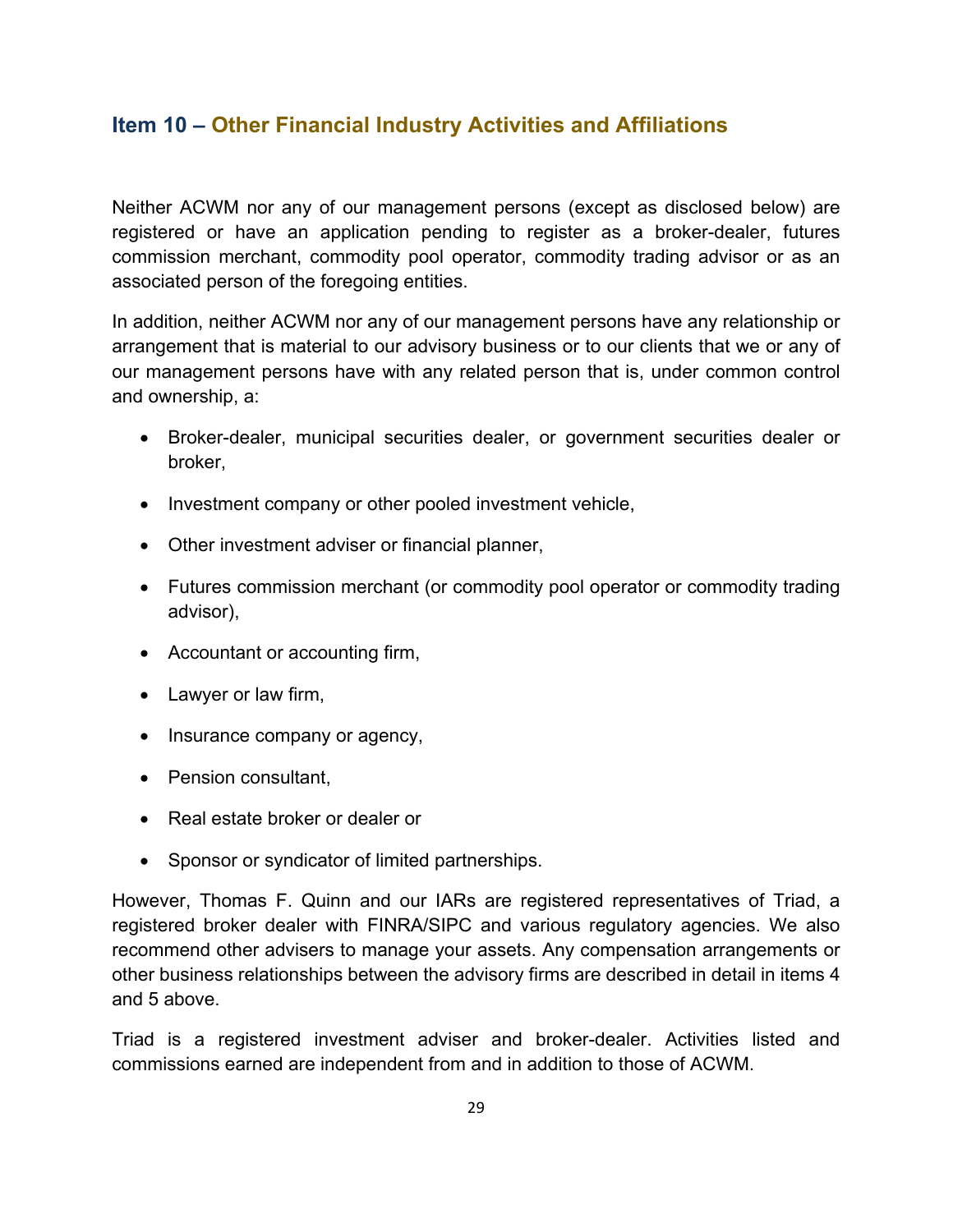Triad is an SEC-registered investment adviser and broker-dealer and is a wholly owned subsidiary of Advisor Group Holdings, Inc., which is owned primarily by a consortium of investors through RCP Artemis Co-Invest, L.P., an investment fund affiliated with Reverence Capital Partners LLC. The consortium of investors includes, RCP Genpar Holdco LLC, RCP Genpar L.P., RCP Opp Fund II GP, LP, and The Berliniski Family 2016 Trust. Triad is also affiliated with various broker-dealers registered with the SEC, FINRA and various state regulatory agencies and registered investment advisors. See details in Item 10 of Triad's Form ADV Part 2A.

The above affiliation is material to our business model; however, we are not affiliated with Triad.

Certain IARs are licensed to sell life and annuity insurance products through Triad Insurance, Inc, (a wholly owned subsidiary of Triad), and various other companies. Triad Insurance, Inc., as well as the appropriately licensed IARs, will receive compensation for the sale of such products. You are under no obligation to purchase insurance products through any insurance agency or IAR and may effect any such transactions where you desire.

We, through our relationship with Triad, have entered into an arrangement with Ash Brokerage, LLC ("Ash"), who is in the business of brokering transactions, (such transactions hereinafter referred to as "Life Settlements"), involving the sale of existing life insurance policies by the policy owner (hereinafter referred to as "Seller") to a funding entity. Ash will give Triad access to its Life Settlement methods practices, procedures, and materials related to its business. Triad desires to solicit applications for Life Settlements from prospective Sellers identified and contacted by Triad.

We shall (a) solicit the purchase of existing life insurance policies ("Policies") from appropriate Sellers, (b) with respect to any policy presented to Ash hereunder, promptly complete and deliver to Ash an application for brokerage of a Life Settlement (in the form prescribed by Ash) ("Application"), medical records, authorizations and such other information as Ash requires in connection with evaluating the Seller, his or her Policy and terms of a Life Settlement transaction, and (c) comply with the Instructions and complete such reasonable educational requirements as promulgated by Ash from time to time.

We will receive compensation for policies sold by Ash for each client exclusively referred by us to Ash. Commissions shall be earned only after a sale is closed, client receives his/her settlement payment, and all applicable rescission periods have expired.

Highland Capital Brokerage ("HCB") is an insurance company licensed with the Alabama Insurance Department and 100% owned by Advisor Group Holdings, Inc. HCB offers insurance solutions and point of sale support in fields such as life insurance, annuities,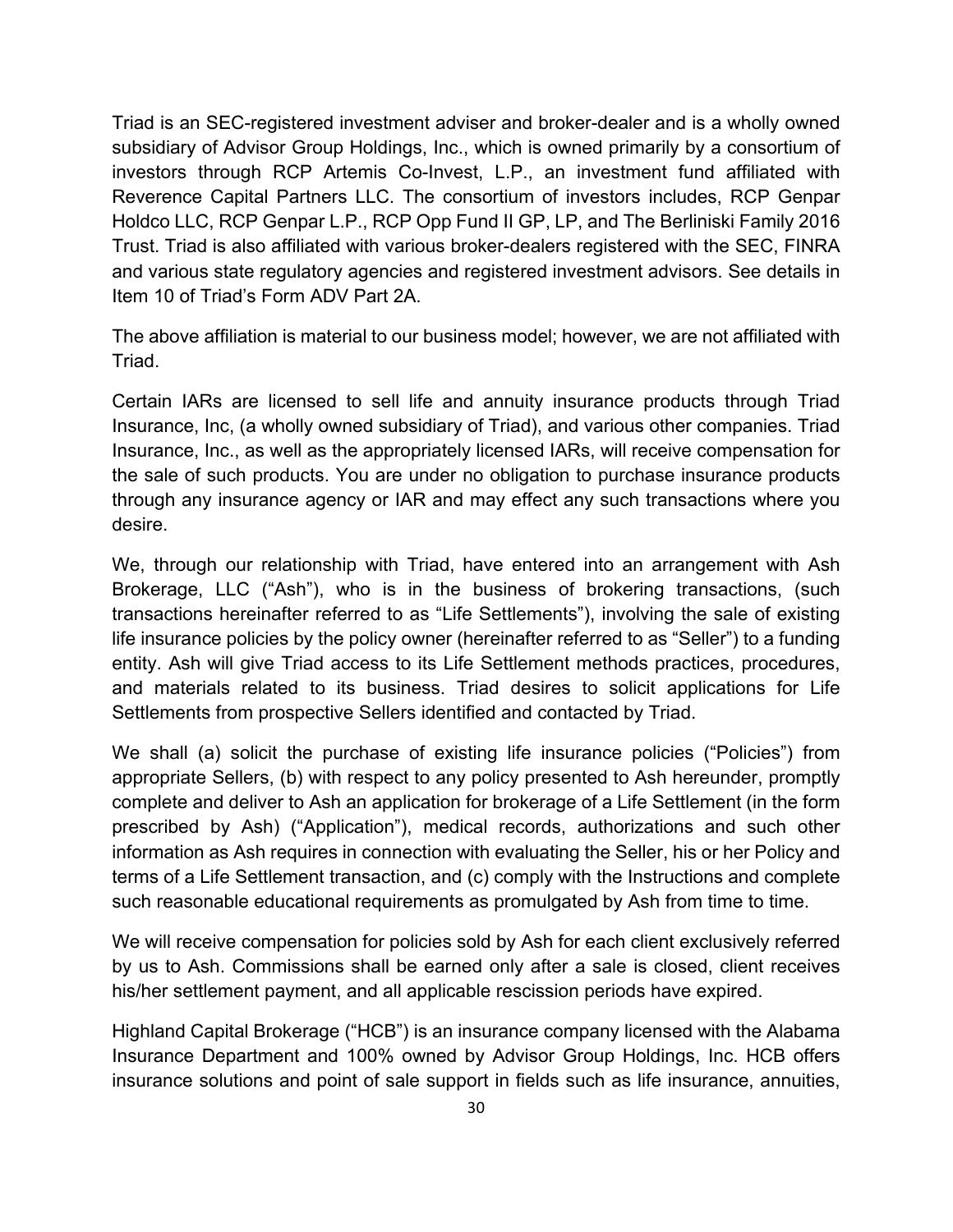and long-term care products. Highland Capital Brokerage gives our investment adviser representatives open access to over 80 different insurance carriers. As a result, they can offer clients a variety of insurance products. We will often recommend the purchase of insurance products in connection with financial planning and related consulting services. Such recommendations constitute a conflict of interest whenever we or the investment adviser representative recommends insurance products for which they will receive commissions or other compensation. To address this conflict, we have policies and procedures in place to ensure that the insurance products recommended are well suited to clients. Clients are under no obligation to purchase insurance products through any insurance agency or representative.

We are 100% owned by American Community Bank & Trust; a private and state registered bank which in turn is 100% owned by American Community Financial, Inc., a financial services holding company. Registered representatives of ACWM are located in branches of American Community Bank & Trust, and customers of American Community Bank & Trust, may also be clients of ACWM. Clients will be informed of conflicts or disclosures including those investments made through us are not our obligations or the bank and are not federally insured by the FDIC, The Federal Reserve Board, or any other government agency.

These individuals spend as much as 50% of their time with Triad and as agents of various insurance companies. Other individuals can spend between 90% - 95% of their time with our parent company, or as little as 5% of their time with our parent company.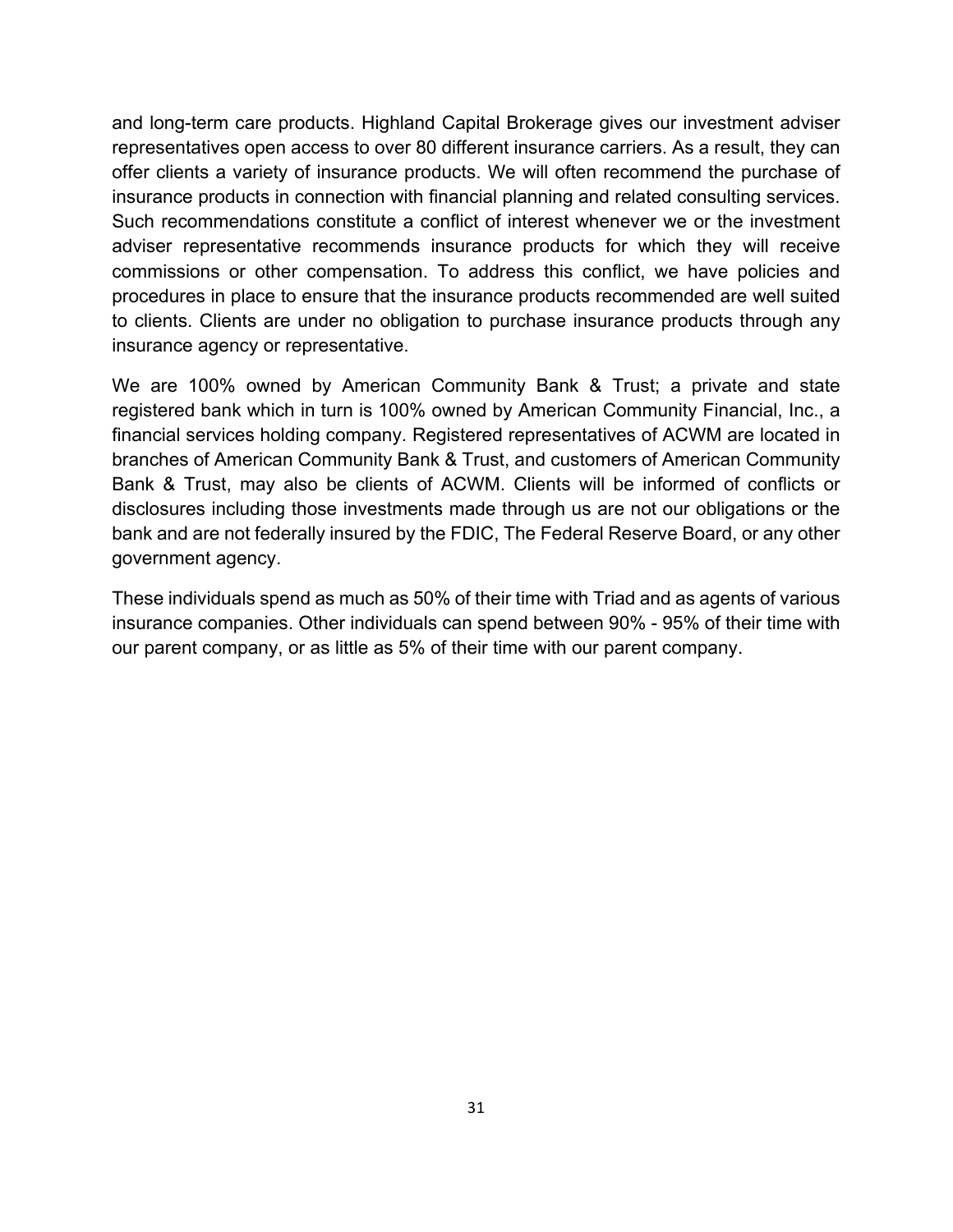# <span id="page-32-0"></span>**Item 11 – Code of Ethics, Participation or Interest in Client Transactions and Personal Trading**

Our firm has adopted a written Code of Ethics in compliance with SEC Rule 204A-1 under the Investment Advisers Act of 1940 (as amended—the Advisers Act) and in compliance with state regulations. All employees of ACWM are deemed by the Advisers Act to be supervised persons<sup>[2](#page-32-1)</sup> and are therefore subject to this Code of Ethics. In carrying on its daily affairs, ACWM and all our associated persons shall act in a fair, lawful, and ethical manner, in accordance with the rules and regulations imposed by our governing regulatory authority. The Code of Ethics sets forth standards of conduct and requires compliance with state securities laws. Our Code of Ethics also addresses personal trading and requires our personnel to report their personal securities holdings and transactions to the chief compliance officer of the firm.

We have created a Code of Ethics which establishes standards and procedures for the detection and prevention of certain conflicts of interest including activities by which persons having knowledge of the investments and investment intentions of ACWM might take advantage of that knowledge for their own benefit. We have in place Ethics Rules (the "Rules"), which are comprised of the Code of Ethics and Insider Trading policies and procedures. The Rules are designed to ensure that our personnel (i) observe applicable legal (including compliance with applicable state and federal securities laws) and ethical standards in the performance of their duties; (ii) at all times place your interests first; (iii) disclose all conflicts of interest; (iv) adhere to the highest standards of loyalty, candor and care in all matters relating to its clients; (v) conduct all personal trading consistent with the Rules and in such a manner as to avoid any conflicts of interest or any abuse of their position of trust and responsibility; and (vi) not use any material non-public information in securities trading. The Rules also establish policies regarding other matters such as outside employment, the giving or receiving of gifts, and safeguarding portfolio holdings information.

Under the general prohibitions of the Rules, our personnel may not: 1) effect securities transactions while in the possession of material, non-public information; 2) disclose such information to others; 3) participate in fraudulent conduct involving securities held or to

<span id="page-32-1"></span> $2$  Supervised person means any partner, officer, director (or other person occupying a similar status or performing similar functions), or employee of an investment adviser, or other person who provides investment advice on behalf of the investment adviser and is subject to the supervision and control of the investment adviser.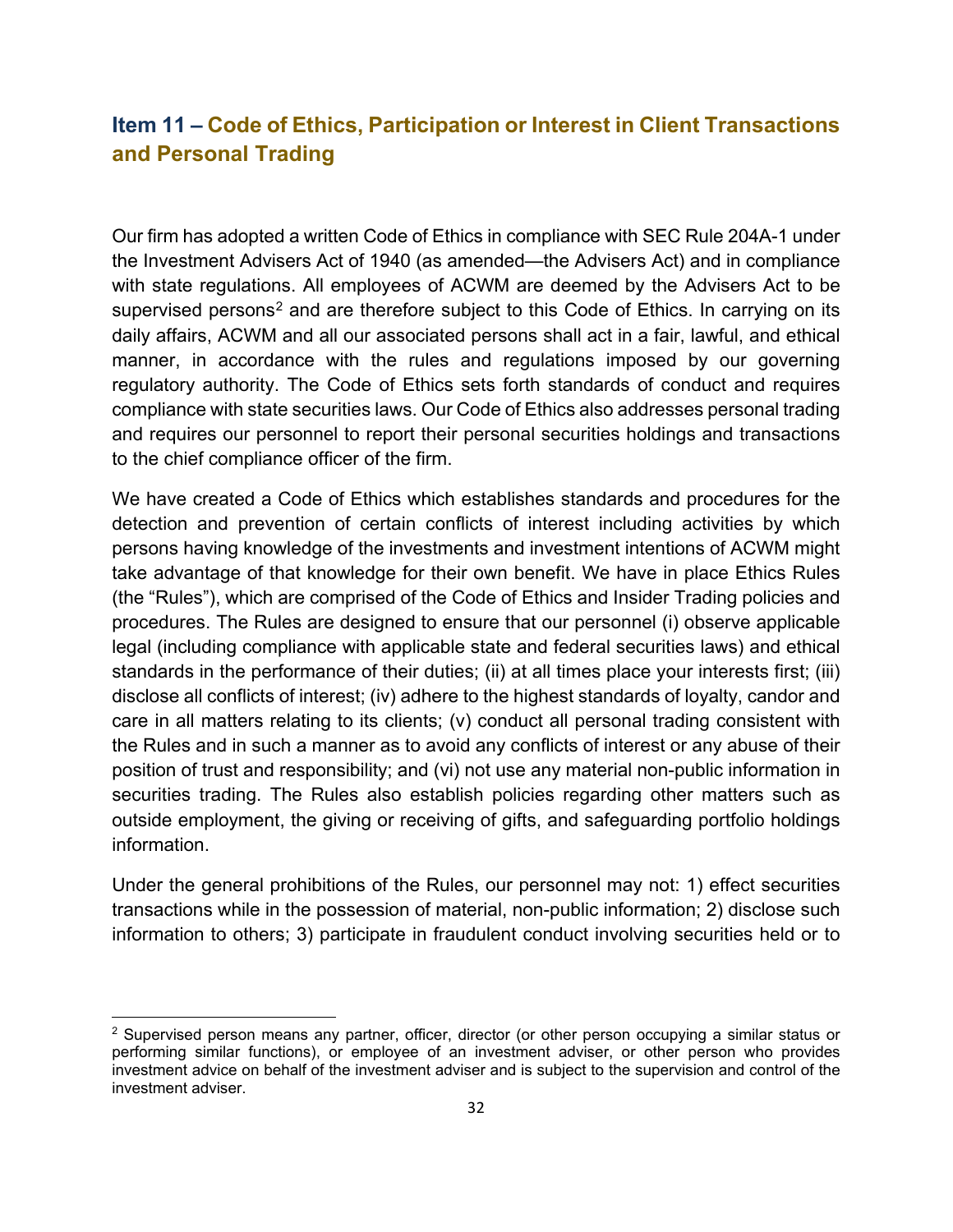be acquired by any client; and 4) engage in frequent trading activities that create a conflict of interest, limit their ability to perform their job duties, or violate any provision of the Rules.

Our personnel are required to conduct their personal investment activities in a manner that we believe is not detrimental to its advisory clients. Our personnel are not permitted to transact in securities except under circumstances specified in the Code of Ethics. The policy requires all Access Persons<sup>[3](#page-33-0)</sup> to report all personal transactions in securities not otherwise exempt under the policy. All reportable transactions are reviewed for compliance with the Code of Ethics. The Ethics Rules are available to you and prospective clients from upon request. If you request a copy of our Code of Ethics, we will furnish to you a copy within a reasonable time at your current address of record.

We do not, nor does a related person recommend to you, or buy or sell for your accounts, securities in which we (or a related person) have a material financial interest.

It is our policy not to permit related persons (or certain of their relatives) to trade in a manner that takes advantage of price movements that are caused by clients' transactions.

On occasion, we, or any of our officers or directors or related persons buy or sell securities that are recommended to clients. Furthermore, our IARs can buy or sell for their own accounts, securities that are also held by you. Conversely, they can buy and sell securities for client accounts which they themselves own. Such transactions are permitted if in compliance with our Policy on Personal Securities Transactions. Reports of personal transactions in securities by our IARs are reviewed by the firm's Compliance Department quarterly or more frequently if required.

To prevent conflicts of interest, all our employees must comply with ACWM's written supervisory procedure, which imposes restrictions on the purchase or sales of securities for their own account and the accounts of certain related persons.

The written supervisory procedures require prior clearance and quarterly reports on all personal securities transactions, except transactions in investment company securities and/or other exempt transactions. Further, such written supervisory procedures impose certain policies and procedures concerning the misuse of material non-public information that are designed to prevent insider trading by any officer, partner, or related person of ACWM.

<span id="page-33-0"></span><sup>&</sup>lt;sup>3</sup> Access person means any of your supervised persons who has access to nonpublic information regarding any clients' purchase or sale of securities, or nonpublic information regarding the portfolio holdings of any reportable fund, or who is involved in making securities recommendations to clients, or who has access to such recommendations that are nonpublic. If providing investment advice is your primary business, all your directors, officers and partners are presumed to be access persons.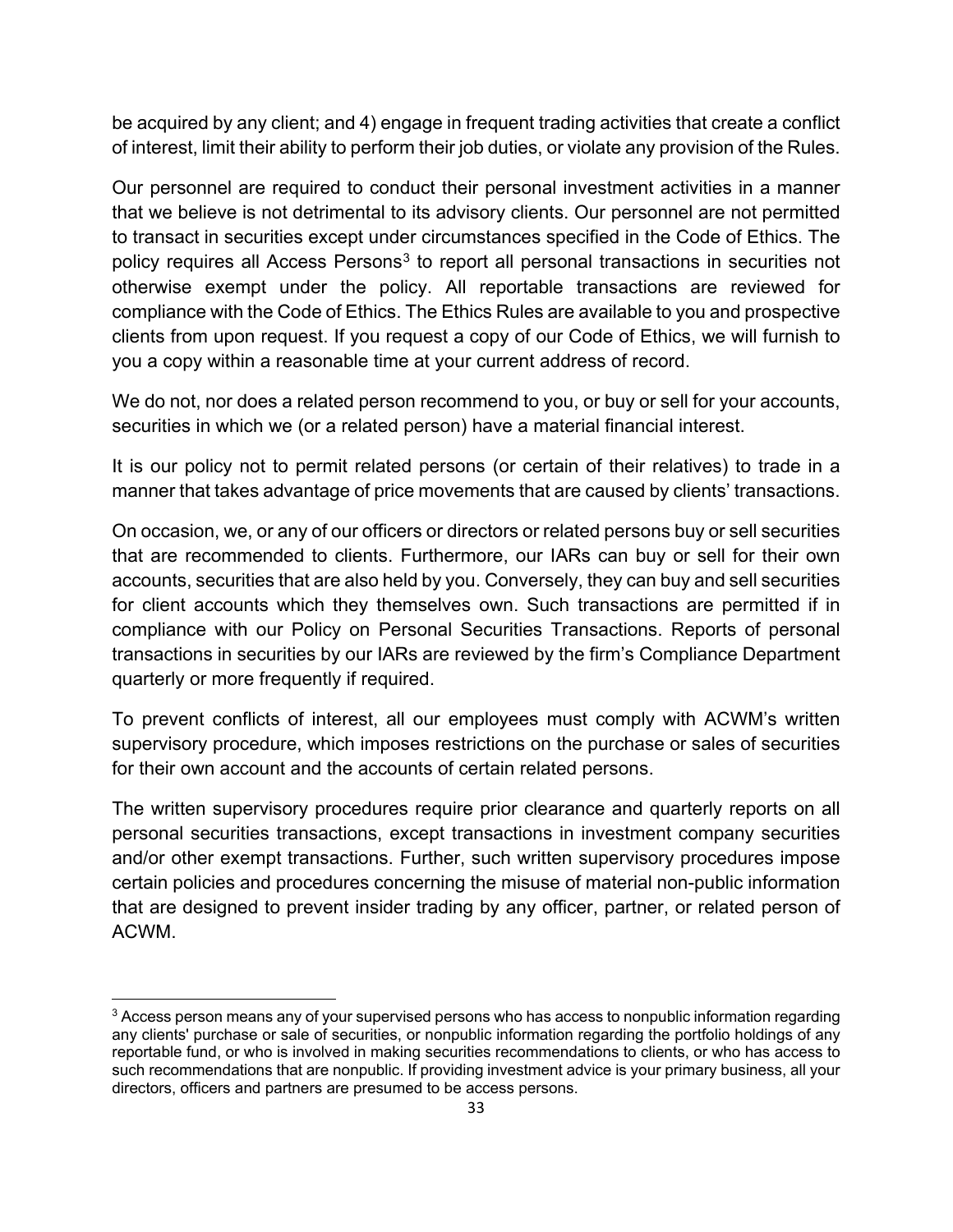If you choose, you may implement investment advisory recommendations by utilizing the IAR's status as registered representatives of Triad. As registered representatives, our related persons can sell securities to any client for commissions. This presents a potential conflict of interest as the related persons would receive fees and commissions if you choose to implement recommendations of the related persons in their capacity as registered representatives.

Neither we, nor does a related person, recommend securities to you, or buy or sell securities for your accounts, at or about the same time that we (or a related person) buy or sell the same securities for our own (or the related person's own) account.

We do not execute transactions on a principal or agency cross basis.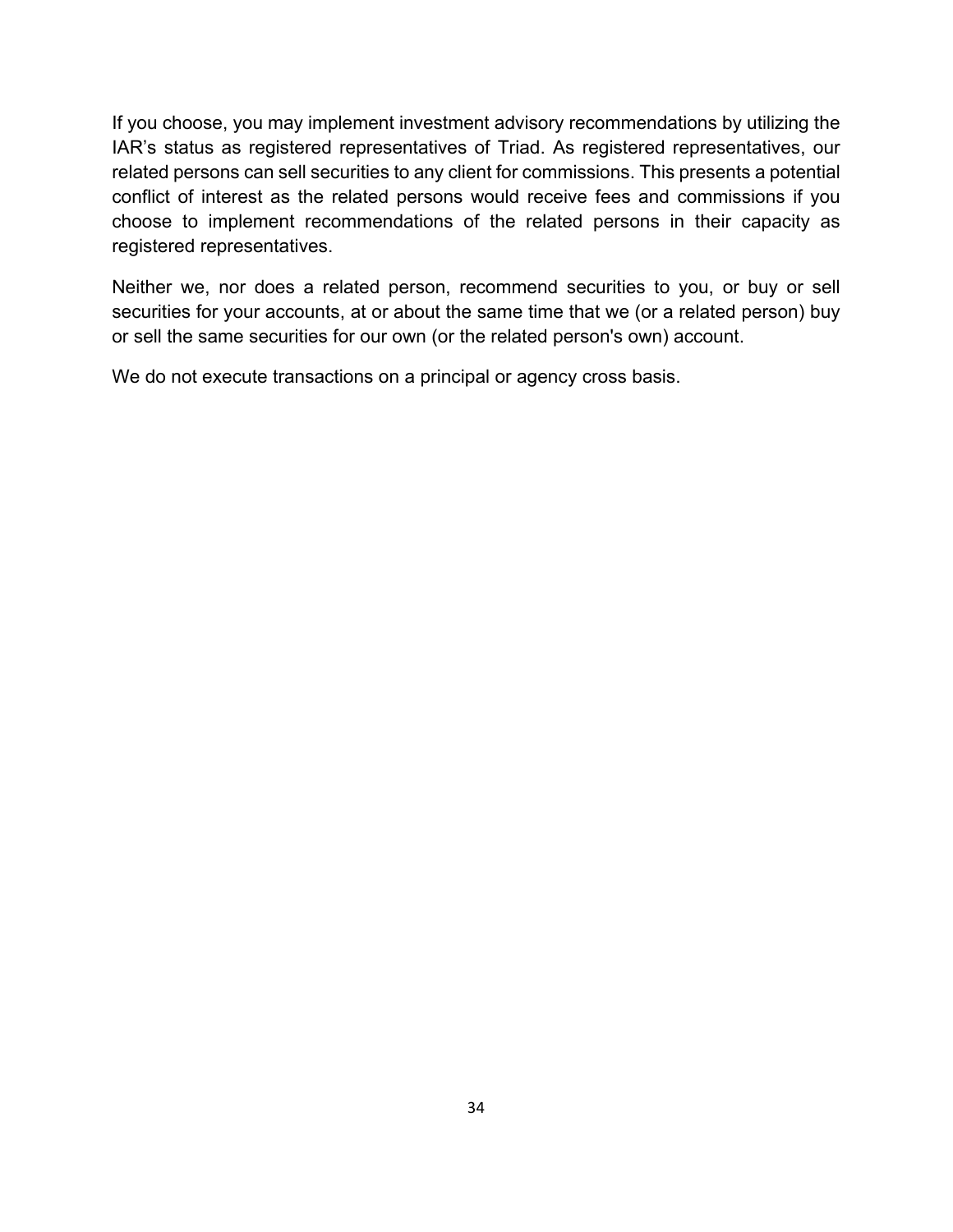#### <span id="page-35-0"></span>**Item 12 – Brokerage Practices**

Our IARs, in their capacity as registered representatives of Triad, will typically recommend Triad's broker-dealer services to clients who have or are utilizing our advisory services. The primary factor for selecting them and determining the reasonableness of their commissions is their services. The level of their commissions is reasonable without considering the extra services. However, because of our relationship with Triad, all securities transactions are processed through Triad consequently we cannot assure best execution of those securities transactions. In seeking best execution, the determinative factor is not always the lowest possible cost, but whether the transaction represents the best qualitative execution, taking into consideration the full range of a broker-dealer's services. Accordingly, although we will seek competitive rates, we will not necessarily obtain the lowest possible commission rates for the client's account transactions. Additionally, this would present a conflict of interest to the extent that our related persons receive commissions for effecting securities transactions through Triad.

You are free to implement advisory recommendations through any firm and are under no obligation to purchase or sell securities through us. We do not warrant or represent that commissions for transactions implemented through us will be lower than commission available if you were to use another brokerage firm. We believe, however, that the overall level of services and support we provide to you outweighs the potentially lower transaction cost available under other brokerage arrangements.

You may direct us to use a particular broker-dealer or impose guidelines on the amount of investments on a particular company, industry, asset class, or geographical area. When you elect to use a particular broker-dealer for your account, we may not be able to obtain the best available price or execution, or otherwise freely negotiate transaction terms that are more favorable to you with this or other brokers-dealers. In addition, directed brokerage arrangements can result in you foregoing potential benefits we obtain for our other clients by, for example, aggregating ("batched") trades. We may simultaneously enter orders to purchase or sell the same securities for the account of two or more clients. It is our practice that these orders be "batched" for ease of execution.

Since there may be several prices at which the securities transactions are executed, the orders were entered as one order for all accounts. It is our practice to treat all subject accounts equally, averaging the execution prices of the related trades and applying the average price to each transaction and account. Allocations of "batched" trades also can be rounded up or rounded down to avoid odd lot or small holdings in any client account.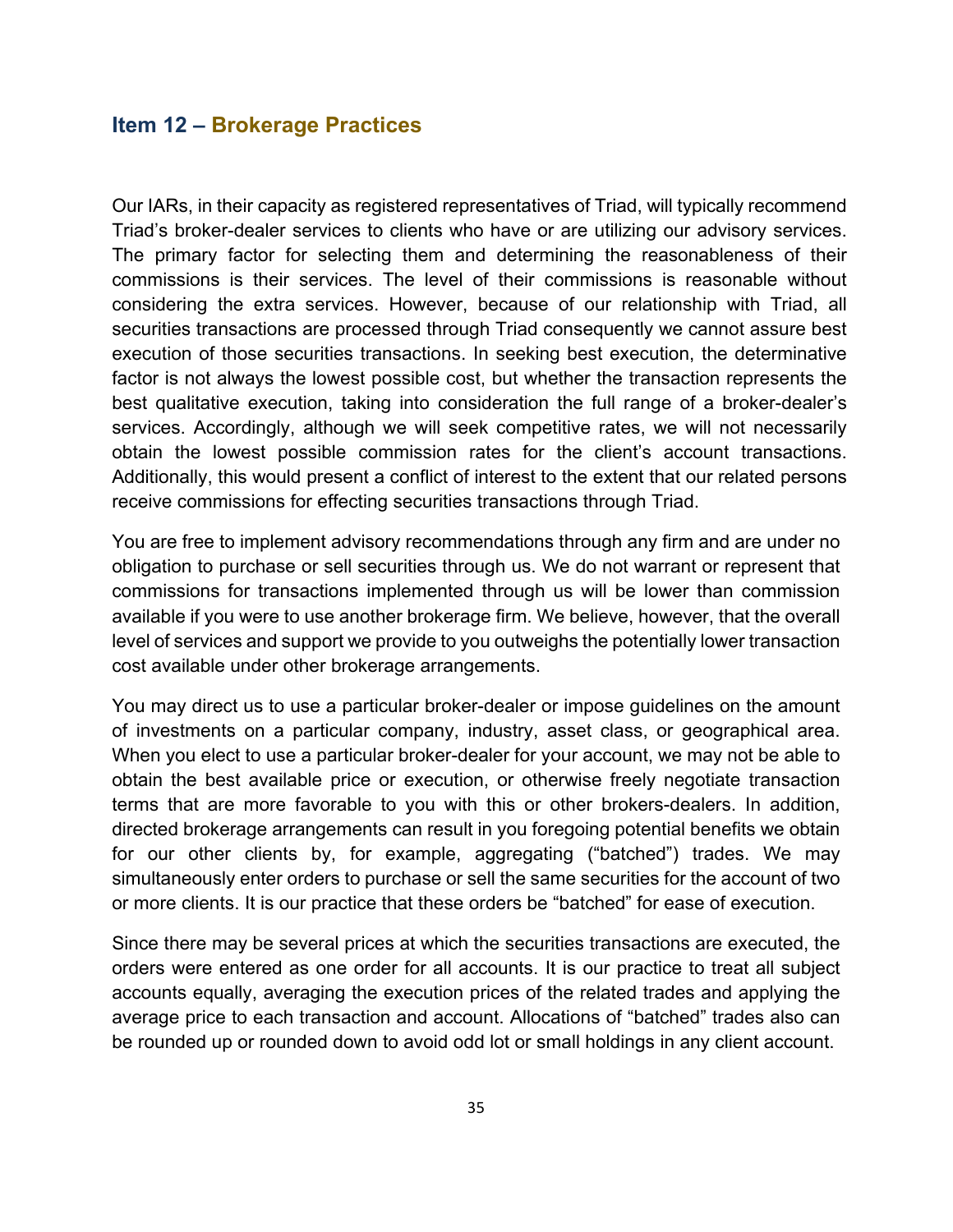We do not receive research or products or services from a broker-dealer or a third party in connection with client securities transactions ("soft dollars benefits") that it would consider a factor in utilizing a particular broker-dealer. However, we receive certain services and products, such as fundamental research reports, technical and portfolio analyses, pricing services, economic forecasting and general market information, historical data base information and computer software that assist in our investment management process, from its custodian. Nonetheless, when selecting a particular broker for execution of your transactions, we will seek to obtain most favorable terms under the circumstances by considering such factors as: price, execution capability, reliability, responsiveness, financial responsibility, and the value of any products or services provided by such brokers.

We do not consider whether we or a related person receive client referrals from a brokerdealer or third party in selecting or recommending broker-dealers to our clients. Additionally, we do not routinely recommend, request, or require that a client direct us to execute transactions through a specified broker-dealer.

#### **Administrative Trade Errors:**

From time-to-time we make an error in submitting a trade order on your behalf. Trading errors include a number of situations, such as:

- The wrong security is bought or sold for a client;
- A security is bought instead of sold;
- A transaction is executed for the wrong account,
- Securities transactions are completed for a client that had a restriction on such security; or
- Securities are allocated to the wrong accounts.

When this occurs, we typically place a correcting trade with the broker-dealer which has custody of your account. If an investment gain results from the corrective action, the gain will remain in your account unless it is legally not permissible for you to retain the gain, or we confer with you and you decide to forego the gain (e.g., due to tax reasons). If a loss occurs due to our administrative trade error, we are responsible and will pay for the loss to ensure that you are made whole.

Note: To limit the respective administrative expenses and burden of processing small trade errors, it should be noted some custodians (at their own discretion) can choose not to invoice us if the trade error involves a de minimis dollar amount (usually less than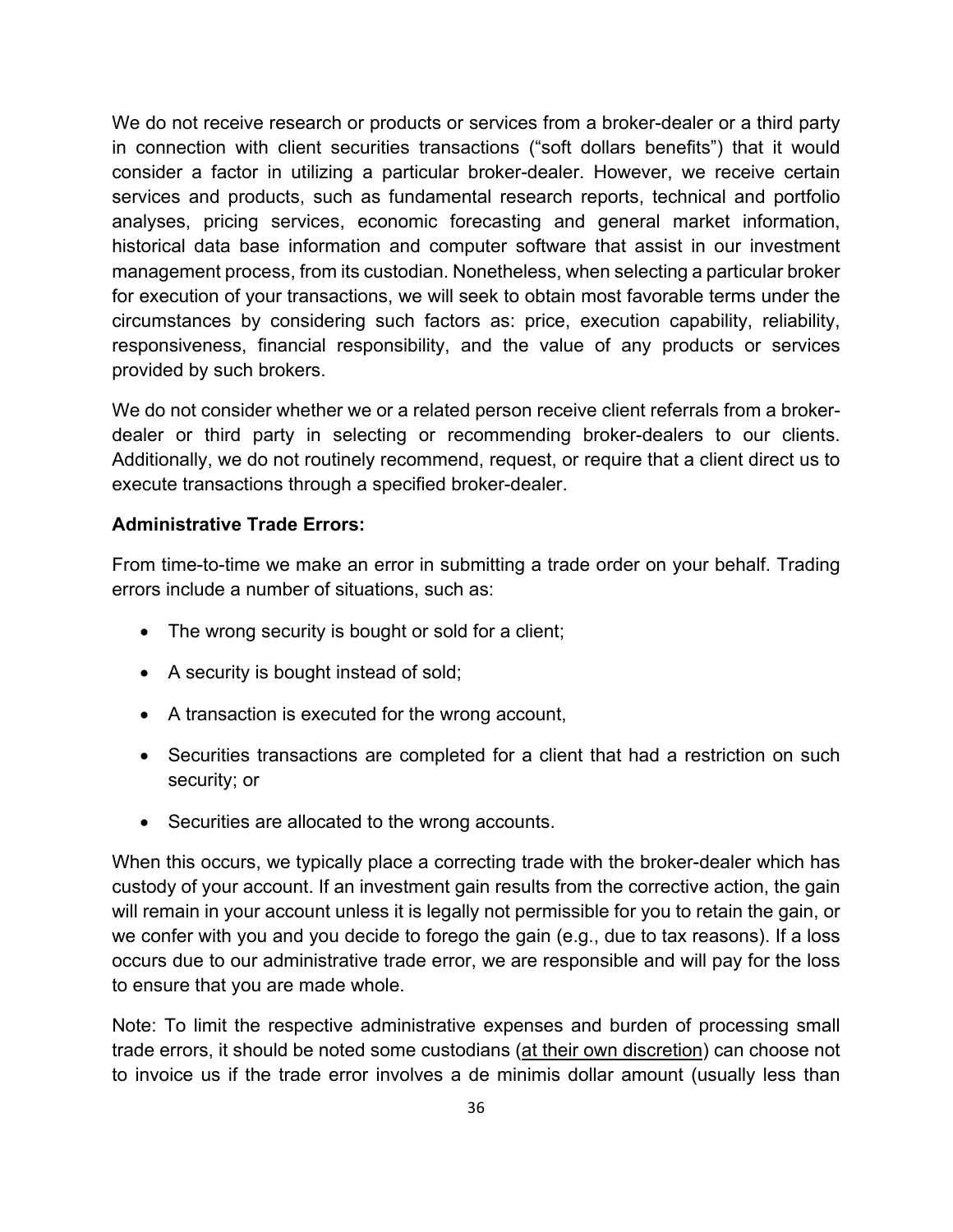\$100). Generally, if related trade errors result in both gains and losses in your account, they will be netted.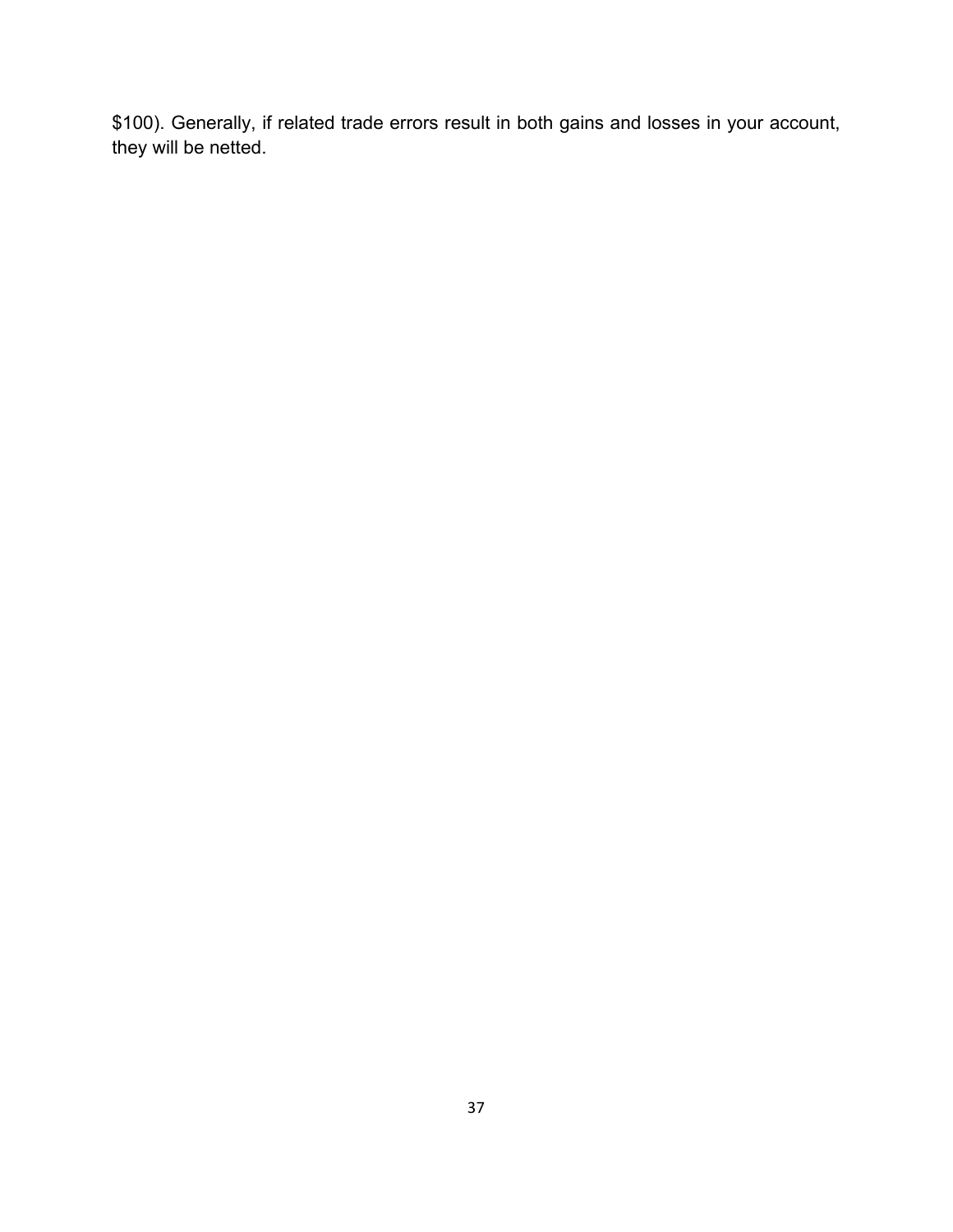## <span id="page-38-0"></span>**Item 13 – Review of Accounts**

REVIEWS: Accounts are reviewed at least annually. Reviews of investment accounts typically look at portfolio consistency with regards to your risk tolerance, investment time horizon, performance objectives, and asset allocation instructions. Any third-party money manager to whom the IAR recommends for advisory services provides regular written quarterly account report to you and the IAR. Reviews also consist of covering account holdings, transactions, charges, and performance as provided on such statements and other account reports. Also, if you receive financial planning advice reviews are made on the same schedule. Reviews cover progress toward financial independence, anticipated distributions toward family legacy goals, anticipated distributions for social capital or charitable goals, as well as other goals communicated by you. In either type of review, accounts will also be reviewed upon notice of changes in your circumstances.

REVIEWERS: Accounts are primarily reviewed by your IAR. In addition, our compliance program includes the periodic review of a sample of customer accounts for consistency with your risk tolerance, investment time horizon, performance objectives, and asset allocation instructions. Our compliance department consists of two employees who assist in these reviews. There is no minimum number of accounts assigned for the reviewer.

You are provided with written monthly or quarterly account statements from the custodian, depending on the activity in the account. Written reports include details of your holdings, asset allocation, and other transaction information. Comparisons to market indices and account performance may be used to evaluate account performance in review with you.

You are encouraged to review all reports from us or private money managers and compare them against reports received from the independent custodian that services your advisory account. You should immediately inform us of any discrepancy noted between the custodian records and the reports you receive from us or the private money manager.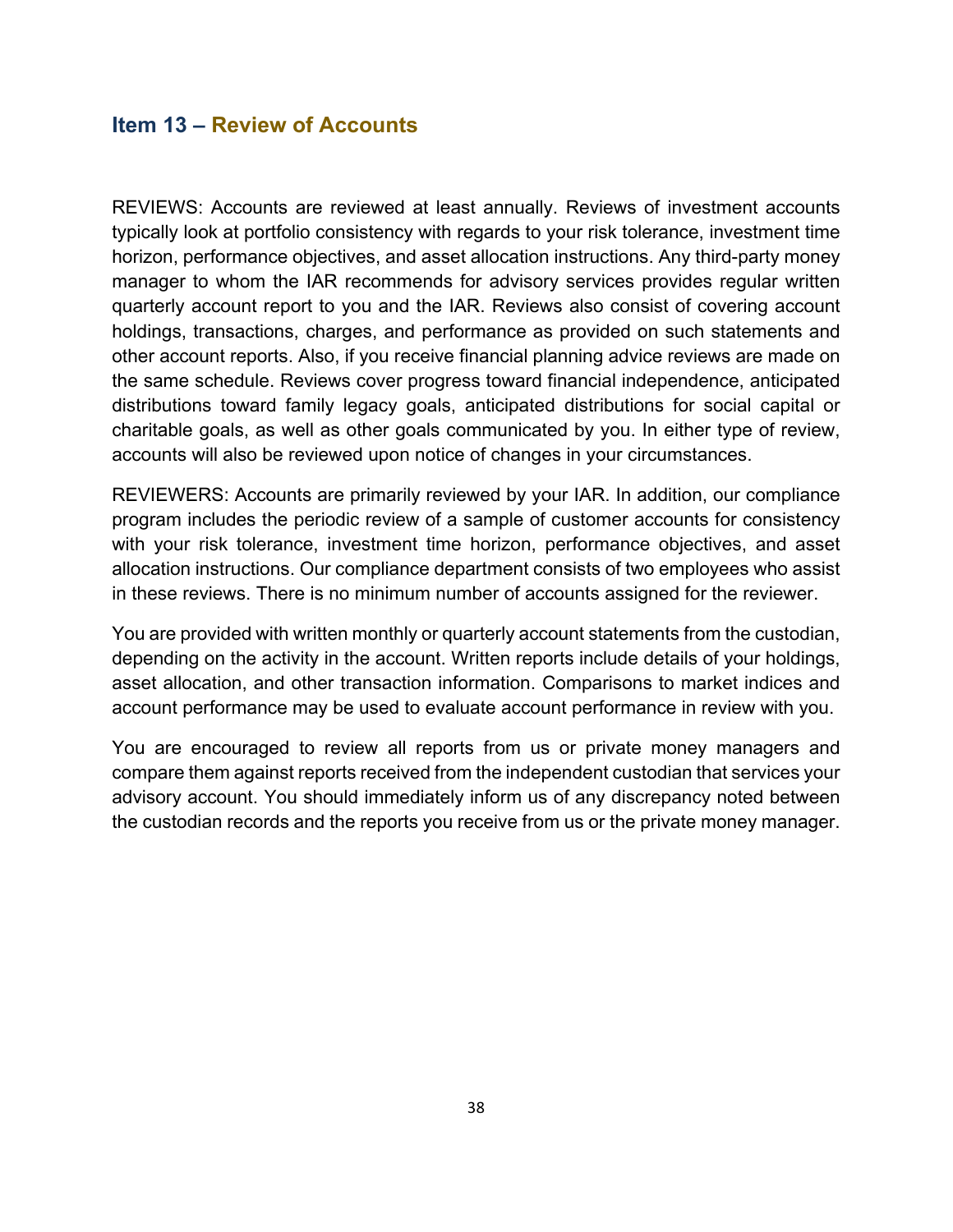## <span id="page-39-0"></span>**Item 14 – Client Referrals and Other Compensation**

We do not receive an economic benefit from a non-client for providing investment advice or other advisory services to our clients. We do not have any arrangement under which we, or a related person, directly or indirectly compensate any person, who is not our supervised person for client referrals. However, we have any arrangement under which we, or a related person, directly or indirectly receive compensation from another for client referrals. Refer to items 4 and 5 above for details of our arrangements under which we provide compensation for client referrals including the compensation structure.

Our associated persons, in their capacity as registered representatives of Triad, will receive commissions earned on securities transactions directed through Triad if they are acting as a registered representative. In addition, certain IARs who are licensed to sell life and annuity insurance products through various companies will receive compensation for the sale of such products. Any such fee arrangements shall be fully disclosed to clients. In connection with the placement of client funds into investment companies, compensation can take the form of front-end sales charges, redemption fees and 12(b)- 1 fees or a combination thereof. The prospectus for the investment company will give explicit detail as to the method and form of compensation.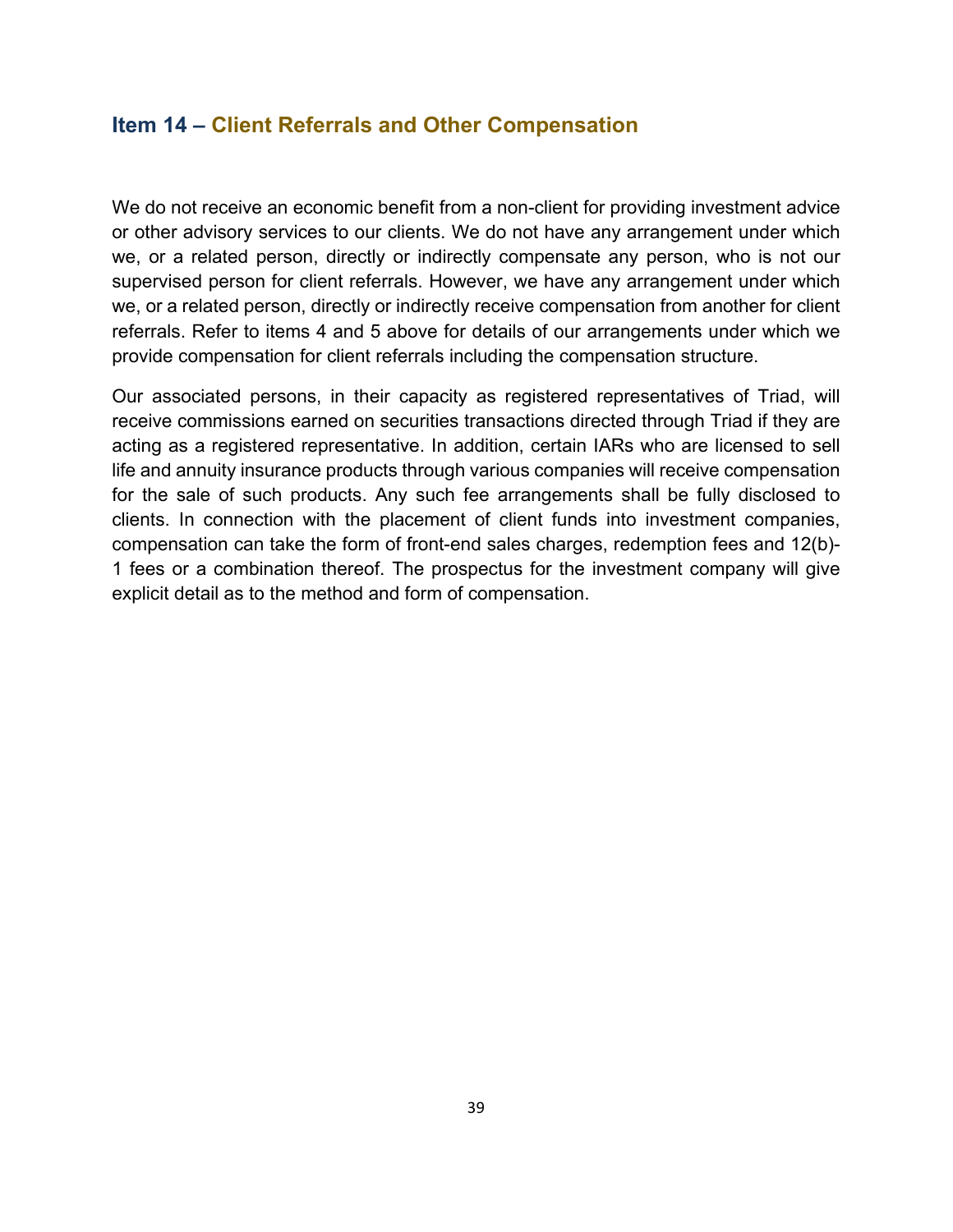## <span id="page-40-0"></span>**Item 15 – Custody**

ACWM is deemed to have custody of client funds or securities as a result of the advisory fee deduction authority granted by clients in our investment advisory agreements and in certain asset movement authorizations granted to ACWM. We are typically granted written authority by you to deduct the periodic advisory fee directly from client accounts that are held at a qualified custodian. We may also be granted authority by you, through a written Standing Letters of Authorization ("SLOA") to direct the qualified custodian to transfer assets between related and unrelated accounts as well as to transfer assets to third parties. The SEC has set forth a set of standards intended to protect client assets in such situations, which we follow.

The qualified custodian will send to you, at least quarterly, an account statement identifying the amount of funds and each security in the account at the end of period and setting forth all transactions in the account during that period including the amount of advisory fees paid directly to us and any asset transfers pursuant to a SLOA. You are encouraged to review these reports regularly and to contact us if you have questions or concerns. Please contact us immediately if you do not receive a statement from the qualified custodian at least quarterly.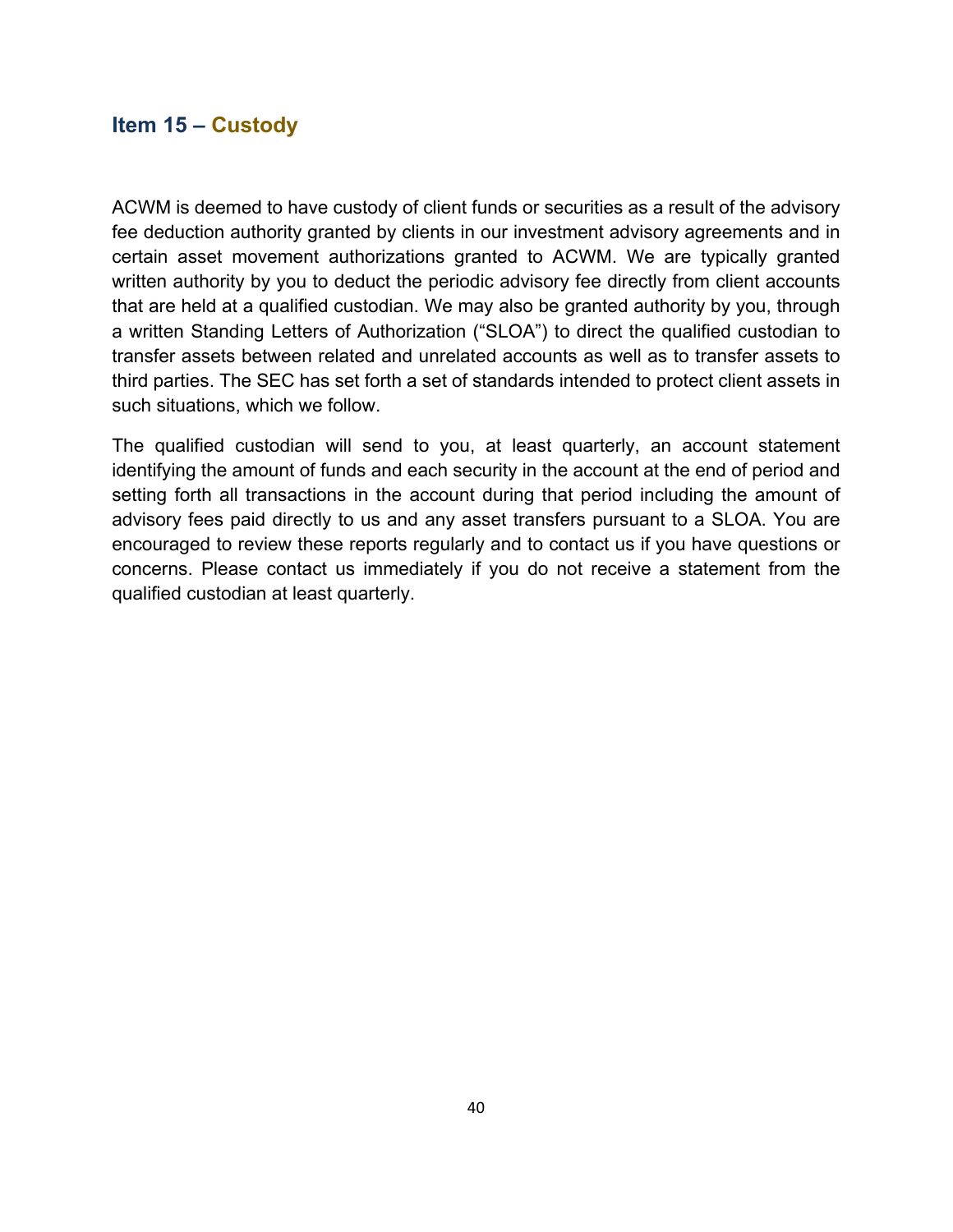## <span id="page-41-0"></span>**Item 16 – Investment Discretion**

We do not accept discretionary authority to manage securities accounts on your behalf. Specifically, we do not have discretionary authority to determine which securities to buy or sell on your behalf, determine the amount of securities to be bought or sold on your behalf, the broker or dealer in which to execute such securities transactions, and determine what transaction fee rate shall be paid on your behalf. The transactions fees set forth by the broker/dealers are standard, and we do not affect or influence in any way the amounts they charge.

However, given that we may be granted authority to deduct the advisory fees from your account, we are deemed to have custody under the State of Florida regulations. We will comply with the safekeeping requirements imposed by the State of Florida in that we will obtain prior written authorization from you to deduct advisory fees from your account held by a qualified custodian. We will send a copy of your invoice with the amount of the fee to be deducted from your account to the qualified custodian at the same time that we send a copy to you. The invoice will specify the fee including the formula used to calculate the fee, the amount of assets under management the fee was based on, and time period covered by the fee. The custodian will send to you, at least quarterly, an account statement identifying the amount of funds and each security in the account at the end of period and setting forth all transactions in the account during that period including the amount of advisory fees paid directly to us.

In managing investment portfolio, we act in a manner in keeping with what we understand and believe to be in your best interest.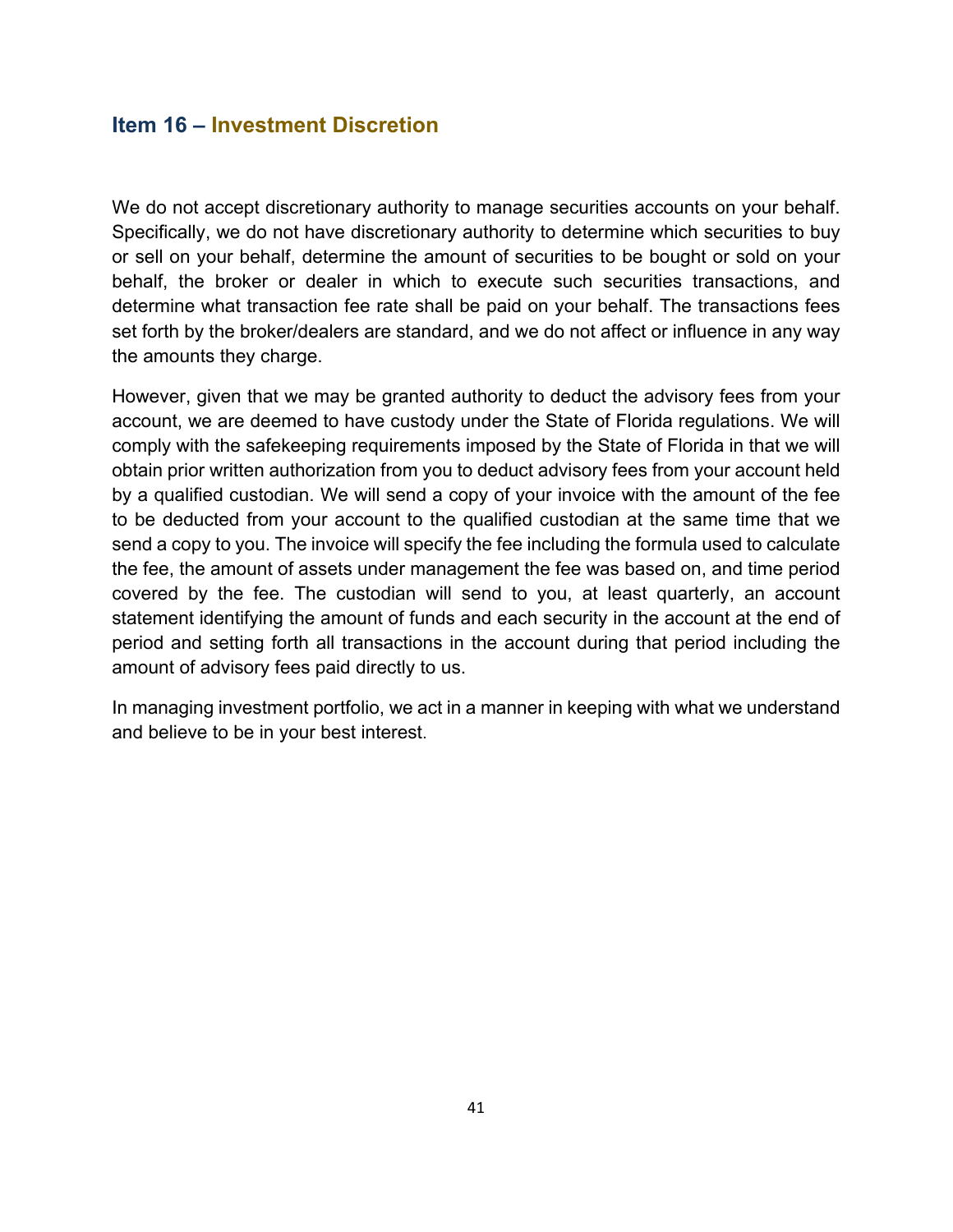# <span id="page-42-0"></span>**Item 17 – Voting Client Securities (i.e., Proxy Voting)**

#### **Proxy Voting**

We do not accept or have the authority to vote client securities. We will not be deemed to have proxy voting authority solely as a result of providing advice or information about a particular proxy vote to you. You will receive proxies or other solicitations directly from your custodian or a transfer agent. You should contact your custodian or a transfer agent with questions about a particular solicitation.

#### **Class Actions**

From time to time securities held in your portfolio become the subject of class action litigation. The decision regarding whether to file a proof of claim in a class action settlement is a question involving legal judgment. We do not instruct or give advice to you on whether or not to participate as a member of class action lawsuits and will not automatically file claims on your behalf. If you request additional assistance, we will provide any transaction information pertaining to your account that is helpful and/or needed in order for you or your custodian to file a proof of claim in a class action.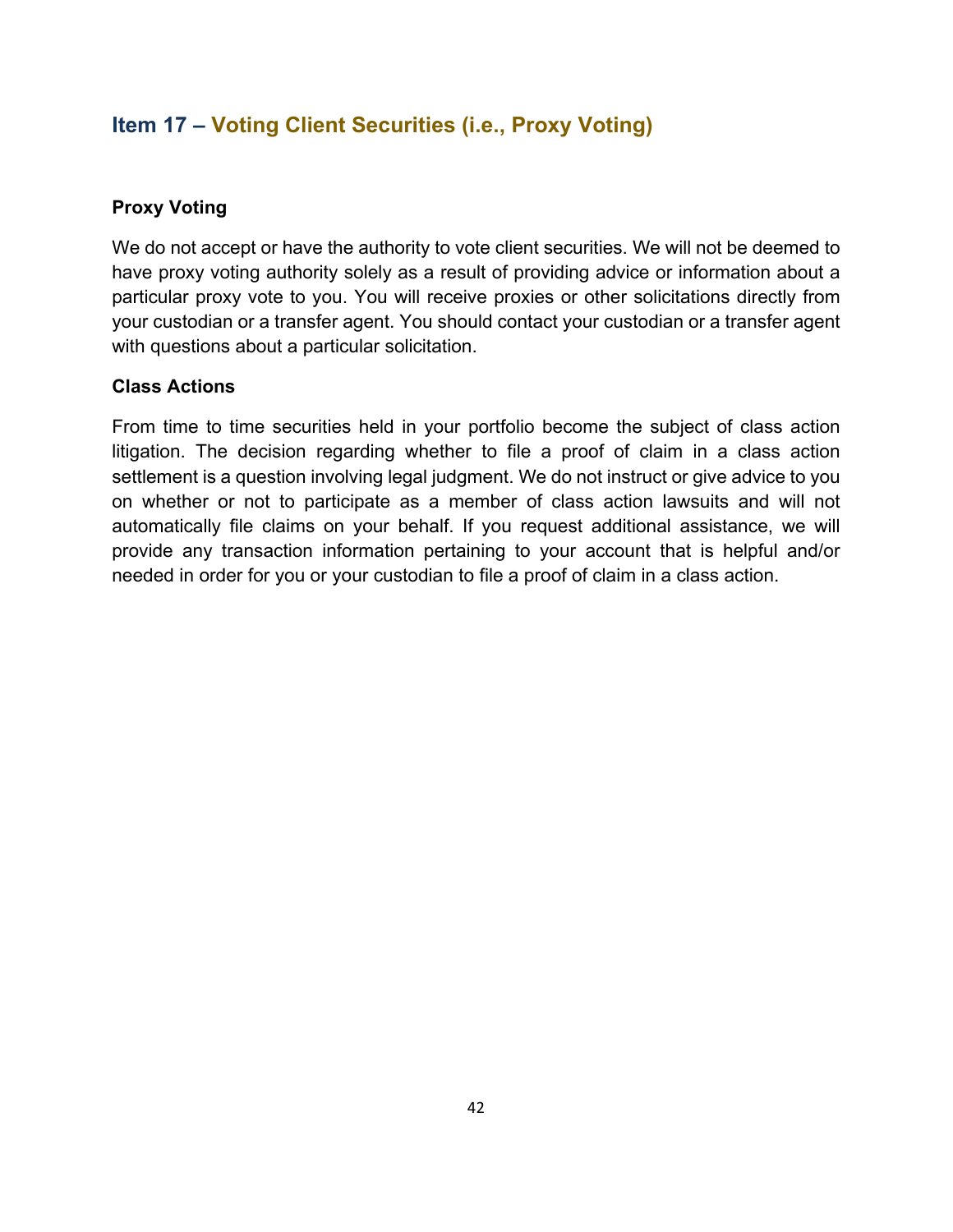# <span id="page-43-0"></span>**Item 18 – Financial Information**

We have no financial condition that is reasonably likely to impair our ability to meet contractual commitments to you given that we do not have custody of client funds or securities or require or solicit prepayment of fees in excess of \$500 per client and six months or more in advance. In addition, we are not currently, nor at any time in the past ten years been the subject of a bankruptcy petition.